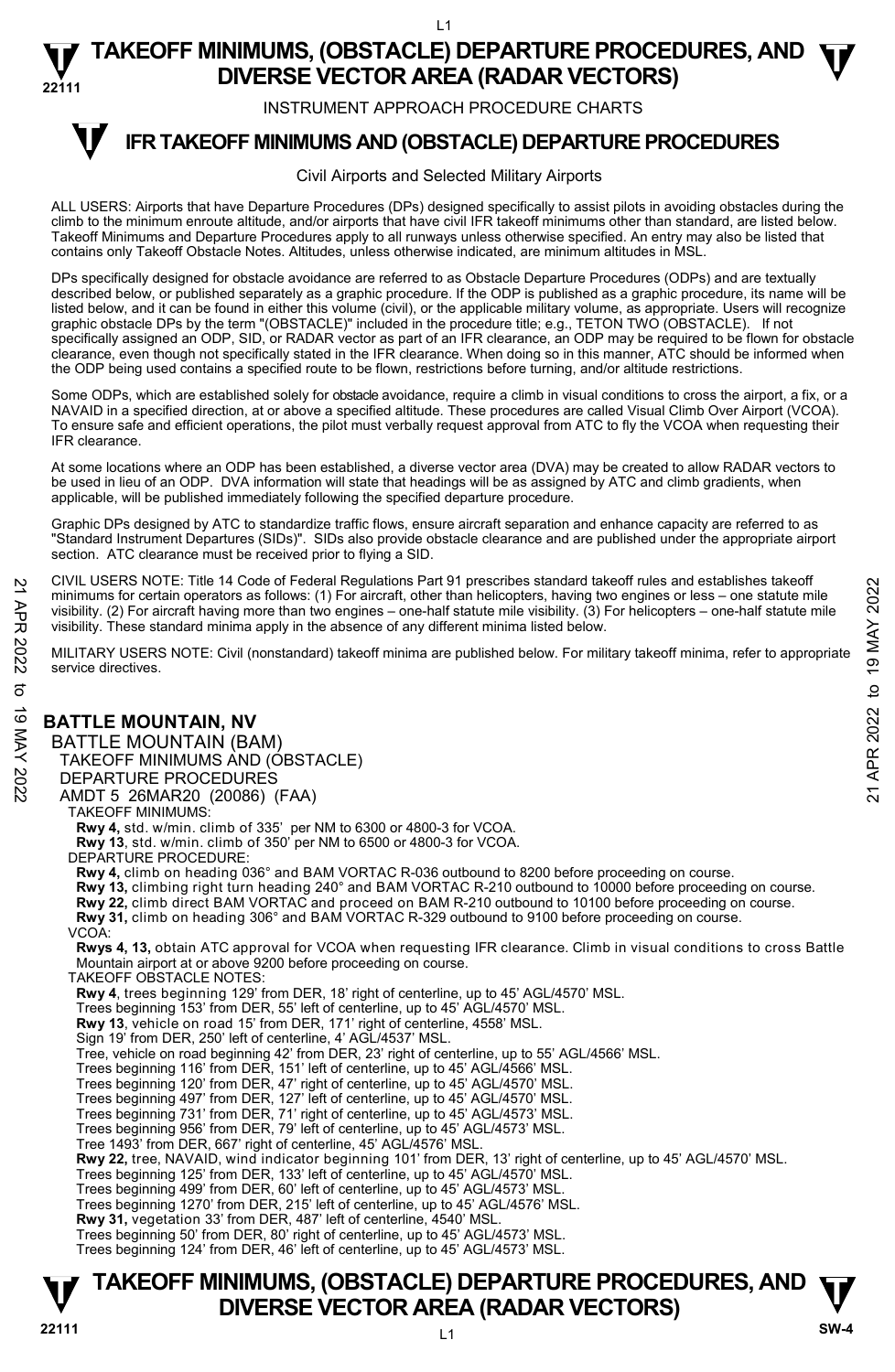**BEAVER, UT**  BEAVER MUNI (U52) TAKEOFF MINIMUMS AND (OBSTACLE) DEPARTURE PROCEDURES ORIG-A 03JAN19 (19003) (FAA) TAKEOFF MINIMUMS: **Rwys 7, 25**, NA - Obstacles **Rwys 13, 31 ,** 2600-2¾ for VCOA. VCOA: **Rwys 13, 31,** obtain ATC approval for VCOA when requesting IFR clearance. Climb in visual conditions to cross Beaver Muni at or above 8300, then climb to 10100 on MLF VORTAC R-102 to MLF VORTAC. Do not exceed 210K until established on MLF VORTAC R-102. TAKEOFF OBSTACLE NOTES: **Rwy 13,** vegetation 429' from DER, 46' right of centerline, 5877' MSL. Tree 642' from DER, 49' right of centerline, 5886' MSL. Terrain 1344' from DER, 802' right of centerline, 5899' MSL. Terrain 1725' from DER, 938' left of centerline, 5909' MSL. Terrain 1729' from DER, 762' right of centerline, 5913' MSL. Terrain beginning 1854' from DER, 7' left of centerline, up to 5913' MSL. Terrain 1857' from DER, 559' right of centerline, 5916' MSL. Terrain beginning 1981' from DER, 209' left of centerline, up to 5922' MSL.<br>Terrain beginning 1984' from DER, 357' right of centerline, up to 5919' MSL.<br>Terrain beginning 2109' from DER, 412' left of centerline, up to 5929 Terrain beginning 2112' from DER, 154' right of centerline, up to 5926' MSL. Terrain 2240' from DER, 47' left of centerline, 5932' MSL. Terrain 2366' from DER, 817' left of centerline, 5936' MSL. Terrain 2367' from DER, 250' left of centerline, 5939' MSL. Terrain beginning 2369' from DER, 316' right of centerline, up to 5932' MSL. Terrain beginning 2494' from DER, 452' left of centerline, up to 5942' MSL. Terrain beginning 2496' from DER, 114' right of centerline, up to 5939' MSL. Terrain beginning 2623' from DER, 88' left of centerline, up to 5949' MSL. Terrain beginning 2750' from DER, 291' left of centerline, up to 5955' MSL. Terrain beginning 2753' from DER, 275' right of centerline, up to 5942' MSL. Terrain beginning 2879' from DER, 493' left of centerline, up to 5962' MSL. Terrain beginning 2881' from DER, 73' right of centerline, up to 5949' MSL. Terrain beginning 3007' from DER, 129' left of centerline, up to 5965' MSL. Terrain beginning 3135' from DER, 169' left of centerline, up to 5968' MSL. Terrain beginning 3137' from DER, 235' right of centerline, up to 5952' MSL. Terrain beginning 3265' from DER, 32' right of centerline, up to 5955' MSL. Terrain 3268' from DER, 1166' right of centerline, 5959' MSL. Terrain beginning 3394' from DER, 396' right of centerline, up to 5962' MSL. Terrain beginning 3522' from DER, 194' right of centerline, up to 5965' MSL. Terrain beginning 3650' from DER, 8' left of centerline, up to 5972' MSL. Terrain beginning 3651' from DER, 558' right of centerline, up to 5968' MSL. Terrain beginning 3779' from DER, 356' right of centerline, up to 5975' MSL. Terrain beginning 3905' from DER, 413' left of centerline, up to 5975' MSL. Terrain beginning 3906' from DER, 153' right of centerline, up to 5978' MSL. Terrain 4033' from DER, 615' left of centerline, 5978' MSL. Terrain beginning 4034' from DER, 48' left of centerline, up to 5981' MSL. Terrain beginning 4035' from DER, 518' right of centerline, up to 5981' MSL. Terrain beginning 4162' from DER, 251' left of centerline, up to 5985' MSL. Terrain 4163' from DER, 315' right of centerline, 5985' MSL. Terrain 4164' from DER, 882' right of centerline, 5988' MSL. Terrain 4166' from DER, 1449' right of centerline, 6001' MSL. Tree, terrain beginning 4272' from DER, 113' right of centerline, up to 6024' MSL. Terrain 4417' from DER, 656' left of centerline, 5988' MSL. Terrain beginning 4418' from DER, 89' left of centerline, up to 5991' MSL. Terrain 4422' from DER, 1611' right of centerline, 6037' MSL. Terrain beginning 4454' from DER, 274' right of centerline, up to 6039' MSL. Terrain, tree beginning 4550' from DER, 72' right of centerline, up to 6050' MSL. Tree, terrain beginning 4554' from DER, 130' left of centerline, up to 6016' MSL. Terrain beginning 4678' from DER, 436' right of centerline, up to 6057' MSL. Terrain 4806' from DER, 1003' right of centerline, 6060' MSL. Ferrain beginning 2753' from DER, 29<sup>1'</sup> let of conterline, up to 5942' MSL.<br>
Terrain beginning 2879' from DER, 493' left of centerline, up to 5942' MSL.<br>
Terrain beginning 2879' from DER, 493' left of centerline, up to 5

**CON'T**

## $\overline{2}$ **TAKEOFF MINIMUMS, (OBSTACLE) DEPARTURE PROCEDURES, AND**  $\Psi$ **<br>DIVERSE VECTOR AREA (RADAR VECTORS) V** DIVERSE VECTOR AREA (RADAR VECTORS) V<br>22111 SW-4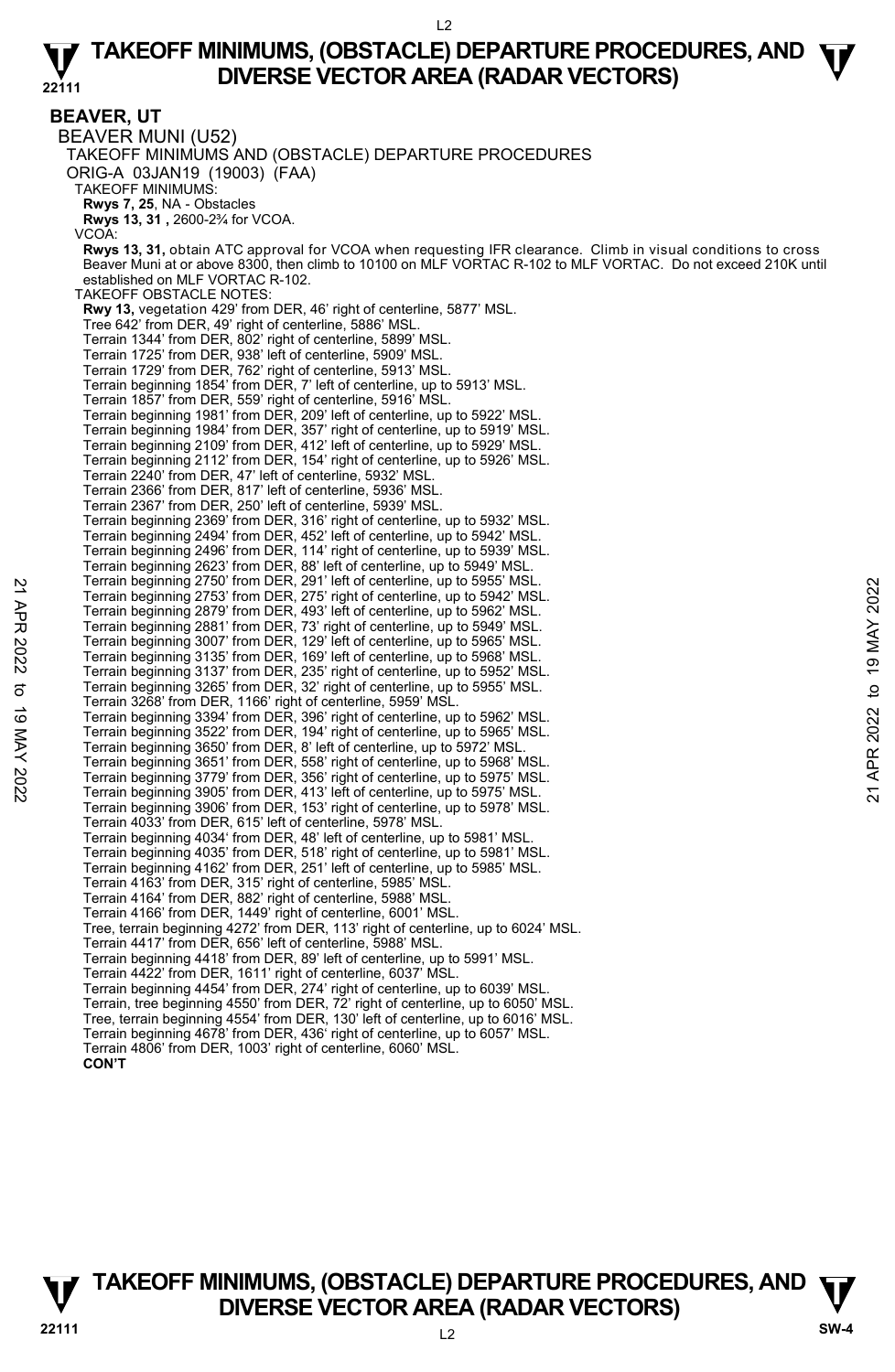## **BEAVER, UT (CON'T)**

BEAVER MUNI (U52) (CON'T)

 **Rwy 13 (CON'T),** terrain beginning 4807' from DER, 234' right of centerline, up to 6083' MSL. Tree, terrain beginning 4892' from DER, 332' left of centerline, up to 6024' MSL. Terrain, tree beginning 4935' from DER, 31' right of centerline, up to 6093' MSL.<br>Tree, terrain beginning 5122' from DER, 170' left of centerline, up to 6026' MSL.<br>Terrain, tree beginning 5191' from DER, 152' right of cent Terrain, tree beginning 5444' from DER, 9' left of centerline, up to 6037' MSL. Terrain beginning 5828' from DER, 49' left of centerline, up to 6050' MSL. Terrain beginning 5961' from DER, 111' right of centerline, up to 6109' MSL. Terrain beginning 1 NM from DER, 273' right of centerline, up to 6115' MSL. Terrain beginning 1 NM from DER, 71' right of centerline, up to 6116' MSL. Tree, terrain beginning 1 NM from DER, 435' right of centerline, up to 6117' MSL. Terrain beginning 1 NM from DER, 232' right of centerline, up to 6126' MSL. Tree, terrain beginning 1.1 NM from DER, 30' right of centerline, up to 6142' MSL. Terrain, tree beginning 1.1 NM from DER, 192' right of centerline, up to 6146' MSL. Terrain beginning 1.1 NM from DER, 10' left of centerline, up to 6070' MSL. Terrain beginning 1.1 NM from DER, 151' right of centerline, up to 6159' MSL. Terrain, tree beginning 1.2 NM from DER, 110' right of centerline, up to 6182' MSL. Terrain beginning 1.2 NM from DER, 51' left of centerline, up to 6090' MSL. Terrain, tree beginning 1.2 NM from DER, 272' right of centerline, up to 6201' MSL. Terrain beginning 1.3 NM from DER, 91' left of centerline, up to 6109' MSL. Terrain, tree beginning 1.3 NM from DER, 69' right of centerline, up to 6214' MSL. Terrain beginning 1.3 NM from DER, 132' left of centerline, up to 6119' MSL. Terrain, tree beginning 1.3 NM from DER, 29' right of centerline, up to 6237' MSL. Terrain beginning 1.4 NM from DER, 190' right of centerline, up to 6257' MSL. Terrain beginning 1.4 NM from DER, 11' left of centerline, up to 6126' MSL. Terrain beginning 1.4 NM from DER, 150' right of centerline, up to 6264' MSL. Terrain beginning 1.5 NM from DER, 109' right of centerline, up to 6267' MSL. Terrain beginning 1.5 NM from DER, 52' left of centerline, up to 6139' MSL. Terrain beginning 1.5 NM from DER, 271' right of centerline, up to 6277' MSL. Terrain beginning 1.6 NM from DER, 93' left of centerline, up to 6159' MSL. Terrain beginning 1.6 NM from DER, 295' left of centerline, up to 6195' MSL. Terrain beginning 1.6 NM from DER, 27' right of centerline, up to 6280' MSL. Terrain beginning 1.6 NM from DER, 134' left of centerline, up to 6211' MSL. Terrain beginning 1.6 NM from DER, 2037' left of centerline, up to 6254' MSL. Terrain beginning 1.7 NM from DER, 174' left of centerline, up to 6270' MSL. Terrain beginning 1.7 NM from DER, 13' left of centerline, up to 6296' MSL. Terrain beginning 1.7 NM from DER, 148' right of centerline, up to 6296' MSL.<br>Terrain beginning 1.8 NM from DER, 215' left of centerline, up to 6313' MSL.<br>Terrain beginning 1.8 NM from DER, 1552' left of centerline, up to Terrain beginning 1.8 NM from DER, 1754' left of centerline, up to 6359' MSL. Terrain beginning 1.8 NM from DER, 310' right of centerline, up to 6333' MSL. Terrain beginning 1.8 NM from DER, 1390' left of centerline, up to 6375' MSL. Terrain beginning 1.8 NM from DER, 1593' left of centerline, up to 6395' MSL. Terrain beginning 1.8 NM from DER, 835' right of centerline, up to 6359' MSL. Terrain beginning 1.9 NM from DER, 1795' left of centerline, up to 6408' MSL. Terrain beginning 1.9 NM from DER, 1269' left of centerline, up to 6421' MSL. Terrain beginning 2 NM from DER, 1310' left of centerline, up to 6441' MSL. Terrain beginning 2 NM from DER, 664' left of centerline, up to 6447' MSL. Ferrain beginning 1.6 NM from DER, 93' left of centerline, up to 6159' MSL.<br>
Terrain beginning 1.6 NM from DER, 295' left of centerline, up to 6199' MSL.<br>
Terrain beginning 1.6 NM from DER, 205' left of centerline, up to

## **BLANDING, UT**

#### BLANDING MUNI (BDG)

#### TAKEOFF MINIMUMS AND (OBSTACLE) DEPARTURE PROCEDURES AMDT 1A 06FEB14 (14037) (FAA)

TAKEOFF MINIMUMS:

**Rwy 35**, 800-1 or std. with a min. climb of 350 feet per NM to 6700. DEPARTURE PROCEDURE:

**Rwy 17,** turn left, thence...

**Rwy 21,** turn right, thence…

...climb to 9000 on heading 090° and DVC R-223 to DVC VORTAC, then continue climb on course to MEA.

**Rwy 35**, turn right climb to 9000 via heading 090° and DVC R-223 to DVC VORTAC, then continue climb on course to MEA.

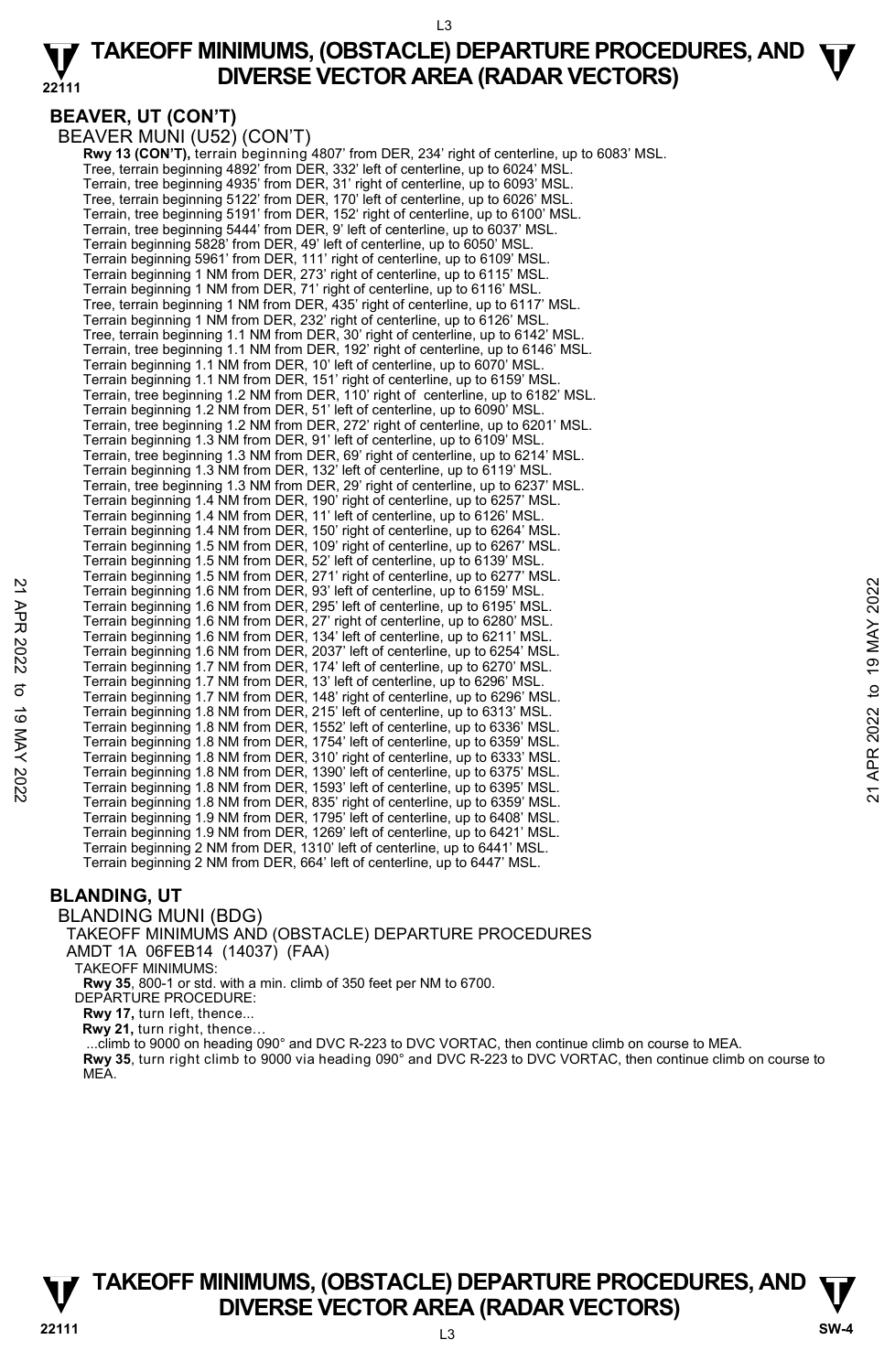## **BOULDER CITY, NV**

BOULDER CITY MUNI (BVU) TAKEOFF MINIMUMS AND (OBSTACLE) DEPARTURE PROCEDURES ORIG 05DEC19 (19339) (FAA) TAKEOFF MINIMUMS: **Rwy 33,** NA – Obstacles. **Rwy 9,** std. w/min. climb of 280' per NM to 3700 or 2000-3 for VCOA. **Rwy 15,** std. w/min. climb of 285' per NM to 3900 or 2000-3 for VCOA. **Rwy 27,** std. w/min. climb of 450' per NM to 3000 or 2000-3 for VCOA. DEPARTURE PROCEDURE: **Rwy 9**, climbing right turn on heading 180° thence... **Rwy 15,** climbing left turn on heading 140° thence... **Rwy 27**, climbing left turn on heading 140°. Do not exceed 200 KIAS until turn completion, thence...<br>... intercept BLD VORTAC R-150, continue climb to 7600 on BLD VORTAC R-150 to LYNSY INT/BLD 21 DME. VCOA: **Rwys 9, 15, 27,** obtain ATC approval for VCOA when requesting IFR clearance. Climb in visual conditions to cross<br>BLD VORTAC southeast bound at or above 4100 then on BLD VORTAC R-150 to LYNSY INT/BLD 21 DME. TAKEOFF OBSTACLE NOTES: **Rwy 9,** sign 124' from DER, 351' left of centerline, 4' AGL/2151' MSL. Terrain, vegetation beginning 164' from DER, 198' left of centerline, up to 2155' MSL. Vegetation, terrain beginning 401' from DER, 396' left of centerline, up to 3' AGL/2160' MSL. Buildings, tanks beginning 776' from DER, 561' left of centerline, up to 25' AGL/2188' MSL. Building 1116' from DER, 791' left of centerline, 25' AGL/2190' MSL. Tree 1235' from DER, 593' left of centerline, 33' AGL/2198' MSL. Trees beginning 1319' from DER, 348' left of centerline, up to 32' AGL/2200' MSL. Trees, buildings, pole beginning 1523' from DER, 360' left of centerline, up to 38' AGL/2211' MSL. Trees beginning 1791' from DER, 751' left of centerline, up to 46' AGL/2220' MSL. Trees beginning 1956' from DER, 294' left of centerline, up to 48' AGL/2221' MSL. Catenaries beginning 2205' from DER, 1083' left of centerline, up to 79' AGL/2259' MSL. Catenaries, transmission lines beginning 3391' from DER, 208' left of centerline, up to 76' AGL/2267' MSL.<br>Transmission line, catenary beginning 3730' from DER, 3' right of centerline, up to 98' AGL/2254' MSL. Tower 3984' from DER, 227' right of centerline, 118' AGL/2275' MSL. Transmission line 3989' from DER, 228' right of centerline, 119' AGL/2276' MSL. Tower 5076' from DER, 1016' left of centerline, 112' AGL/2301' MSL. Tower 5545' from DER, 1916' left of centerline, 110' AGL/2330' MSL. **Rwy 15,** terrain 3' from DER, 395' left of centerline, 2103' MSL. Terrain, vertical point beginning 3' from DER, 112' left of centerline, up to 2105' MSL.<br>**Rwy 27,** terrain 5' from DER, 395' right of centerline, 2119' MSL.<br>Terrain, sign, buildings beginning 15' from DER, 187' right of ce Fence, tree beginning 206' from DER, 170' right of centerline, up to 2' AGL/2123' MSL. **BRIGHAM CITY, UT**  BRIGHAM CITY RGNL (BMC) TAKEOFF MINIMUMS AND (OBSTACLE) DEPARTURE PROCEDURES AMDT 6B 29MAR18 (18088) (FAA) TAKEOFF MINIMUMS: **Rwy 35,** NA DEPARTURE PROCEDURE: **Rwy 17,** climbing right turn heading 207° and OGD R-331 to OGD VORTAC before proceeding on course. TAKEOFF OBSTACLE NOTES: **Rwy 17,** poles 266' from DER, 558' right of centerline, 30' AGL/4258' MSL. Transmission line, catenary beginning 3/30' from DER, 37 mght of centerline, 118' AGL/2275' MSL.<br>
Tower 3984' from DER, 222' right of centerline, 118' AGL/2275' MSL.<br>
Transmission line 3989' from DER, 228' right of centerl

## **BRYCE CANYON, UT**

BRYCE CANYON (BCE) TAKEOFF MINIMUMS AND (OBSTACLE) DEPARTURE PROCEDURES AMDT 1 10MAR11 (11069) (FAA) DEPARTURE PROCEDURE: use BRYCE DEPARTURE.

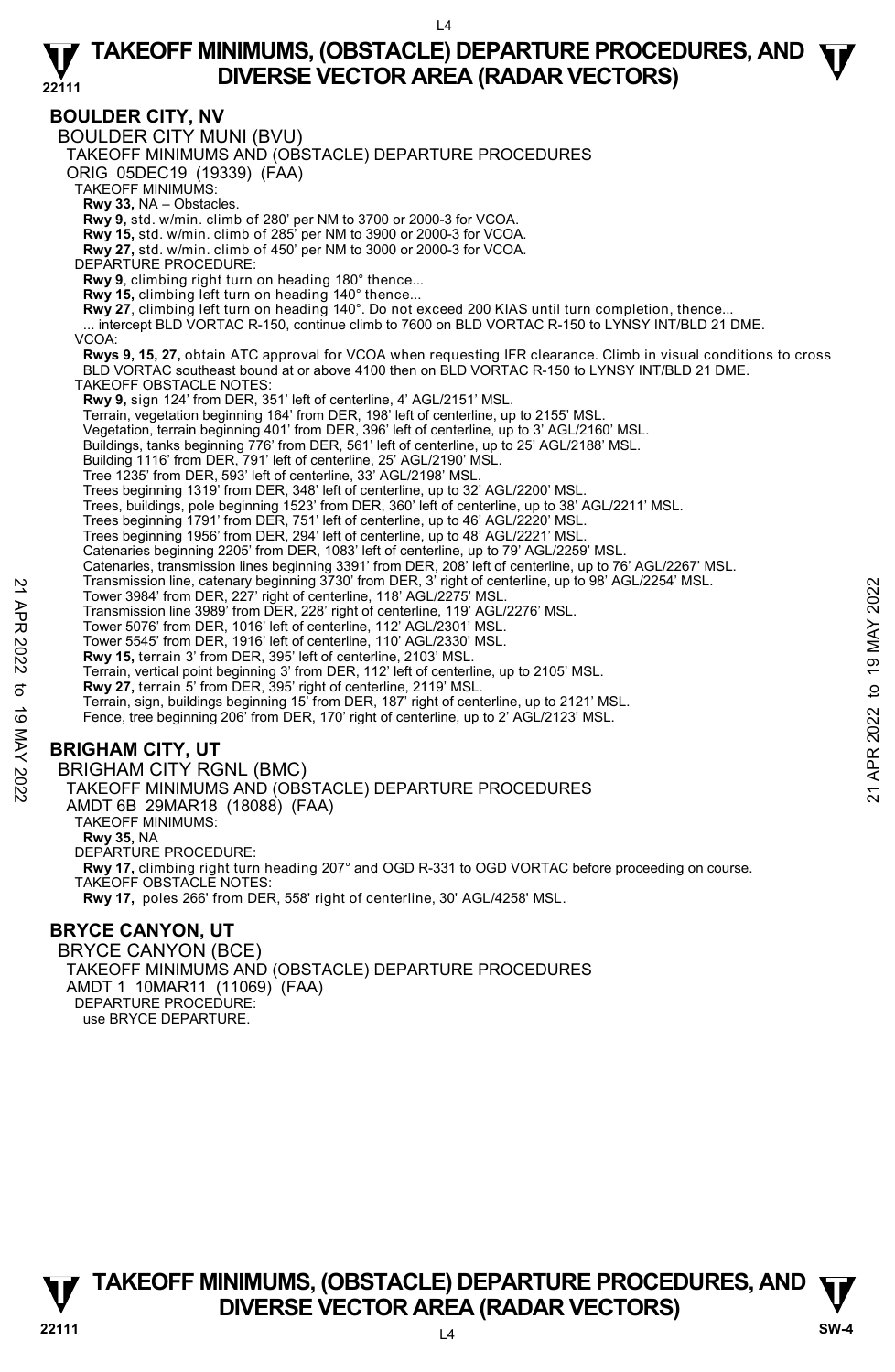**BULLHEAD CITY, AZ**  LAUGHLIN/BULLHEAD INTL (IFP) TAKEOFF MINIMUMS AND (OBSTACLE) DEPARTURE PROCEDURES AMDT 2 02MAR17 (17061) (FAA) TAKEOFF MINIMUMS: **Rwy 16,** standard w/min. climb of 285' per NM to 1700, or 1700-3 for VCOA. **Rwy 34,** standard w/min. climb of 500' per NM to 5500, or 1700-3 for VCOA. DEPARTURE PROCEDURE: **Rwy 16,** climb on heading 164° and EED VORTAC R-331 to EED VORTAC. **Rwy 34**, climb on heading 344° to 2200, then climbing right turn direct EED VORTAC. All aircraft climb in EED<br>VORTAC holding pattern (E, right turns, 257° inbound) to cross EED VORTAC at or above MEA for direction of flig proceeding on course. VCOA: **Rwy 16,** obtain ATC approval for VCOA when requesting IFR clearance. Climb in visual conditions to cross Laughlin/Bullhead Intl airport at or above 2300, then continue climbing on heading 155 and EED VORTAC R-335 to EED VORTAC. **Rwy 34,** obtain ATC approval for VCOA when requesting IFR clearance. Climb in visual conditions to cross Laughlin/Bullhead Intl airport at or above 2300, then continue climbing on heading 155 and EED VORTAC R-335 to EED **VORTAC** TAKEOFF OBSTACLE NOTES: **Rwy 16,** grd 188' from DER, 83' left of centerline, 715' MSL. Bush 349' from DER, 516' right of centerline, 722' MSL. Grd 390' from DER, 528' left of centerline, 719' MSL. Grd beginning 484' from DER, 481' left of centerline, up to 723' MSL. Bush 532' from DER, 642' right of centerline, 727' MSL. Grd beginning 568' from DER, 490' left of centerline, up to 727' MSL. Bush 700' from DER, 663' right of centerline, 728' MSL. Grd 798' from DER, 466' left of centerline, 729' MSL. Bush, grd beginning 801' from DER, 541' left of centerline, up to 734' MSL. Tree, bush, grd beginning 910' from DER, 557' left of centerline, up to 745' MSL. Bush, grd beginning 1103' from DER, from 204' right to 1008' left of centerline, up to 777' MSL. Grd, bush beginning 2134' from DER, 731' left of centerline, up to 778' MSL. Grd, bush beginning 2214' from DER, 870' left of centerline, up to 786' MSL. Grd beginning 2288' from DER, 801' left of centerline, up to 792' MSL. Grd, tree beginning 2328' from DER, 724' left of centerline, up to 797' MSL. Grd beginning 2811' from DER, 1128' left of centerline, up to 798' MSL. Grd beginning 2915' from DER, 1166' left of centerline, up to 800' MSL. Grd beginning 3022' from DER, 1185' left of centerline, up to 804' MSL. Grd beginning 3123' from DER, 1221' left of centerline, up to 809' MSL. Grd beginning 3219' from DER, 1257' left of centerline, up to 814' MSL. Grd beginning 3325' from DER, 1284' left of centerline, up to 818' MSL. Grd beginning 3428' from DER, 1210' left of centerline, up to 821' MSL. Grd beginning 3528' from DER, 1241' left of centerline, up to 824' MSL. Grd, bush, tank beginning 3632' from DER, 1157' left of centerline, up to 825' MSL. Tank 4810' from DER, 1528' left of centerline, 848' MSL. Grd 5412' from DER, 1872' left of centerline, 852' MSL. Grd, bushes beginning 5511' from DER, 926' left of centerline, up to 865' MSL. Bushes beginning 5742' from DER, 1483' left of centerline, up to 883' MSL. Grd, bushes beginning 5774' from DER, 793' left of centerline, up to 891' MSL. Bush 5852' from DER, 1933' left of centerline, 904' MSL. Grd, pole, bushes beginning 5856' from DER, 24' left of centerline, up to 920' MSL. Trees, bushes, grd, tank beginning 1.2 NM from DER, left and right of centerline, up to 962' MSL. Trees, bushes, grd beginning 1.3 NM from DER, 1' left of centerline, up to 985' MSL. Bush 1.4 NM from DER, 1941' left of centerline, 993' MSL. Bushes, grd, tank, pole beginning 1.5 NM from DER, 1919' left of centerline, up to 1036' MSL. Bushes, vehicles on road, trees, pole beginning 1.9 NM from DER, 2218' left of centerline, up to 1086' MSL. Tanks, bushes, pole beginning 2.2 NM from DER, 3103' left of centerline, up to 1121' MSL.<br>**Rwy 34,** airfield light 40' from DER, 148' right of centerline, 627' MSL. T-l twr, tree beginning 1818' from DER, 620' right of centerline, up to 65' AGL/687' MSL. Pole, tree beginning 2214' from DER, 629' right of centerline, up to 709' MSL. Pole, tree beginning 2638' from DER, 646' right of centerline, up to 719' MSL. Pole, bushes, grd beginning 3054' from DER, 663' right of centerline, up to 741' MSL. Pole, bush, bldg, grd, vehicles on road beginning 3661' from DER, 691' right of centerline, up to 773' MSL. Poles, bushes, grd, vehicles on road, trees, bldgs, flagpole beginning 4024' from DER, 705' right of centerline, up to 796' MSL. Comm twr 5197' from DER, 1015' right of centerline, 816' MSL. Comm twr 5278' from DER, 1149' right of centerline, 821' MSL. T-l twr 1.6 NM from DER, 719' left of centerline, 894' MSL. Grd beginning 1.8 NM from DER, 3419' right of centerline, up to 963' MSL. Grd 2.1 NM from DER, 3212' right of centerline, 1018' MSL. Grd, tree beginning 2.2 NM from DER, 1351' right of centerline, up to 1079' MSL. Grd 2.6 NM from DER 3025' right of centerline, 2010' MSL. 22 Sush, gro Beginning 1103' from DER, 731' left of center ine, up to 778' MSL.<br>
2rd, bush beginning 2234' from DER, 870' left of centerline, up to 778' MSL.<br>
3rd, bush beginning 228' from DER, 870' left of centerline, u

## **TAKEOFF MINIMUMS, (OBSTACLE) DEPARTURE PROCEDURES, AND**  $\Psi$ **<br>DIVERSE VECTOR AREA (RADAR VECTORS) V** DIVERSE VECTOR AREA (RADAR VECTORS) V<br>22111 SW-4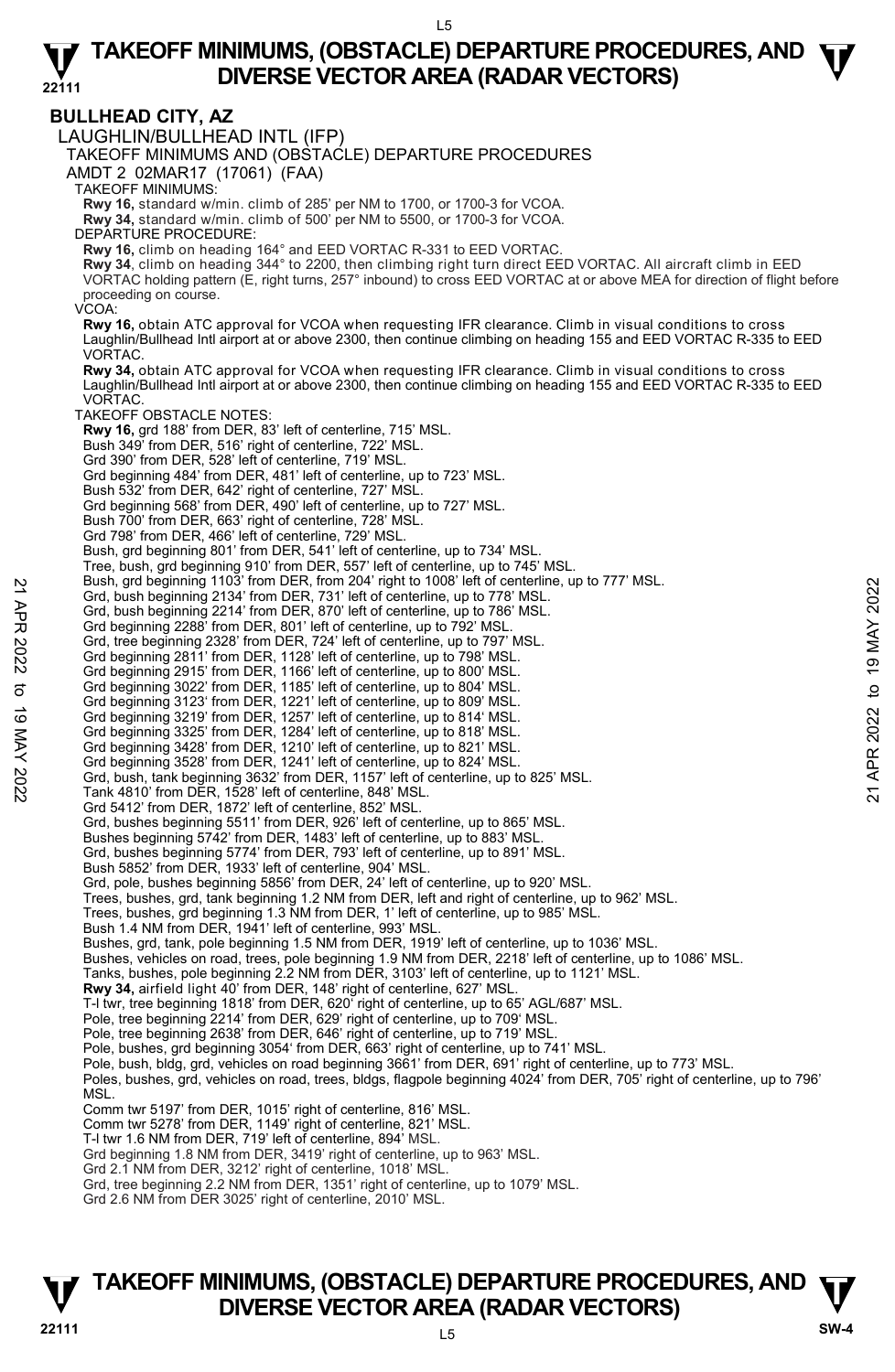## **CARSON CITY, NV**

CARSON CITY (CXP) TAKEOFF MINIMUMS AND (OBSTACLE) DEPARTURE PROCEDURES ORIG 20NOV08 (21112) (FAA) TAKEOFF MINIMUMS: **Rwy 27,** NA - Obstacles. DEPARTURE PROCEDURE: **Rwy 9,** use JIMPA DEPARTURE.

## **CASA GRANDE, AZ**

CASA GRANDE MUNI (CGZ) TAKEOFF MINIMUMS AND (OBSTACLE) DEPARTURE PROCEDURES AMDT 1B 06FEB14 (14037) (FAA) TAKEOFF MINIMUMS: **Rwy 5**, 300-1 or std. w/ min. climb of 354' per NM to 1700. DEPARTURE PROCEDURE: **Rwy 5**, climbing right turn direct TFD VORTAC, thence... **Rwy 23**, climb direct TFD VORTAC, thence... ...continue climb in holding pattern (SW, right turns, 048° inbound) to MEA for direction of flight. TAKEOFF OBSTACLE NOTES: **Rwy 5,** pole 4034' from DER, 805' left of centerline, 109' AGL/1593' MSL. **CEDAR CITY, UT**  CEDAR CITY RGNL (CDC) TAKEOFF MINIMUMS AND (OBSTACLE) DEPARTURE PROCEDURES AMDT 3A 17AUG17 (17229) (FAA) TAKEOFF MINIMUMS: **Rwy 8**, 4200-3 for VCOA. **Rwy 20,** std. w/min. climb of 290' per NM to 7300 or 4200-3 for VCOA. **Rwy 26,** std. w/min. climb of 255' per NM to 7000 or 4200-3 for VCOA. DEPARTURE PROCEDURE: **Rwys 2, 8,** climbing left turn direct EHK VOR/DME, thence... **Rwys 20, 26,** climbing right turn direct EHK VOR/DME, thence... ...continue climb on EHK VOR/DME R-278 until reaching the MEA/MCA for direction of flight. VCOA: **Rwys 8, 20, 26,** obtain ATC approval for VCOA when requesting IFR clearance. Climb in visual conditions to cross Cedar City Rgnl airport at or above 9700, then proceed on EHK VOR/DME R-180 direct EHK VOR/DME, then on EHK VOR/ DME R-278 until reaching the MEA/MCA for direction of flight. TAKEOFF OBSTACLE NOTES: **Rwy 2,** sign abeam DER, 313' right of centerline, 3' AGL/5604' MSL. Terrain and bush beginning 145' from DER, 420' right of centerline, up to 5608' MSL. **Rwy 8,** terrain 3' from DER, 112' right of centerline, 5622' MSL. Terrain 18' from DER, 221' right of centerline, 5623' MSL. Terrain beginning 30' from DER, 178' right of centerline, up to 5624' MSL. Terrain 122' from DER, 473' right of centerline, 5626' MSL. Bush 125' from DER, 234' left of centerline, 5628' MSL. Terrain 193' from DER, 491' right of centerline, 5627' MSL. Fence and vehicles on road beginning 638' from DER, 33' right of centerline, up to 10' AGL/5639' MSL. Vehicles on road 686' from DER, 136' right of centerline, 5640' MSL. Vehicles on road 701' from DER, 242' right of centerline, 5641' MSL. Transmission tower 2865' from DER, 369' right of centerline, 51' AGL/5707' MSL. Transmission tower 2902' from DER, 260' right of centerline, 53' AGL/5710' MSL. Pole and transmission towers beginning 2918' from DER, 70' right of centerline, up to 62' AGL/5719' MSL. Transmission towers beginning 3004' from DER, 39' left of centerline, up to 49' AGL/5705' MSL. Pole 3175' from DER, 564' left of centerline, 56' AGL/5710' MSL. **Rwy 20,** runway light 10' from DER, 54' right of centerline, 2' AGL/5579' MSL. Terrain 12' from DER, 98' left of centerline, 5579' MSL. Runway light and sign beginning 31' from DER, 275' left of centerline, up to 3' AGL/5583' MSL. Pole 941' from DER, 446' right of centerline, 34' AGL/5604' MSL. Pole 1066' from DER, 363' right of centerline, 38' AGL/5608' MSL. Elevator and tank beginning 2081' from DER, 1051' left of centerline, up to 105' AGL/5690' MSL. Tree 3789' from DER, 1512' left of centerline, 5692' MSL. Tree 4004' from DER, 1526' left of centerline, 5693' MSL. Tree 4265' from DER, 1530' left of centerline, 5718' MSL. Trees beginning 4278' from DER, 1546' left of centerline, up to 5721' MSL. Trees beginning 4526' from DER, 1533' left of centerline, up to 5733' MSL. Trees beginning 4858' from DER, 1520' left of centerline, up to 5737' MSL. Tree 5456' from DER, 1835' left of centerline, 5748' MSL. Building and tree beginning 5497' from DER, 1518' left of centerline, up to 21' AGL/5759' MSL. Pole and tree beginning 5737' from DER, 1543' left of centerline, up to 20' AGL/5769' MSL. **CON'T**  22 **Example 10** of 290 per NM to 7300 or 4200-3 for VCOA.<br>
22 **Example 10** MAY 2022 to 19 MAY 2022 to 19 MAY 2022 to 19 MAY 2022<br> **EPARTURE PROCEDURE:**<br>
22 **EVALUATION EXECUTE:**<br>
22 **Ravis 2, 8**, climbing left turn direct

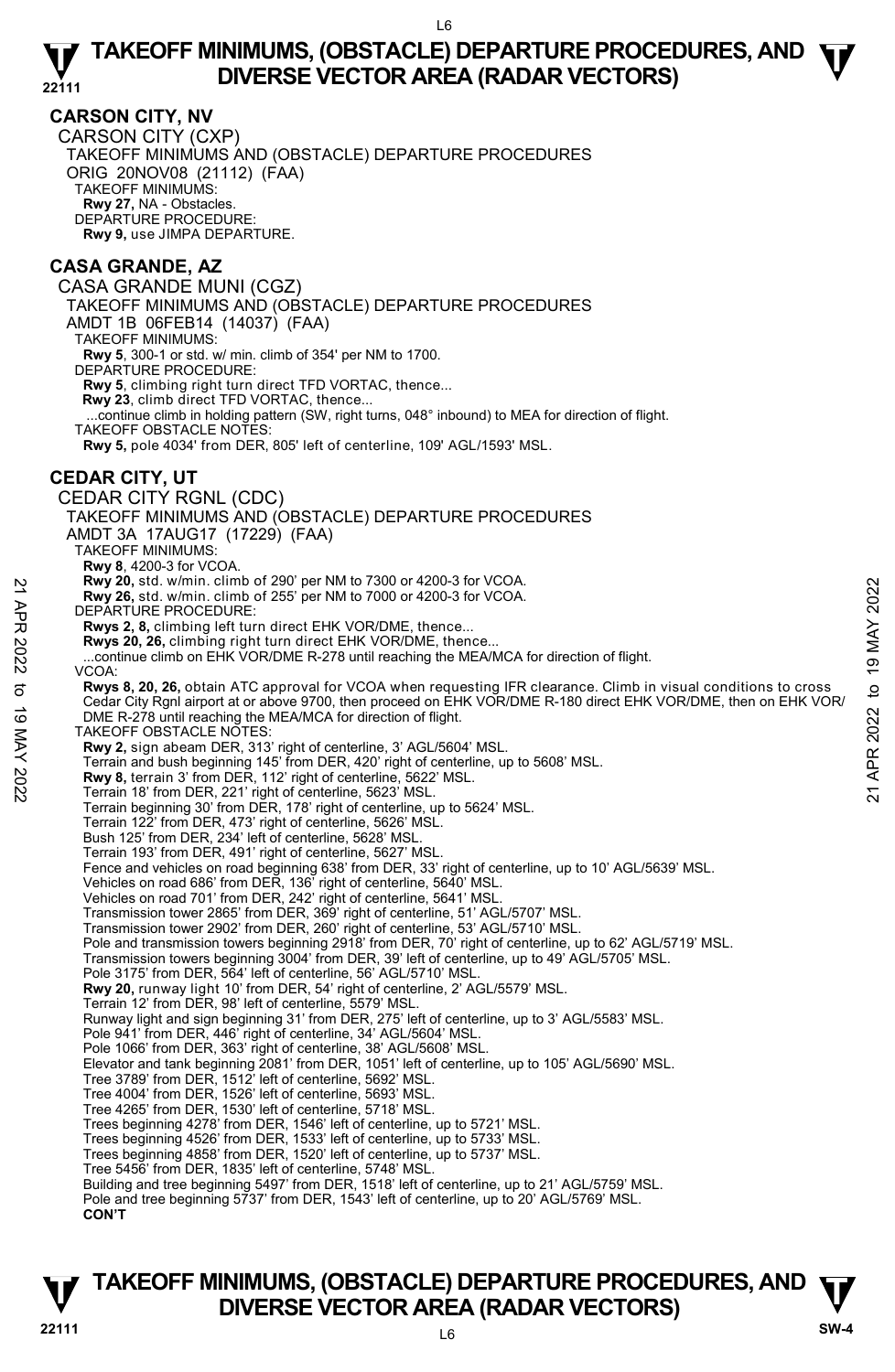**22111** 

## **CEDAR CITY, UT (CON'T)**

CEDAR CITY RGNL (CDC) (CON'T)

 **Rwy 20 (CON'T),** Pole and tree beginning 5964' from DER, 1545' left of centerline, up to 20' AGL/5779' MSL. Trees beginning 1 NM from DER, 1665' left of centerline, up to 5783' MSL.

Tree 1.2 NM from DER, 2080' left of centerline, 5800' MSL.

Trees beginning 1.2 NM from DER, 2049' left of centerline, up to 5814' MSL.

Trees beginning 1.3 NM from DER, 2107' left of centerline, up to 5836' MSL.

Trees beginning 1.3 NM from DER, 2244' left of centerline, up to 5840' MSL.<br>Trees beginning 1.3 NM from DER, 2048' left of centerline, up to 5849' MSL.<br>Trees beginning 1.3 NM from DER, 2283' left of centerline, up to 5852'

Trees beginning 1.4 NM from DER, 2301' left of centerline, up to 5871' MSL.

Tree 1.4 NM from DER, 2599' left of centerline, 5874' MSL.

Trees beginning 1.4 NM from DER, 2436' left of centerline, up to 5895' MSL.

Pole and tree beginning 1.6 NM from DER, 2822' left of centerline, up to 50' AGL/5944' MSL.

Pole 2.3 NM from DER, 3922' left of centerline, 34' AGL/5952' MSL. **Rwy 26,** sign 71' from DER, 167' right of centerline, 6' AGL/5584' MSL.

Pole 1375' from DER, 319' left of centerline, 44' AGL/5614' MSL.

## **CHANDLER, AZ**

CHANDLER MUNI (CHD) TAKEOFF MINIMUMS AND (OBSTACLE) DEPARTURE PROCEDURES AMDT 1 18SEP14 (14261) (FAA) DEPARTURE PROCEDURE: **Rwys 4L/R,** climbing left turn heading 220° to intercept TFD VORTAC R-350 southbound to TFD VORTAC. **Rwys 22L/R,** climbing left turn heading 190° to intercept TFD VORTAC R-350 southbound to TFD VORTAC. TAKEOFF OBSTACLE NOTES: **Rwy 4L,** antenna on building 69' from DER, 515' left of centerline, 25' AGL/1281' MSL. Tower 981' from DER, 615' left of centerline, 80' AGL/1319' MSL. Trees and poles beginning 1100' from DER, 458' left of centerline, up to 30' AGL/1272' MSL. **Rwy 4R,** poles beginning 1298' from DER, 56' left of centerline, up to 36' AGL/1283' MSL. **Rwy 22L,** tree 336' from DER, 511' right of centerline, 15' AGL/1250' MSL. Tree 988' from DER, 756' left of centerline, 30' AGL/1266' MSL. **Rwy 22R,** building 30' from DER, 441' right of centerline, 24' AGL/1254' MSL. Vehicles beginning 199' from DER, 271' right of centerline, up to 15' AGL/1246' MSL. Poles and trees beginning 471' from DER, 45' left of centerline, up to 36' AGL/1290' MSL Trees and poles beginning 1088' from DER, 50' right of centerline, up to 36' AGL/1274' MSL. DIVERSE VECTOR AREA (RADAR VECTORS) AMDT 1 20AUG15 (15232) (FAA)  **Rwys 4L/R, 22L/R,** heading as assigned by ATC. STELLAR AIRPARK (P19) TAKEOFF MINIMUMS AND (OBSTACLE) DEPARTURE PROCEDURES AMDT 3 06DEC18 (18340) (FAA) DEPARTURE PROCEDURE: **Rwy 17,** climbing left turn heading 150° thence... **Rwy 35,** climbing right turn heading 190° thence...<br>... Intercept TFD VORTAC R-350 southbound to TFD VORTAC. TAKEOFF OBSTACLE NOTES: **Rwy 17,** pole 648' from DER, 482' left of centerline, 52' AGL/1212' MSL. Pole 656' from DER, 190' left of centerline, 52' AGL/1213' MSL. Poles beginning 661' from DER, 39' right of centerline, up to 34' AGL/1196' MSL. Rwy 221, tree 336' from DER, 51' right of centerline, 15' AGL/1250' MSL.<br>
Tree 988' from DER, 51' right of centerline, 30' AGL/1250' MSL.<br>
Tree 988' from DER, 51' right of centerline, 24' AGL/1254' MSL.<br>
Powse 22R, buildin

Poles beginning 671' from DER, 420' right of centerline, up to 52' AGL/1216' MSL.

Transmission line, sign beginning 869' from DER, 288' right of centerline, up to 50' AGL/1224' MSL. Sign 906' from DER, 260' left of centerline, 42' AGL/1214' MSL.

**Rwy 35,** pole 72' from DER, 357' left of centerline, 30' AGL/1208' MSL.

Building 777' from DER, 300' right of centerline, 30' AGL/1218' MSL.

Building 1282' from DER, 767' right of centerline, 45' AGL/1233' MSL.

## **CLIFTON/MORENCI, AZ**

GREENLEE COUNTY (CFT) TAKEOFF MINIMUMS AND (OBSTACLE) DEPARTURE PROCEDURES ORIG 29JUL10 (10210) (FAA) DEPARTURE PROCEDURE: Use SAN SIMON DEPARTURE.

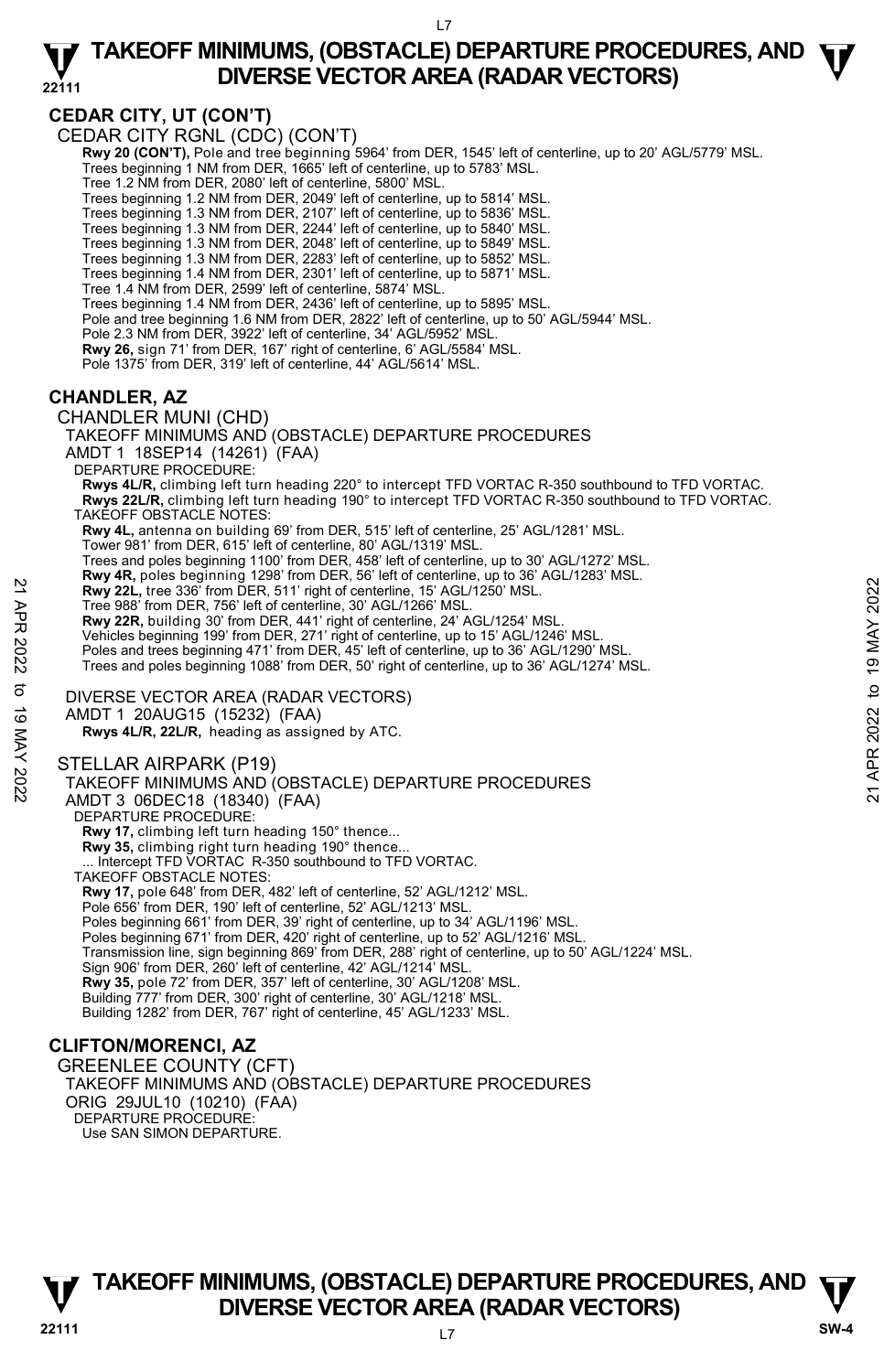## **COLORADO CITY, AZ**

COLORADO CITY MUNI (AZC)

TAKEOFF MINIMUMS AND (OBSTACLE) DEPARTURE PROCEDURES

ORIG-A 03JAN19 (19003) (FAA)

TAKEOFF MINIMUMS:

**Rwy 2,** NA-Terrain.<br>**Rwy 20,** 300-2¼ or std. w/min. climb of 203' per NM to 5300, or alternatively, with std. takeoff minimums and a normal 200' per NM climb gradient, takeoff must occur no later than 1200' prior to DER.

DEPARTURE PROCEDURE:

**Rwy 11,** climbing right turn, thence...

**Rwy 20,** climbing left turn, thence... **Rwy 29,** climbing left turn, thence...

...Intercept bearing 165° from AZC NDB to 7400 before proceeding on course. TAKEOFF OBSTACLE NOTES:

Rwy 11, vegetation beginning 16' from DER, 213' left of centerline, up to 4861' MSL.

**Rwy 20,** tree 27' from DER, 275' left of centerline, 4843' MSL.

Vegetation 45' from DER, 26' right of centerline, 4843' MSL.

Vehicles on road beginning 67' from DER, 389' left of centerline, up to 4853' MSL.

Tree 1.8 NM from DER, 2971' right of centerline, 5118' MSL.

**Rwy 29**, sign and tree beginning 15' from DER, 123' right of centerline, up to 5' AGL/4850' MSL.<br>Vegetation 60' from DER, 46' left of centerline, 4849' MSL.

## **COOLIDGE, AZ**

COOLIDGE MUNI (P08) TAKEOFF MINIMUMS AND (OBSTACLE) DEPARTURE PROCEDURES ORIG 10OCT96 (96284) (FAA) DEPARTURE PROCEDURE: **Rwys 5, 35,** climbing left turn heading 280° to intercept TFD R-063, then via R-063 to TFD VORTAC before proceeding on course. **Rwy 17,** climbing right turn heading 240° to intercept TFD R-090, then via R-090 to TFD VORTAC before proceeding on course. **Rwy 23,** climb runway heading to intercept TFD R-090, then via R-090 to TFD VORTAC before proceeding on course.

## **COTTONWOOD, AZ**

COTTONWOOD (P52) TAKEOFF MINIMUMS AND (OBSTACLE) DEPARTURE PROCEDURES ORIG 26MAY16 (16147) (FAA) DEPARTURE PROCEDURE: Use MINGY DEPARTURE. 22 AWAY 17, climbing right turn heading 240° to intercept TFD R-090, then via R-090 to TFD VORTAC before proceeding on course.<br>
22 APR 2022<br>
22 **COTTONWOOD, AZ**<br>
22 **COTTONWOOD, AZ**<br>
22 COTTONWOOD, AZ<br>
22 COTTONWOOD, AZ<br>

## **DAVIS-MONTHAN AFB (KDMA)**

TUCSON, AZ TAKEOFF MINIMUMS AND (OBSTACLE) DEPARTURE PROCEDURES AMDT 3 20MAY21 (21140) (USAF) TAKEOFF MINIMUMS: **Rwy 12,** 5300-3, or std. w/min. climb of 240'/NM to 3200. DEPARTURE PROCEDURE: **Rwy 12,** climb to 10000 on track 125°, intercept DMA R-120 for RADAR vectors.  **Rwy 30,** climb to 6500 on track 305°, intercept DMA R-312 for RADAR vectors. TAKEOFF OBSTACLE NOTES: **Rwy 12,** terrain 8' from DER, 424' left of cntrln, 2707' MSL. Terrain 0' from DER, 500' left of cntrln, 2707' MSL. Aircraft tail 81' from DER, 572' left of cntrln, 39' AGL/2748' MSL. Pole 3511' from DER, 1052' left of cntrln, 45' AGL/2776' MSL. Vehicle 1710' from DER, 195' right of cntrln, 10' AGL/2727' MSL. Vehicle 1498' from DER, 787' left of cntrln, 10' AGL/2727' MSL. Terrain 1.1 NM from DER, 1409' left of cntrln, 130' AGL/2892' MSL. Terrain 5880' from DER, 2034' left of cntrln, 130' AGL/2886' MSL. **Rwy 30,** terrain 0' from DER, 500' left of cntrln, 2591' MSL. Terrain 0' from DER, 500' right of cntrln, 2592' MSL. Terrain 13' from DER, 494' right of cntrln, 2592' MSL. Aircraft tail 34' inward of DER, 510' right of cntrln, 39' AGL/2630' MSL. Pylon 3296' from DER, 1373' left of cntrln, 69' AGL/2642' MSL. Pylon 3415' from DER, 1170' left of cntrln, 98' AGL/2665' MSL. Pylon 3771' from DER, 882' left of cntrln, 98' AGL/2665' MSL. Pylon 4112' from DER, 607' left of cntrln, 98' AGL/2664' MSL. Pylon 4455' from DER, 333' left of cntrln, 98' AGL/2672' MSL.

## **TAKEOFF MINIMUMS, (OBSTACLE) DEPARTURE PROCEDURES, AND**  $\Psi$ **<br>DIVERSE VECTOR AREA (RADAR VECTORS) V** DIVERSE VECTOR AREA (RADAR VECTORS) **V**<br>22111 SW-4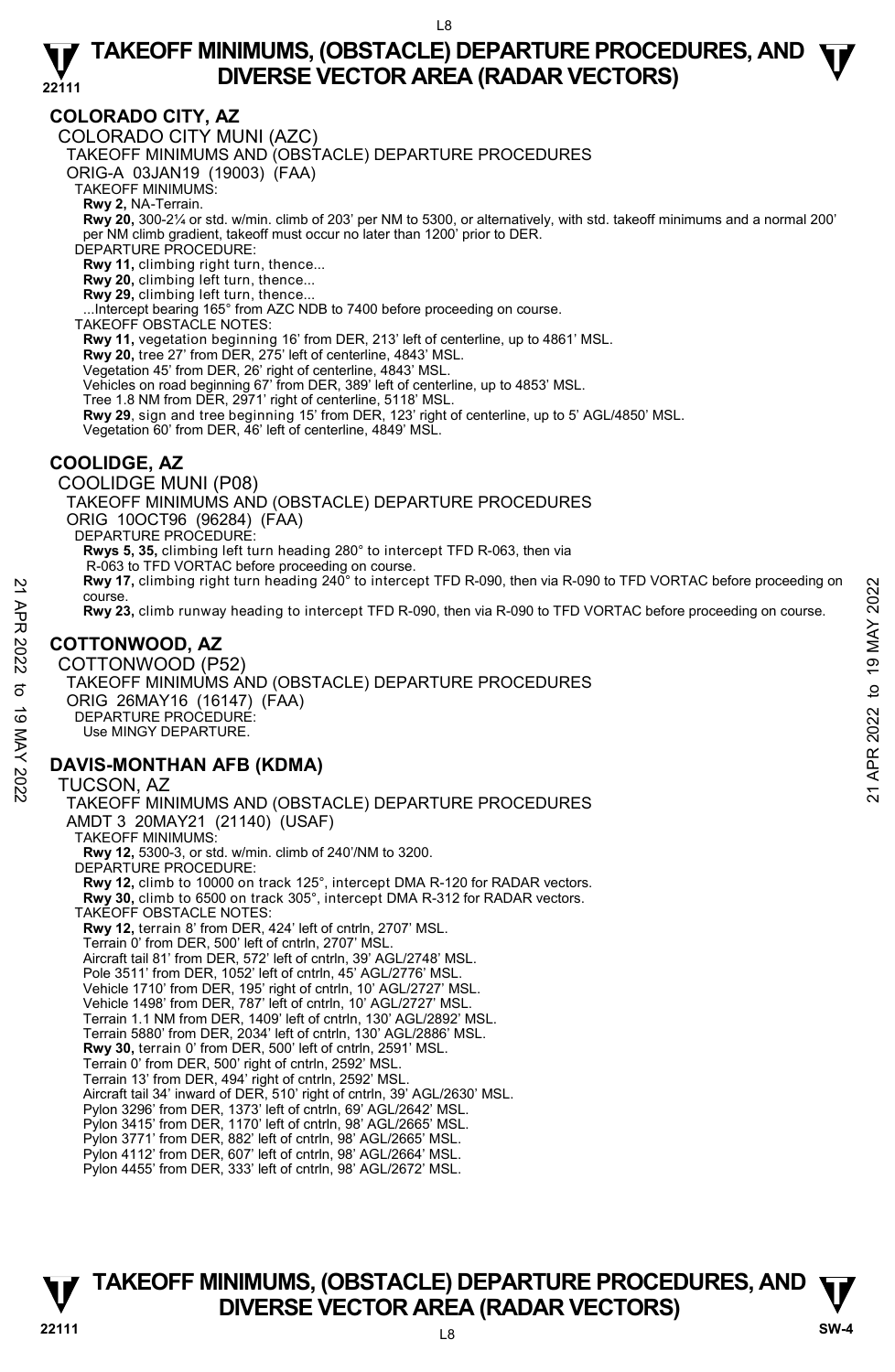**DELTA, UT**  DELTA MUNI (DTA) TAKEOFF MINIMUMS AND (OBSTACLE) DEPARTURE PROCEDURES AMDT 1 02DEC21 (21336) (FAA) DEPARTURE PROCEDURE: Use DELTA DEPARTURE. TAKEOFF OBSTACLE NOTES: **Rwy 17,** lighting beginning 41' from DER, 76' right of centerline, 3' AGL/4754' MSL. Tree 609' from DER, 596' right of centerline, 4780' MSL. **Rwy 35,** vegetation, lighting beginning 9' from DER, 77' right of centerline, up to 4763' MSL.<br>Vegetation 47' from DER, 349' left of centerline, 4763' MSL. Fence 76' from DER, 390' right of centerline, 10' AGL/4769' MSL. Vehicles on road 177' from DER, 477' right of centerline, 4770' MSL. Vehicles on road 227' from DER, 458' right of centerline, 4771' MSL.

## **DOUGLAS BISBEE, AZ**

BISBEE- DOUGLAS INTL (DUG) TAKEOFF MINIMUMS AND (OBSTACLE) DEPARTURE PROCEDURES AMDT 1 09FEB12 (12040) (FAA) DEPARTURE PROCEDURE: **Rwys 8, 17,** climbing right turn on heading 330° to intercept DUG VORTAC R-286 to 9500. **Rwy 26,** climbing right turn to intercept DUG VORTAC R-286 to 9500. **Rwy 35,** climbing left turn to intercept DUG VORTAC R-286 to 9600. TAKEOFF OBSTACLE NOTES: **Rwy 8,** trees and terrain beginning 145' from DER, 51' left of centerline, up to 8' AGL/4220' MSL. Trees and terrain beginning 22' from DER, 247' right of centerline, up to 13' AGL/4197' MSL.<br>**Rwy 17,** trees and terrain beginning 91' from DER, 76' left of centerline, up to 5' AGL/4118' MSL. Trees and terrain beginning 12' from DER, 146' right of centerline, up to 5' AGL/4115' MSL. **Rwy 26,** tree and terrain beginning 16' from DER, 233' left of centerline, up to 5' AGL/4167' MSL. Trees and terrain beginning 17' from DER, 32' right of centerline, up to 7' AGL/4167' MSL. **Rwy 35,** trees and terrain beginning 118' from DER, 15' left of centerline, up to 6' AGL/4190' MSL. Tree and terrain beginning 75' from DER, 100' right of centerline, up to 11' AGL/4200' MSL. Free and terrain beginning 11° Trom DER, 32' right of centerline, up to 1'AGL/4190' MSL.<br>
The and terrain beginning 75' from DER, 100' right of centerline, up to 6' AGL/4190' MSL.<br>
Tree and terrain beginning 75' from DER,

## **DUCHESNE, UT**

DUCHESNE MUNI (U69)

TAKEOFF MINIMUMS AND (OBSTACLE) DEPARTURE PROCEDURES

AMDT 1 10OCT19 (19283) (FAA)

TAKEOFF MINIMUMS: **Rwys 8, 26,** NA - Environmental.

**Rwy 35,** std. w/min. climb of 235' per NM to 6900 or 1100-3 for VCOA. DEPARTURE PROCEDURE:

**Rwy 17,** climbing left turn direct MTU VOR/DME, thence...

**Rwy 35,** climbing right turn direct MTU VOR/DME, thence...

 ...continue climb in MTU VOR/DME holding pattern (hold northeast, right turns, 213° inbound) to cross MTU VOR/DME at or above MEA for route of flight.

VCOA:

**Rwy 35,** obtain ATC approval for VCOA when requesting IFR clearance. Climb in visual conditions to cross<br>Duchesne Muni Airport at or above 6800 then on MTU VOR/DME R-269 to MTU VOR/DME. Continue climb in MTU VOR/ DME holding pattern (hold Northeast, right turns, 213° inbound) to cross MTU VOR/DME at or above MEA for route of flight. TAKEOFF OBSTACLE NOTES:

**Rwy 35,** vehicles on road beginning 315' from DER, 95' right of centerline, up to 15' AGL/5844' MSL.

Vehicles on road beginning 327' from DER, 29' left of centerline, up to 15' AGL/5854' MSL.

Equipment 415' from DER, 515' left of centerline, 17' AGL/5856' MSL.

Building 876' from DER, 617' left of centerline, 30' AGL/5869' MSL.

Pole 1048' from DER, 682' left of centerline, 40' AGL/5889' MSL.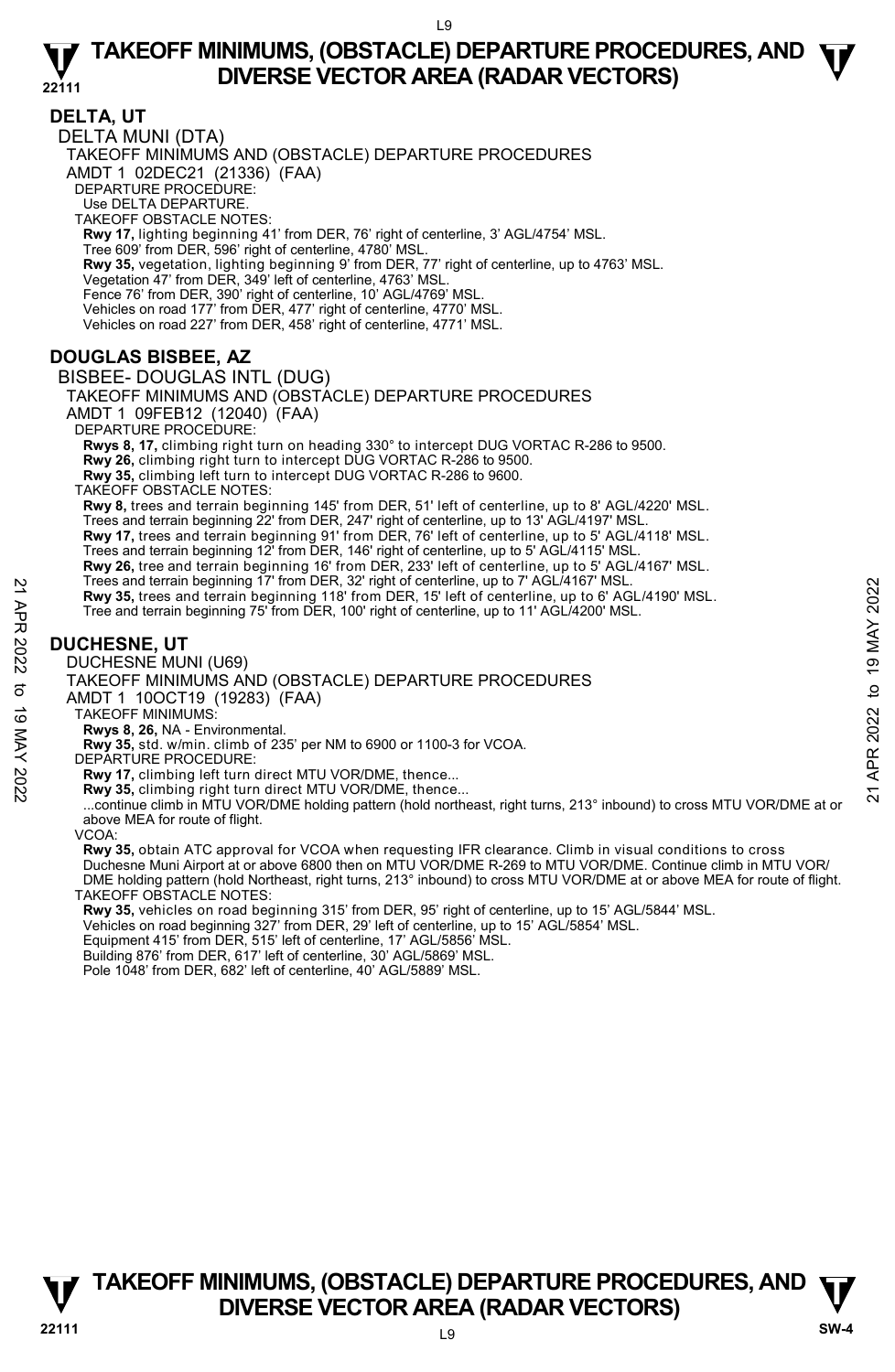**ELKO, NV**  ELKO RGNL (EKO) TAKEOFF MINIMUMS AND (OBSTACLE) DEPARTURE PROCEDURES AMDT 6 26MAY16 (16147) (FAA) TAKEOFF MINIMUMS: **Rwys 12, 30,** NA-ATC. **Rwy 6,** std. w/min. climb of 500' per NM to 7200, or 2000-3 for climb in visual conditions. **Rwy 24**, std. w/min. climb of 390' per NM to 8400, or 2000-3 for climb in visual conditions. DEPARTURE PROCEDURE: **Rwy 6**, climb heading 057° to 6500, then climbing right turn direct BQU VOR/DME, thence. . . **Rwy 24,** climb heading 237° to 6100, then climbing left turn direct BQU VOR/DME, thence. . . . . . . .Continue climb in BQU VOR/DME holding pattern (hold south, left turns, 340° inbound) to cross BQU VOR/DME at or above MEA/MCA for route of flight. VCOA: **Rwy 6, 24,** obtain ATC approval for climb in visual conditions when requesting IFR clearance. Climb in visual conditions to cross Elko Rgnl airport at or above 7000, then proceed to BQU VOR/DME and continue climb in BQU VOR/ DME holding pattern (hold south, left turns, 340° inbound) to cross BQU VOR/DME at or above MEA/MCA for route of flight. TAKEOFF OBSTACLE NOTES: **Rwy 6,** OL on ltd wsk 253' from DER, 155' right of centerline, 5095' MSL. Lt poles, beginning 277' from DER, 332' right of centerline, up to 5097' MSL. Trees, buildings, and ants on ol buildings, beginning 676' from DER, 209' right of centerline, up to 5111' MSL. Pole 765' from DER, 422' left of centerline, 5110' MSL. Ols on poles, beginning 903' from DER, 435' left of centerline, up to 5130' MSL. Trees, poles, and ols on poles, beginning 961' from DER, 130' left of centerline, up to 5207' MSL. Ant 3007' from DER, 84' right of centerline, 5165' MSL. Tree 3676' from DER, 251' right of centerline, 5191' MSL. **Rwy 24,** vehicles on road, beginning 672' from DER, 315' right of centerline, up to 5075' MSL.<br>Poles, trees beginning 1179' from DER, 171' right of centerline, up to 36' AGL/5100' MSL. Poles, beginning 1243' from DER, 663' left of centerline, up to 39' AGL/5085' MSL. Signs, beginning 1566' from DER, 714' right of centerline, up to 5128' MSL. Signs, elevators, silos beginning 2155' from DER, 437' right of centerline, up to 44' AGL/5132' MSL. **ELY, NV**  ELY/YELLAND FLD (ELY) TAKEOFF MINIMUMS AND (OBSTACLE) DEPARTURE PROCEDURES AMDT 2 30JUN11 (21168) (FAA) DEPARTURE PROCEDURE: Use ELY DEPARTURE. **EUREKA, NV**  EUREKA (05U) TAKEOFF MINIMUMS AND (OBSTACLE) DEPARTURE PROCEDURES ORIG 22AUG13 (13234) (FAA) TAKEOFF MINIMUMS: **Rwy 18,** NA-Terrain. DEPARTURE PROCEDURE: use MINES (RNAV) DEPARTURE. **FALLON, NV**  FALLON MUNI (FLX) TAKEOFF MINIMUMS AND (OBSTACLE) DEPARTURE PROCEDURES AMDT 1A 20JUN19 (19171) (FAA) TAKEOFF MINIMUMS: **Rwys 13, 31,** NA - Environmental DEPARTURE PROCEDURE: Rwy 3, climbing left turn, thence. **Rwy 21,** climbing right turn, thence... ... to 9300 direct HZN VORTAC, continue climb in HZN VORTAC holding pattern (hold west, left turn 075° inbound) cross HZN VORTAC at or above 9300 before proceeding on course, continue climb to MEA or assigned altitude. TAKEOFF OBSTACLE NOTES: **Rwy 3,** sign, trees beginning 9' from DER, 37' left of centerline, up to 5' AGL/3966' MSL.<br>Tree 121' from DER, 173' right of centerline, 3966' MSL. Traverse way beginning 134' from DER, 357' right of centerline, up to 3972' MSL. Trees beginning 146' from DER, 469' left of centerline, up to 6' AGL/3969' MSL. Traverse way, tree beginning 315' from DER, 232' right of centerline, up to 3974' MSL. Tree 1068' from DER, 199' left of centerline, 37' AGL/3995' MSL. Trees beginning 1086' from DER, 208' left of centerline, up to 4002' MSL. Tree 1093' from DER, 193' right of centerline, 38' AGL/3992' MSL. Trees, pole beginning 1214' from DER, 306' left of centerline, up to 61' AGL/4018' MSL. Trees beginning 2148' from DER, 819' left of centerline, up to 4023' MSL. **CON'T** Nors, elevators, silos beginning 2155 from DER, 437 right of centerline, up to 44° AGL/5132° MSL.<br>
22 ELY, NV<br>
22 ELY/YELLAND FLD (ELY)<br>
7 TAKEOFF MINIMUMS AND (OBSTACLE) DEPARTURE PROCEDURES<br>
2022 TAMP 2022 AUGUSTA (FAA)

## **TAKEOFF MINIMUMS, (OBSTACLE) DEPARTURE PROCEDURES, AND**  $\Psi$ **<br>DIVERSE VECTOR AREA (RADAR VECTORS) V** DIVERSE VECTOR AREA (RADAR VECTORS) **V**<br>22111 SW-4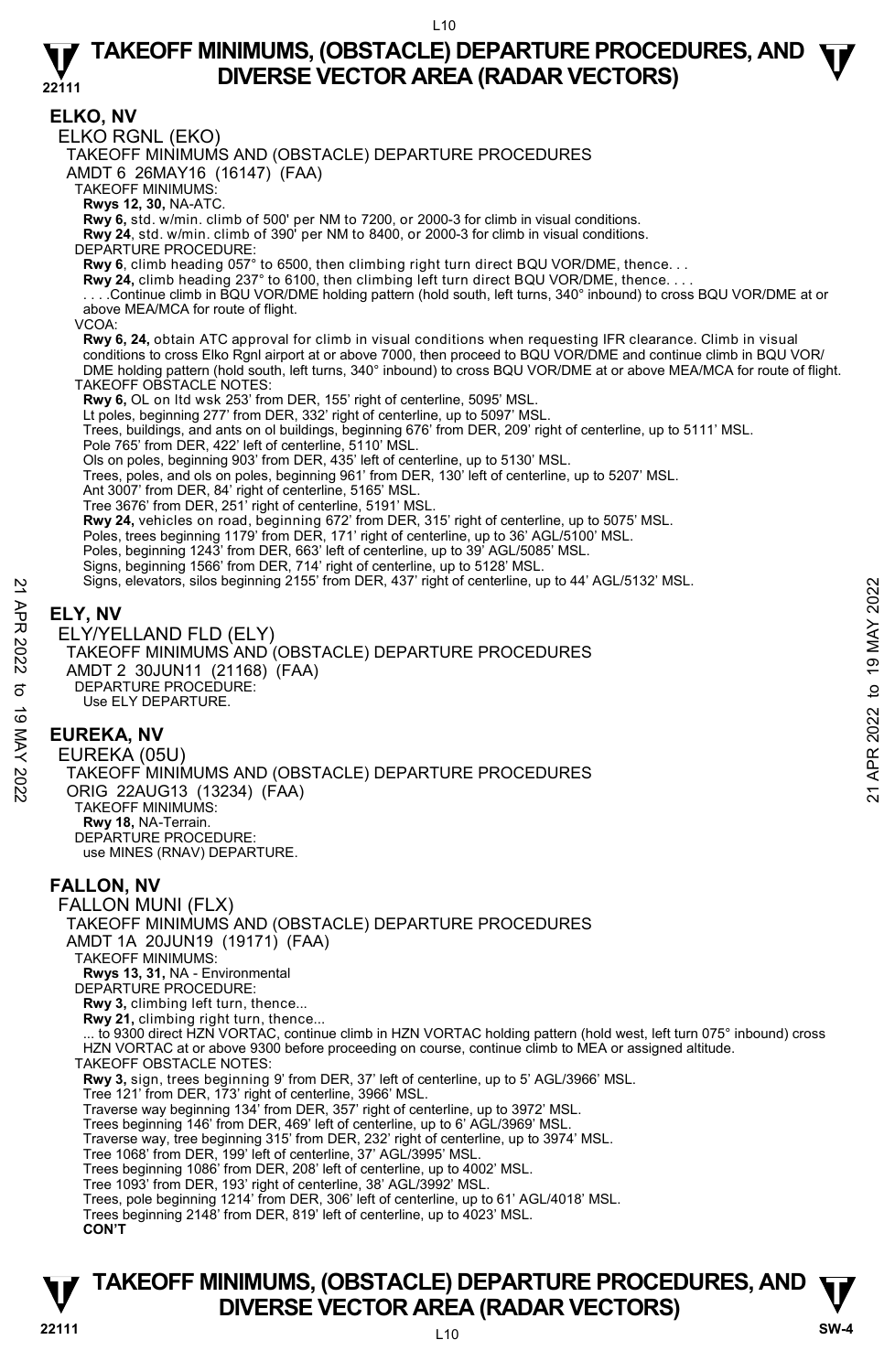## **FALLON, NV (CON'T)**

FALLON MUNI (FLX) (CON'T)

**Rwy 3 (CON'T), tree 2319' from DER, 763' left of centerline, 58' AGL/4024' MSL** 

Trees beginning 2960' from DER, 663' left of centerline, up to 97' AGL/4054' MSL.

**Rwy 21,** trees, terrain beginning 31' from DER, 150' left of centerline, up to 3969' MSL.<br>Traverse way 32' from DER, 497' right of centerline, 3981' MSL.

Pole 112' from DER, 397' right of centerline, 26' AGL/3991' MSL.

Tree 139' from DER, 401' left of centerline, 4' AGL/3970' MSL.

Poles, traverse way, vegetation, building beginning 149' from DER, 19' right of centerline, up to 36' AGL/4002' MSL.

Traverse way beginning 380' from DER, 308' left of centerline, up to 3984' MSL. Traverse way beginning 525' from DER, 22' left of centerline, up to 3985' MSL.

Tree 1286' from DER, 785' right of centerline, 48' AGL/4016' MSL.

Tree 1407' from DER, 840' right of centerline, 57' AGL/4025' MSL. Pole 1813' from DER, 798' left of centerline, 39' AGL/4013' MSL.

Tree 1896' from DER, 869' right of centerline, 76' AGL/4040' MSL.

## **FALLON NAS (VAN VOORHIS FLD) (KNFL)**

FALLON, NV

TAKEOFF MINIMUMS AND (OBSTACLE) DEPARTURE PROCEDURES AMDT 2 21APR22 (22111) (USN) TAKEOFF MINIMUMS:

**Rwy 7,** std. w/min. climb rate of 291' per NM to 9700.  **Rwys 13L/R,** std. w/min. climb rate of 235' per NM to 7200.

DEPARTURE PROCEDURE:

 **Rwys 13L/R,** climb on hdg between 110° CW to 310° from DER.  **Rwy 25,** climb on hdg between 216° CW to 028° from DER.  **Rwys 31L/R,** climb on hdg between 220° CW to 025° from DER.

### **FILLMORE, UT**

#### FILLMORE MUNI (FOM)

#### TAKEOFF MINIMUMS AND (OBSTACLE) DEPARTURE PROCEDURES

ORIG 18NOV10 (10322) (FAA)

TAKEOFF MINIMUMS:

**Rwy 4,** std. w/ min. climb of 250' per NM to 6200, or 1800-3 for climb in visual conditions. DEPARTURE PROCEDURE:

**Rwy 4,** climbing left turn to 9600 on DTA R-141 to DTA VORTAC, climb in DTA VORTAC holding pattern (South, left turns, 004° inbound) to cross DTA VORTAC at or above MEA for route of flight or for climb in visual conditions cross Fillmore Muni airport Northwest bound at or above 6600, then climb to 9600 on DTA R-146 to DTA VORTAC. Continue climb in DTA<br>VORTAC holding pattern (South, left turns, 004° inbound) to cross DTA VORTAC at or above MEA for route of **Rwy 22,** climbing right turn to 9600 on DTA R-152 to DTA VORTAC, climb in DTA VORTAC holding pattern (South, left turns, 004° inbound) to cross DTA VORTAC at or above MEA for route of flight. FILLMORE MUNI (FOM)<br>
TAKEOFF MINIMUMS AND (OBSTACLE) DEPARTURE PROCEDURES<br>
ORIG 18NOV10 (10322) (FAA)<br>
TAKEOFF MINIMUMS:<br>
RW 4, std. w/ min. climb of 250' per NM to 6200, or 1800-3 for climb in visual conditions.<br>
RW 4, s

TAKEOFF OBSTACLE NOTES:

**Rwy 4,** light 60' from DER, 393' left of centerline, 8' AGL/4987' MSL.

Windsock 129' from DER, 301' left of centerline, 21' AGL/5000' MSL.

Rising terrain 132' from DER, 385' right of centerline, 4989' MSL. Fence beginning 138' from DER, 174' right of centerline, up to 15' AGL/4996' MSL.

Buildings beginning 259' from DER, 455' right of centerline, up to 13' AGL/5012' MSL.

Beacon 311' from DER, 505' left of centerline, 52' AGL/5031' MSL.

Trees beginning 333' from DER, 242' left of centerline, up to 37' AGL/5034' MSL. Vehicle on road beginning 472' from DER, 608' left to 1093' right of centerline, up to 35' AGL/5073' MSL.

Pole 488' from DER, 620' left of centerline, 38' AGL/5037' MSL.

Windmeter, 623' from DER, 342' left of centerline, 9' AGL/5008' MSL. Building 873' from DER, 196' left of centerline, 17' AGL/5016' MSL.

**Rwy 22,** fence 97' from DER, 302' left of centerline, 15' AGL/4916' MSL.

Vehicle on road beginning 228' from DER, 398' left of centerline, up to 9' AGL/4928' MSL.

## **FLAGSTAFF, AZ**

FLAGSTAFF PULLIAM (FLG)

TAKEOFF MINIMUMS AND (OBSTACLE) DEPARTURE PROCEDURES

AMDT 2A 06FEB14 (14037) (FAA)

DEPARTURE PROCEDURE:

**Rwy 3,** turn right.

 **Rwy 21,** turn left. Aircraft departing FLG R-160 CW R-175 climb on course. All others climb southbound on FLG R-172 to 9000, then climbing left turn direct FLG VOR/DME.

TAKEOFF OBSTACLE NOTES:

**Rwy 21,** trees beginning 73' from DER, left and right of centerline, up to 85' AGL/7065' MSL.

## **TAKEOFF MINIMUMS, (OBSTACLE) DEPARTURE PROCEDURES, AND**  $\Psi$ **<br>DIVERSE VECTOR AREA (RADAR VECTORS) V** DIVERSE VECTOR AREA (RADAR VECTORS) W SW-4 **BM**

 $111$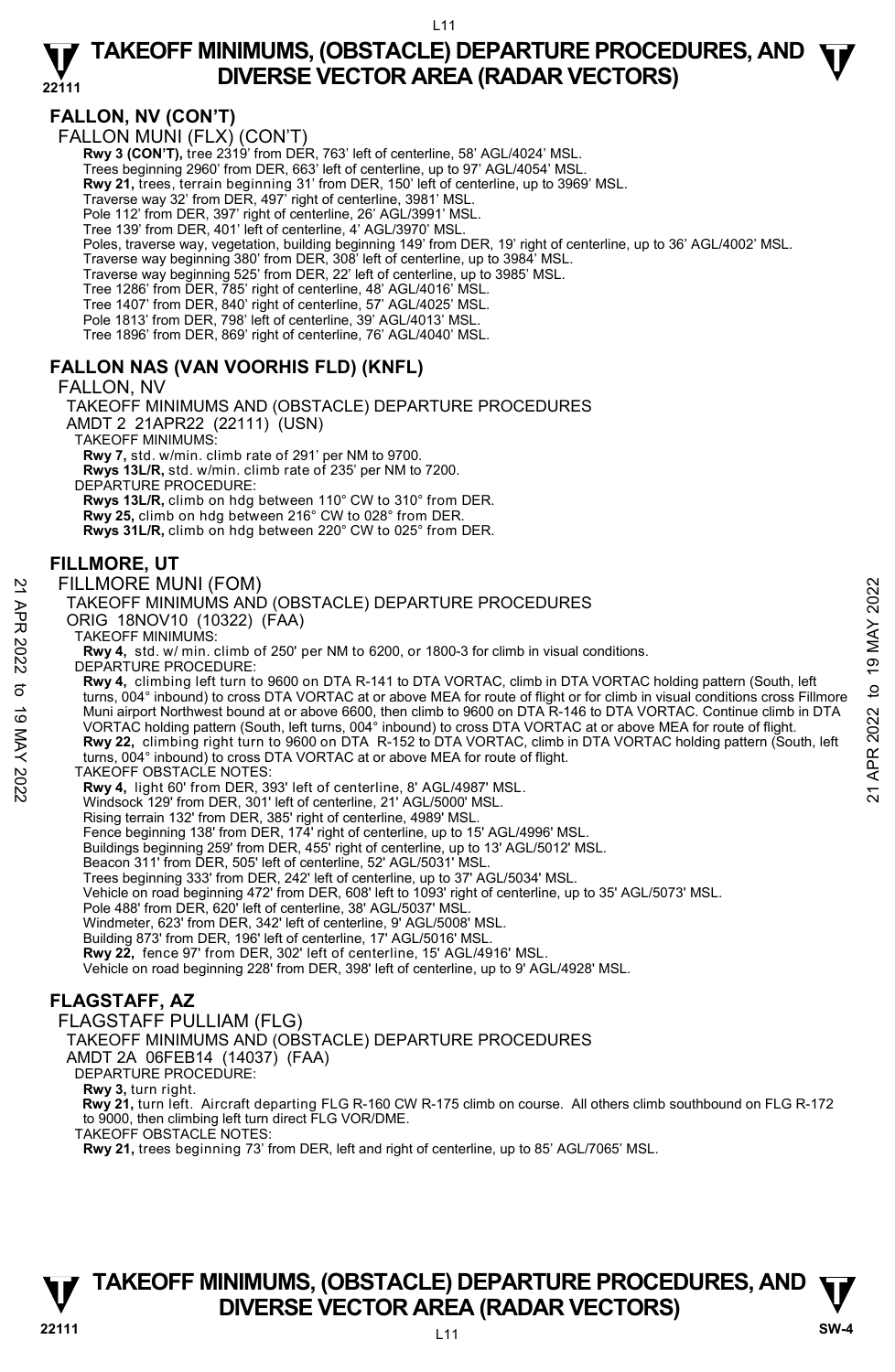### **FORT HUACHUCA SIERRA VISTA, AZ**

SIERRA VISTA MUNI-LIBBY AAF (FHU)

TAKEOFF MINIMUMS AND (OBSTACLE) DEPARTURE PROCEDURES

AMDT 4 13SEP18 (18256) (FAA)

TAKEOFF MINIMUMS:

**Rwy 21,** NA-terrain.

**Rwy 26,** std. w/min. climb of 335' per NM to 7300', or 2800-3 for VCOA

DEPARTURE PROCEDURE:

**Rwys 3, 8, 12,** climbing left turn... thence.

**Rwys 26, 30,** climbing right turn... thence. ...all aircraft, intercept FHU VOR/DME R-021 to TOMBS INT/FHU 12.76 DME, continue climb in TOMBS holding pattern (hold north, left turns, 201° inbound) to 9500 before proceeding on course.

VCOA:

**Rwy 26,** obtain ATC approval for VCOA when requesting IFR clearance. Climb in visual conditions to cross Sierra Vista Muni-Libby AAF airport at or above 7400' MSL then intercept and proceed on FHU VOR/DME R-021 to TOMBS INT/ FHU 12.76 DME. Continue climb in TOMBS holding pattern (hold north, left turns, 201° inbound) to 9500 before proceeding on course.

TAKEOFF OBSTACLE NOTES:

**Rwy 3,** trees 253' from DER, 130' left of centerline, 10' AGL/4595' MSL.

Tree 199' from DER, 271' right of centerline, 10' AGL/4595' MSL.

**Rwy 8,** reflector, 121' from DER, 174' right of centerline, 4' AGL/4603' MSL.

**Rwy 12,** terrain beginning 22' from DER, 93' right of centerline, up to 4639' MSL.

**Rwy 26,** general utility 100' from DER, 173' right of centerline, 20' AGL/4723' MSL.

General utility 101' from DER, 175' left of centerline, 26' AGL/4730' MSL.

#### DIVERSE VECTOR AREA (RADAR VECTORS)

ORIG 13NOV14 (14317) (FAA)

 **Rwys 3,12,** heading as assigned by ATC.

**Rwy 8,** heading as assigned by ATC. Requires minimum climb of 300' per NM to 8600.

**Rwy 26,** heading as assigned by ATC. Requires minimum climb of 330' per NM to 8100.<br>**Rwy 30,** heading as assigned by ATC. Requires minimum climb of 330' per NM to 8700.

## **GLENDALE, AZ**

GLENDALE MUNI (GEU) TAKEOFF MINIMUMS AND (OBSTACLE) DEPARTURE PROCEDURES AMDT 2 24MAY18 (18144) (FAA) DEPARTURE PROCEDURE: Use DRAKE (RNAV) DEPARTURE.

TAKEOFF OBSTACLE NOTES: **Rwy 1,** light on blast fence 4' from DER, 130' left of centerline, up to 10' AGL/1,088' MSL. Trees beginning 124' from DER, left and right of centerline, up to 30' AGL/1,104' MSL. Vehicles beginning 299' from DER, 80' right of centerline, up to 15' AGL/1,091' MSL. Poles and trees beginning 400' from DER, 197' right of centerline, up to 75' AGL/1,144' MSL. **Rwy 19,** trees beginning 281' from DER, 331' left of centerline, up to 33' AGL/1,060' MSL. **EXAMPLE AND SET ANTIFICE SETTLE SETTLE AND THE SETTLE AND SET AND THE SETTLE MUNIMUMS AND (OBSTACLE) DEPARTURE PROCEDURES<br>
21 <b>GLENDALE MUNI (GEU)**<br>
22 **GLENDALE MUNI (GEU)**<br>
22 TAKEOFF MINIMUMS AND (OBSTACLE) DEPARTURE

## **GLOBE, AZ**

SAN CARLOS APACHE (P13) TAKEOFF MINIMUMS AND (OBSTACLE) DEPARTURE PROCEDURES AMDT 2 10APR08 (08101) (FAA) DEPARTURE PROCEDURE: Úse IZTIR DEPARTURE.

### **GOODYEAR, AZ**

PHOENIX GOODYEAR (GYR) TAKEOFF MINIMUMS AND (OBSTACLE) DEPARTURE PROCEDURES AMDT 2 24MAY18 (18144) (FAA) DEPARTURE PROCEDURE: Use POTER (RNAV) DEPARTURE. TAKEOFF OBSTACLE NOTES: **Rwy 3,** poles beginning 159' from DER, 267' right of centerline, up to 47' AGL/1,015' MSL. Building 1512' from DER, 828' right of centerline, 48' AGL/1,014' MSL. Tree 1,957' from DER, 551' right of centerline, up to 49' AGL/1,019' MSL. **Rwy 21,** transmission tower 2610' from DER, 1,078' left of centerline, 125' AGL/1,047' MSL. Transmission tower 3,190' from DER, 311' left of centerline, 112' AGL/1,031' MSL. Pole 3,193' from DER, 308' left of centerline, 112' AGL/1,030' MSL.

DIVERSE VECTOR AREA (RADAR VECTORS) AMDT 1 21JUL16 (16203) (FAA)  **Rwy 3, 21,** heading as assigned by ATC.

**TAKEOFF MINIMUMS, (OBSTACLE) DEPARTURE PROCEDURES, AND**  $\Psi$ **<br>DIVERSE VECTOR AREA (RADAR VECTORS) V** DIVERSE VECTOR AREA (RADAR VECTORS) W SW-4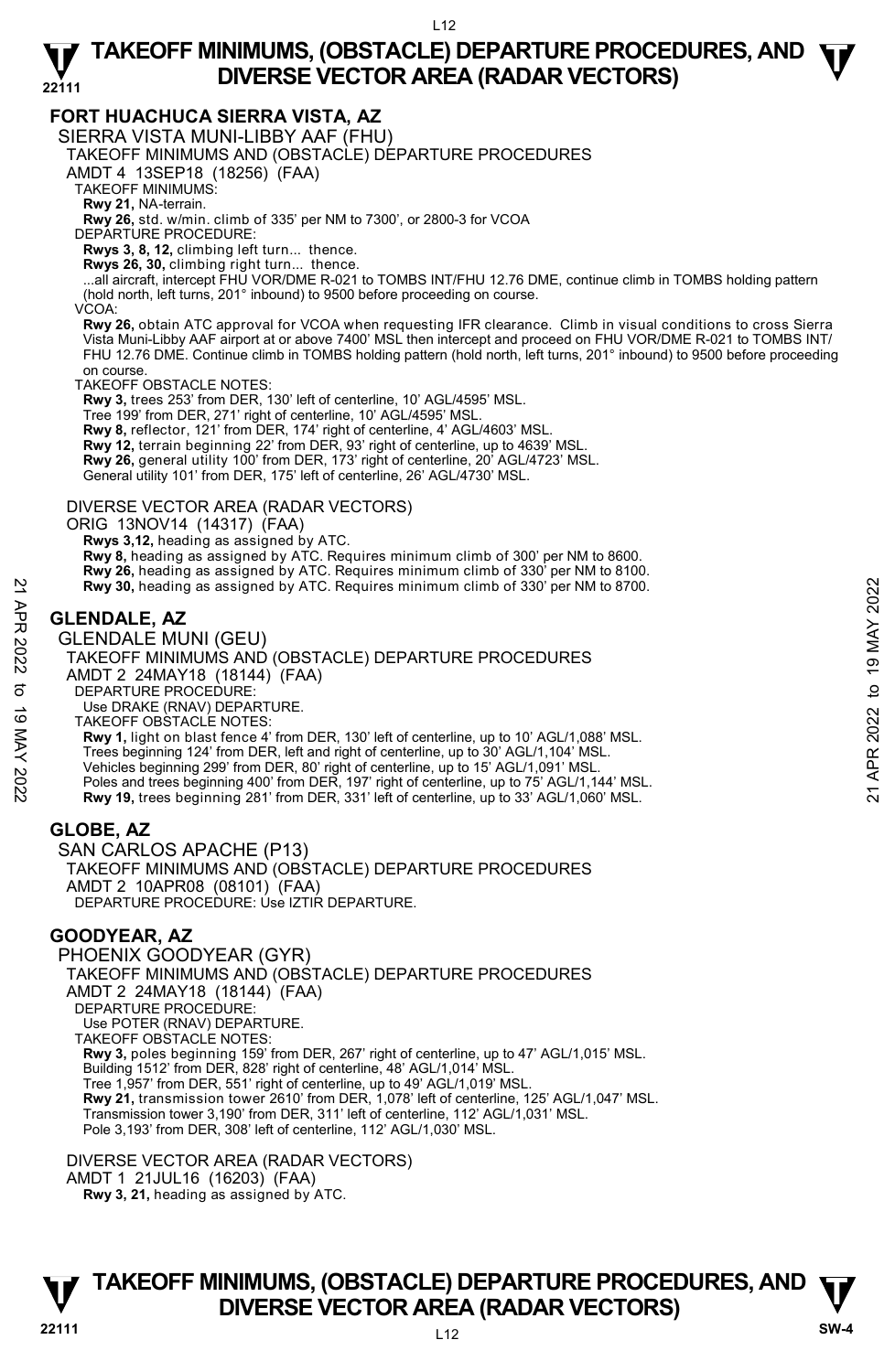### **GRAND CANYON, AZ**

GRAND CANYON NTL PARK (GCN) TAKEOFF MINIMUMS AND (OBSTACLE) DEPARTURE PROCEDURES ORIG 30AUG07 (21168) (FAA) TAKEOFF MINIMUMS: **Rwy 3,** NA-Environmental. DEPARTURE PROCEDURE: **Rwy 21,** use GRAND DEPARTURE.

VALLE (40G) TAKEOFF MINIMUMS AND (OBSTACLE) DEPARTURE PROCEDURES ORIG 18SEP14 (14261) (FAA) DEPARTURE PROCEDURE: **Rwy 1,** Climb on a heading between 188° CW to 091° from DER. **Rwy 19,** climb on a heading between 170° CW to 008° from DER.

## **HAWTHORNE, NV**

HAWTHORNE INDUSTRIAL (HTH)

TAKEOFF MINIMUMS AND (OBSTACLE) DEPARTURE PROCEDURES

ORIG 14SEP17 (17257)

TAKEOFF MINIMUMS:

**Rwy 15, 33,** NA – ATC.

**Rwy 10, 28,** 4200 - 3 for VCOA.

VCOA:

**Rwy 10, 28,** obtain ATC approval for VCOA when requesting IFR clearance. climb in visual conditions to cross<br>Hawthorne Industrial airport at or above 8300 then climb to 11500 on MVA R-251 to MVA VORTAC before proceeding o course.

TAKEOFF OBSTACLE NOTES:

**Rwy 10,** ground beginning at DER, 53' right of centerline, up to 4232' MSL.

Ground 139' from DER, 39' right of centerline, 4234' MSL.

Ground 145' from DER, 387' right of centerline, 4236' MSL.

Bush 193' from DER, 480' right of centerline, 2' AGL/4238' MSL. Bush 363' from DER, 576' right of centerline, 3' AGL/4242' MSL.

Bush 557' from DER, 555' right of centerline, 1' AGL/4245' MSL.

**Rwy 28,** ground 1' from DER, 388' left of centerline, 4183' MSL. Bush 10' from DER, 488' left of centerline, 2' AGL/4185' MSL.

#### **HEBER, UT**

HEBER VALLEY (HCR)

TAKEOFF MINIMUMS AND (OBSTACLE)DEPARTURE PROCEDURES 22 Cround 139' from DER, 39' right of centerline, 4234' MSL.<br>
22 Ground 139' from DER, 39' right of centerline, 4234' MSL.<br>
22 Ground 139' from DER, 480' right of centerline, 2' AGL/4238' MSL.<br>
Bush 193' from DER, 565' rig

AMDT 4A 15AUG19 (19227) (FAA)

TAKEOFF MINIMUMS:

**Rwys 4, 22,** 5800-5 for VCOA. VCOA NA at night.

VCOA:

**Rwys 4, 22,** obtain ATC approval for VCOA when requesting IFR clearance. Climb in visual conditions to cross Heber Valley airport at or above 11300 before proceeding on course.

TAKEOFF OBSTACLE NOTES:

**Rwy 4,** fence abeam DER, 301' left of centerline, 16' AGL/5647' MSL. Pole 24' from DER, 404' left of centerline, up to 33' AGL/5659' MSL.

Bush 23' from DER, 61' left of centerline, up to 5639' MSL.

Terrain 109' from DER, 428' right of centerline, 5642' MSL.

Multiple poles, tree, beginning 200' from DER, 269' left of centerline, up to 36' AGL/5666' MSL.

Tree, fence beginning 252' from DER, 249' right of centerline, up to 5659' MSL.

Pole 319' from DER, 404' left of centerline, up to 5670' MSL.

Tree, pole beginning 662' from DER, 404' left of centerline, up to 5681' MSL.

Tree, sign, pole beginning 710' from DER, 281' left of centerline, up to 5682' MSL.

Building beginning 1066' from DER, 42' right of centerline, up to 5674' MSL.

Tree, pole beginning 1120' from DER, 181' right of centerline, up to 5689' MSL. Tree, pole beginning 1281' from DER, 278' right of centerline, up to 5690' MSL.

Trees beginning 1773' from DER, 238' left of centerline, up to 5689' MSL.

Tree, pole beginning 1901' from DER, 399' right of centerline, up to 5708' MSL. Tree 1909' from DER, 498' left of centerline, 5692' MSL.

**Rwy 22,** pole abeam DER, 292' right of centerline, 16' AGL/5592' MSL.

Fence, vegetation, terrain 13' from DER, 225' left of centerline, up to 9' AGL/5597' MSL.

Trees beginning 608' from DER, 384' right of centerline, up to 5611' MSL. Pole 829' from DER, 474' left of centerline, 22' AGL/5605' MSL.

Pole 988' from DER, 634' left of centerline, up to 33' AGL/5617' MSL.

Tree 1672' from DER, 777' left of centerline, 5628' MSL.

Terrain beginning 1.1 NM from DER, 1752' left of centerline, up to 5964' MSL.

Tree 1.3 NM from DER, 2420' left of centerline, 5821' MSL.

Terrain, trees beginning 1.4 NM from DER, 1124' left of centerline, up to 6128' MSL.

Terrain, trees beginning 1.5 NM from DER, 372' left of centerline, up to 6411' MSL.

## **TAKEOFF MINIMUMS, (OBSTACLE) DEPARTURE PROCEDURES, AND**  $\Psi$ **<br>DIVERSE VECTOR AREA (RADAR VECTORS) DIVERSE VECTOR AREA (RADAR VECTORS) V**<br>22111 SW-4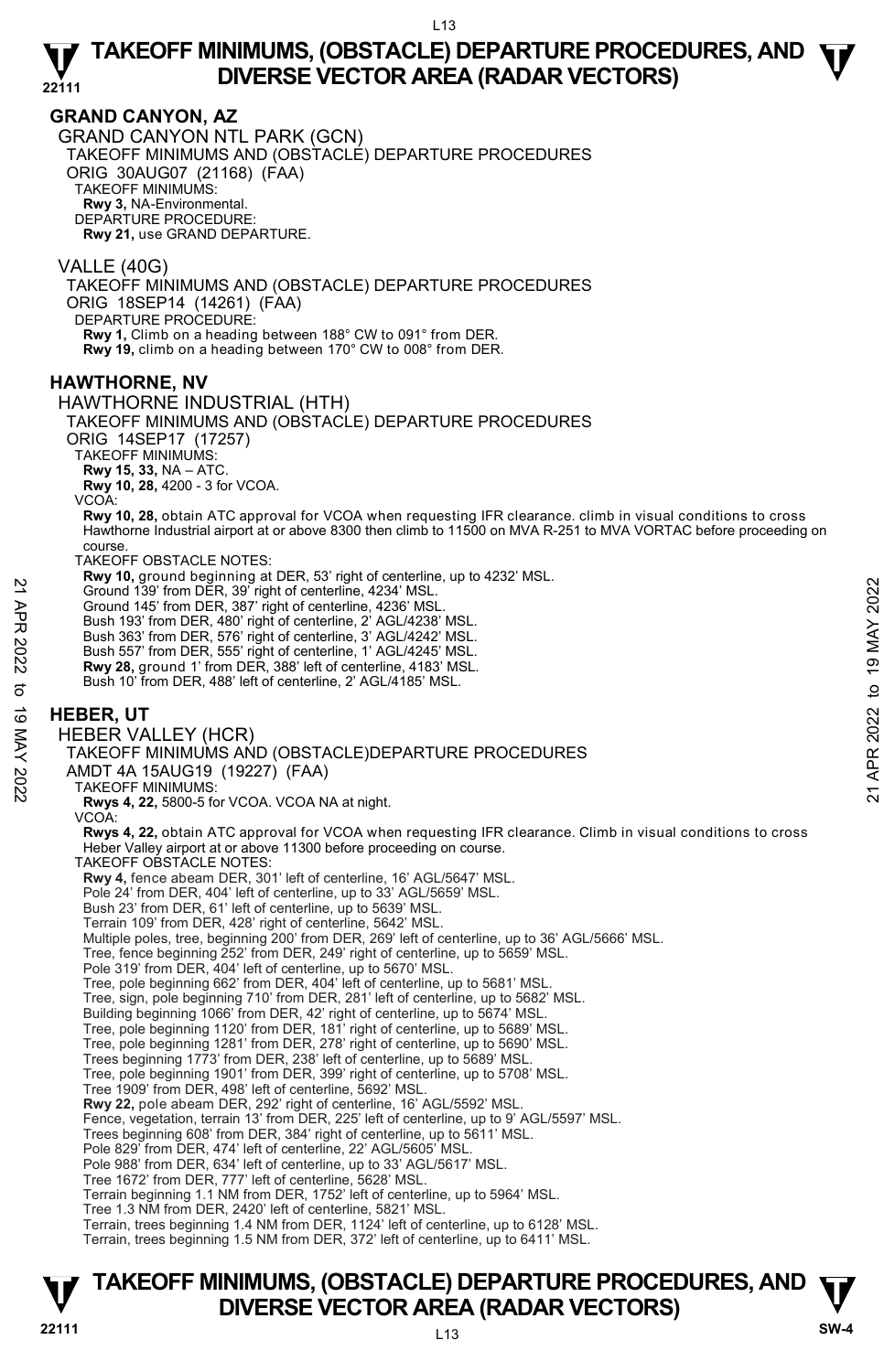### **HILL AFB (KHIF)**

OGDEN, UT

TAKEOFF MINIMUMS AND (OBSTACLE) DEPARTURE PROCEDURES Diverse departures NA, use RADAR vectors or published Departure Procedures (DP) for obstacle avoidance.

## **HUNTINGTON, UT**

HUNTINGTON MUNI (69V)

TAKEOFF MINIMUMS AND (OBSTACLE) DEPARTURE PROCEDURES

AMDT 2B 19JUL18 (18200) (FAA)

TAKEOFF MINIMUMS:

**Rwys 12, 18, 26, 30, 36,** NA-Environmental. DEPARTURE PROCEDURE:

**Rwy 8,** climbing left turn direct PUC VOR/DME...

...continue climb in PUC VOR/DME holding pattern (hold south, RT, 009° inbound) to MEA for direction of flight.

TAKEOFF OBSTACLE NOTES:

**Rwy 8,** tree 2663' from DER, 922' left of centerline, 40' AGL/5979' MSL.

### **KANAB, UT**

### KANAB MUNI (KNB)

TAKEOFF MINIMUMS AND (OBSTACLE) DEPARTURE PROCEDURES

AMDT 3 11FEB10 (10042) (FAA)

TAKEOFF MINIMUMS:

**Rwy 1,** std. with min. climb of 742' per NM to 6600, or 1100-3 with min. climb of 535' per NM to 6900, or 2400-3 for climb in visual conditions.

DEPARTURE PROCEDURE:

**Rwy 19,** climb heading 171° to 6800 before turning.

**Rwy 1,** climb heading 006° to 6100 before turning, or for climb in visual conditions, cross Kanab Muni airport at or above 7100 before proceeding on course.

TAKEOFF OBSTACLE NOTES:

- **Rwy 1,** vent on building 554' from DER, 370' left of centerline, 16' AGL/4884' MSL. Trees beginning 1138' from DER, 302' left of centerline, up to 100' AGL/5939' MSL.
- Rising terrain and trees beginning 1.68 NM from DER, 247' right of centerline, up to 100' AGL/5239' MSL. PACT USS PACT USING THE TRIM (19 MATHE PROCEDURES<br>
22 Trees beginning 1138' from DER, 370' left of centerline, up to 100' AGL/5939' MSL.<br>
Trees beginning 1138' from DER, 302' left of centerline, up to 100' AGL/5239' MSL.<br>
	-
	- Rising terrain and trees beginning 1.76 NM from DER, 766' left of centerline, up to 100' AGL/5599' MSL.<br>Rising terrain beginning 3.5 NM from DER, left and right of centerline, up to 6359' MSL.
	- **Rwy 19,** trees beginning 271' from DER, 506' right of centerline, up to 100' AGL/4899' MSL.

## **KINGMAN, AZ**

KINGMAN (IGM)

#### TAKEOFF MINIMUMS AND (OBSTACLE) DEPARTURE PROCEDURES

AMDT 1A 16JUL20 (21168) (FAA)

TAKEOFF MINIMUMS:

**Rwys 3, 35,** 2000-2 or std. w/min. climb of 275' per NM to 5500.

**Rwys 17, 21,** NA. DEPARTURE PROCEDURE:

Climb northbound on IGM R-010 until reaching 6000; reverse course to the left and continue climb to 9000 direct to IGM. If unable to cross IGM at 9000 continue climb in IGM holding pattern (SW, left turns, 027° inbound). TAKEOFF OBSTACLE NOTES:

**Rwy 3,** terrain and vegetation beginning 171' from DER, 264' right of centerline, up to 3402' MSL.

**Rwy 35,** terrain beginning 32' from DER, 172' right of centerline, up to 3363' MSL. Fence 306' from DER, 392' right of centerline, 6' AGL/3368' MSL.

Traverse way 441' from DER, 274' right of centerline, up to 15' AGL/3372' MSL.

## **LAGUNA AAF (LGF)**

YUMA PROVING GROUND, AZ

TAKEOFF MINIMUMS AND (OBSTACLE) DEPARTURE PROCEDURES

04SEP03 (03247)

TAKEOFF MINIMUMS:

**Rwy 6, 18, 36,** turn right, climb to 3600 direct BZA VORTAC.

**Rwy 24,** climb to 3600 direct to BZA VORTAC.

TAKEOFF OBSTACLE NOTES:

**Rwy 18,** 386' (6' AGL) windsock, 818' from DER, 194' left of centerline.

## **TAKEOFF MINIMUMS, (OBSTACLE) DEPARTURE PROCEDURES, AND**  $\Psi$ **<br>DIVERSE VECTOR AREA (RADAR VECTORS) V** DIVERSE VECTOR AREA (RADAR VECTORS) V<br>22111 SW-4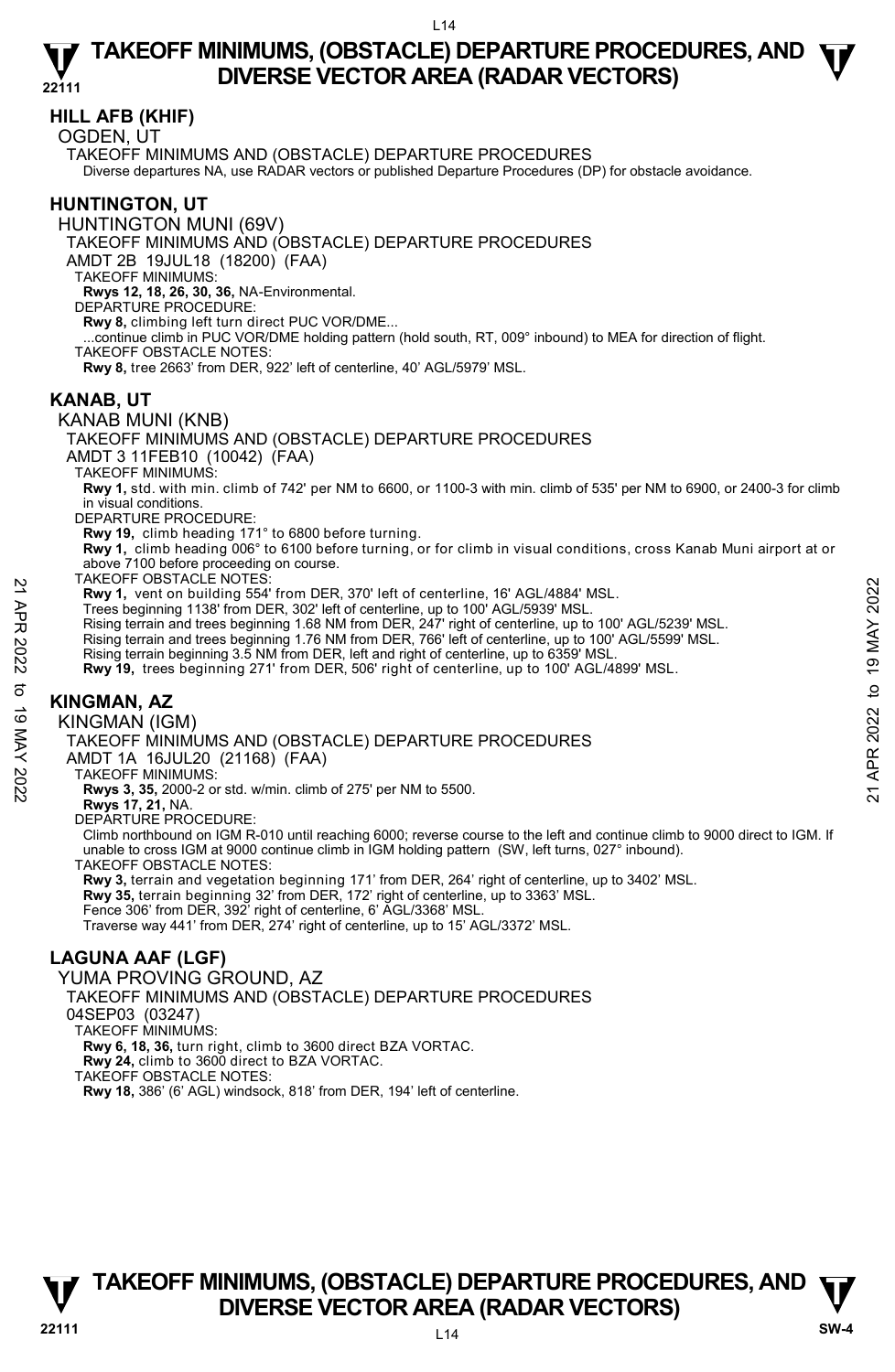**LAKE HAVASU CITY, AZ** 

LAKE HAVASU CITY (HII)

TAKEOFF MINIMUMS AND (OBSTACLE) DEPARTURE PROCEDURES

AMDT 2 31MAY12 (12152) (FAA)

TAKEOFF MINIMUMS:

**Rwy 14,** std. w/min. climb of 465' per NM to 4800, or 1500-3 for climb in visual conditions. **Rwy 32,** 600-1¾ w/min. climb of 492' per NM to 1100, or 1500-3 for climb in visual conditions.

DEPARTURE PROCEDURE:

**Rwy 14,** climbing right turn heading 300° to intercept EED VORTAC R-155 to EED VORTAC, continue climb in EED VORTAC holding pattern (East, right turns, 257° inbound) to cross EED VORTAC at or above 6100 before proceeding on course or ...

 **Rwy 32,** climbing left turn heading 290° to intercept EED VORTAC R-155 to EED VORTAC, continue climb in EED VORTAC holding pattern (East, right turns, 257° inbound) to cross EED VORTAC at or above 6100 before proceeding on course or.

 **Rwys 14, 32**, ... For climb in visual conditions: cross Lake Havasu City airport northwest bound at or above 2300, then Intercept EED VORTAC R-138 to EED VORTAC, continue climb in EED VORTAC holding pattern (East, right turns 257° inbound) to cross EED VORTAC at or above 6100 before proceeding on course. When executing VCOA, notify ATC prior to departure.

TAKEOFF OBSTACLE NOTES:

**Rwy 14,** pole 3327' from DER, 46' right of centerline, 107' AGL/868' MSL.

Poles 3468' from DER, 195' left of centerline, up to 107' AGL/890' MSL

Trees/bushes 976' from DER, 380' left of centerline, up to 46' AGL/829' MSL.

Terrain 143' from DER, 346' left of centerline, up to 804' MSL.

**Rwy 32,** trees 1544' from DER, 416' right of centerline, up to 44' AGL/793' MSL.

### **LAS VEGAS, NV**

HARRY REID INTL (LAS) TAKEOFF MINIMUMS AND (OBSTACLE) DEPARTURE PROCEDURES

AMDT 8 17AUG17 (21168) (FAA)

TAKEOFF MINIMUMS:

**Rwy 1L,** 300-1 or std. w/min. climb of 269' per NM to 2300.

- **Rwy 19L,** std. w/min. climb of 256' per NM to 3400.
- 

**Rwy 19R,** std. w/min. climb of 242' per NM to 3400. **Rwy 26L,** 300-2¼ or std. w/min. climb of 214' per NM to 2400.

- **Rwy 26R,** 400-2½ or std. w/min. climb of 270' per NM to 2400.
- DEPARTURE PROCEDURE:
- **Rwys 1L/R,** climbing right turn direct BLD VORTAC before proceeding on course.

**Rwys 8L/R,** climb heading 079° to 3700, then climbing right turn direct BLD VORTAC before proceeding on course. **Rwys 19L/R,** climb heading 194° to 2800, then climbing left turn heading 120° and BLD R-257 to BLD VORTAC before proceeding on course. TAKEOFF MINIMUMS:<br> **21** Rwy 191, 300-1 or std. w/min. climb of 269' per NM to 3400.<br>
Rwy 191, std. w/min. climb of 242' per NM to 3400.<br>
Rwy 201, 300-2'4 or std. w/min. climb of 214' per NM to 2400.<br>
Rwy 201, 300-2'4 or s

**Rwys 26L/R,** climb heading 259° to 2800, then climbing right turn direct BLD VORTAC before proceeding on course. TAKEOFF OBSTACLE NOTES:

**Rwy 1L,** REIL 23' from DER, 153' left of centerline, 3' AGL/2090' MSL.

Sign 1037' from DER, 695' left of centerline, 41' AGL/2125' MSL.

Building 1556' from DER, 552' left of centerline, 2129' MSL.

Building 1779' from DER, 649' left of centerline, 2147' MSL.

Buildings beginning 1907' from DER, 186' left of centerline, up to 2150' MSL. Buildings beginning 1977' from DER, 214' left of centerline, up to 2150' MSL.

- Buildings beginning 2095' from DER, 275' left of centerline, up to 83' AGL/2153' MSL.
- Buildings beginning 3953' from DER, 1397' left of centerline, up to 162' AGL/2226' MSL.<br>Building 4126' from DER, 1090' left of centerline, 2229' MSL.
- 

Building 4542' from DER, 1400' left of centerline, 183' AGL/2240' MSL.

Building 4604' from DER, 1367' left of centerline, 186' AGL/2243' MSL.

**Rwy 1R,** building 609' from DER, 538' right of centerline, 28' AGL/2095' MSL.

Sign 1336' from DER, 447' right of centerline, 60' AGL/2122' MSL.

**Rwy 8L,** pole 744' from DER, 442' right of centerline, 30' AGL/2057' MSL.

- Tree 758' from DER, 168' right of centerline, 2068' MSL. Tree 767' from DER, 589' left of centerline, 2060' MSL.
- Tree 850' from DER, 184' left of centerline, 2067' MSL.
- 

Trees beginning 886' from DER, 371' right of centerline, up to 2074' MSL.

**Rwy 8R,** tower 1457' from DER, 848' right of centerline, 64' AGL/2097' MSL. **Rwy 19L,** railroad, pole beginning 952' from DER, 322' left of centerline, up to 2215' MSL.

- Railroad 1043' from DER, 178' left of centerline, 2218' MSL.
- Railroad, pole beginning 1122' from DER, 19' left of centerline, up to 2219' MSL. Railroad 1166' from DER, 75' right of centerline, 2220' MSL.
- 

Railroad 1219' from DER, 235' right of centerline, 2222' MSL.

Railroad 1230' from DER, 281' right of centerline, 2223' MSL. Pole 1234' from DER, 178' left of centerline, 2221' MSL.

Railroad 1241' from DER, 351' right of centerline, 2224' MSL.

Railroad 1246' from DER, 489' right of centerline, 2225' MSL.

Railroad, pole beginning 1247' from DER, 11' right of centerline, up to 2226' MSL.

Poles, tree, vehicles on road, sign, parking lot beginning 1392' from DER, 115' right of centerline, up to 36' AGL/2238' MSL.

Tree, pole beginning 1410' from DER, 9' left of centerline, up to 2232' MSL.

Tree 1819' from DER, 124' left of centerline, 2236' MSL.

#### **CON'T**

## **TAKEOFF MINIMUMS, (OBSTACLE) DEPARTURE PROCEDURES, AND**  $\Psi$ **<br>DIVERSE VECTOR AREA (RADAR VECTORS) P DIVERSE VECTOR AREA (RADAR VECTORS) P P SW-4**  $\frac{80}{4}$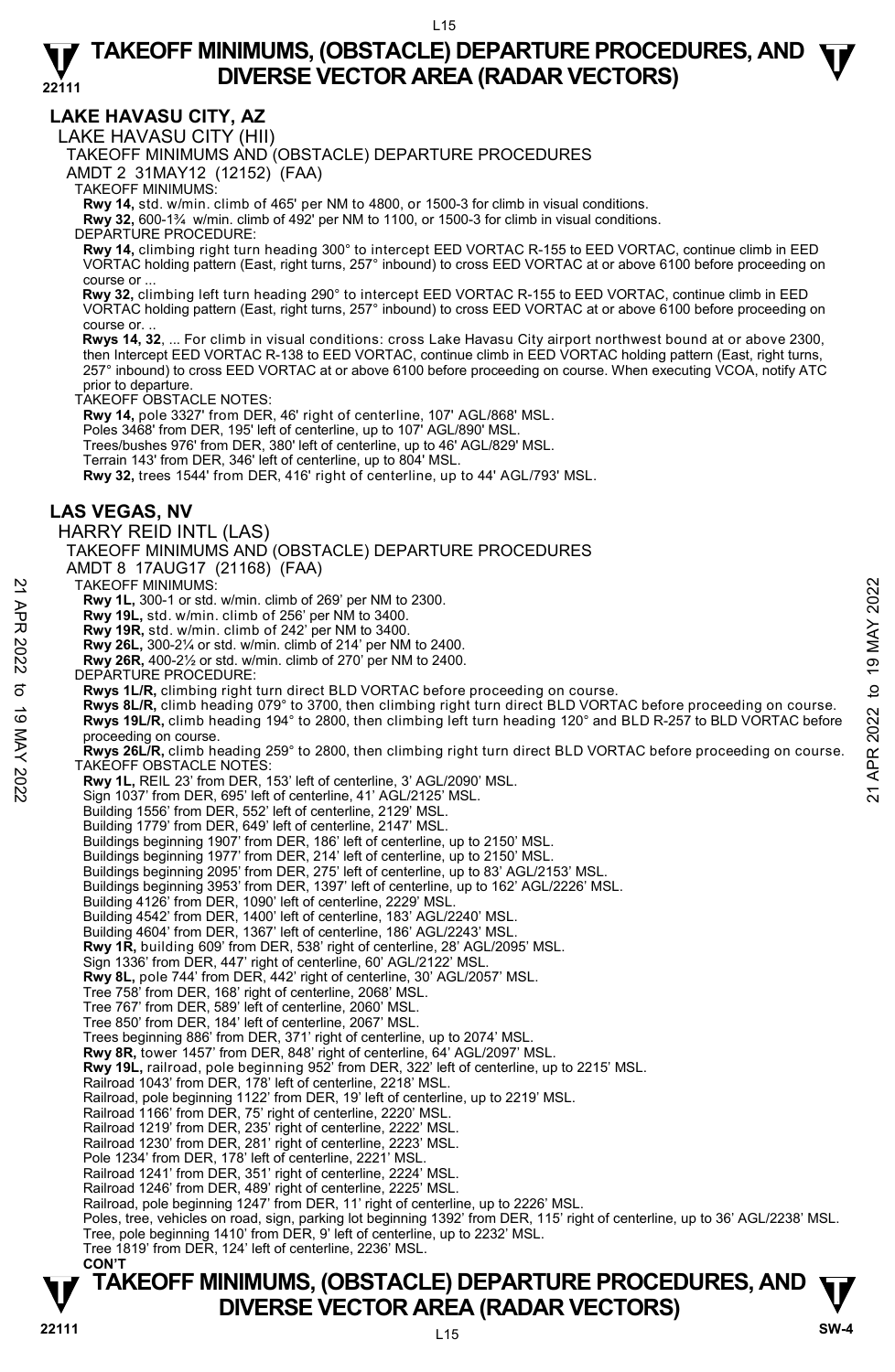#### L16

#### **22111 TAKEOFF MINIMUMS, (OBSTACLE) DEPARTURE PROCEDURES, AND**  $\Psi$ **DIVERSE VECTOR AREA (RADAR VECTORS)**

## **LAS VEGAS, NV (CON'T)**

HARRY REID INTL (LAS) (CON'T)

**Rwy 19L (CON'T),** pole, tree, vehicles on road beginning 1824' from DER, 9' right of centerline, up to 34' AGL/2242'<br>MSL. Pole 1933' from DER, 623' right of centerline, 34' AGL/2243' MSL. Pole, tree beginning 1936' from DER, 55' right of centerline, up to 36' AGL/2245' MSL. Pole, tree, parking lot beginning 2036' from DER, 386' right of centerline, up to 35' AGL/2246' MSL. Pole, parking lot, tree, vehicles on road beginning 2133' from DER, 183' right of centerline, up to 36' AGL/2247' MSL. Sign, tree, parking lot, vehicles on road, pole, building beginning 2179' from DER, 27' right of centerline, up to 2256' MSL. Pole 2229' from DER, 578' left of centerline, 2238' MSL. Poles beginning 2332' from DER, 583' left of centerline, up to 2240' MSL. Sign, tree, pole, parking lot, building beginning 2381' from DER, 53' right of centerline, up to 41' AGL/2257' MSL. Building, tree, pole beginning 2466' from DER, 591' right of centerline, up to 38' AGL/2258' MSL. Building, tree, poles, utility box beginning 2505' from DER, 157' right of centerline, up to 38' AGL/2259' MSL. Pole, building beginning 2738' from DER, 20' left of centerline, up to 2251' MSL. Building, tree beginning 2739' from DER, 1134' right of centerline, up to 57' AGL/2279' MSL. Building, tree beginning 2766' from DER, 869' right of centerline, up to 57' AGL/2280' MSL. Building, tree beginning 2822' from DER, 1006' right of centerline, up to 58' AGL/2281' MSL. Buildings, tree, poles beginning 2861' from DER, 665' right of centerline, up to 59' AGL/2282' MSL. Buildings, pole beginning 3418' from DER, 884' right of centerline, up to 61' AGL/2284' MSL. Building, pole beginning 3515' from DER, 424' right of centerline, up to 59' AGL/2287' MSL. Sign 5292' from DER, 1688' right of centerline, 55' AGL/2309' MSL. Building, pole beginning 5596' from DER, 1758' left of centerline, up to 110' AGL/2334' MSL. Communication tower 5717' from DER, 781' right of centerline, 80' AGL/2327' MSL. Building 2 NM from DER, 2897' left of centerline, 236' AGL/2491' MSL. Buildings beginning 2 NM from DER, 2936' left of centerline, up to 241' AGL/2494' MSL. **Rwy 19R,** ground 60' from DER, 475' right of centerline, 2186' MSL. Ground 151' from DER, 529' right of centerline, 2190' MSL. Building 194' from DER, 444' right of centerline, 9' AGL/2199' MSL. NAVAID 262' from DER, 408' right of centerline, 14' AGL/2206' MSL. Vehicles on road, ground, control box beginning 348' from DER, 42' right of centerline, up to 2208' MSL. Pole, vehicles on road beginning 503' from DER, 434' right of centerline, up to 2218' MSL. Pole, sign, vehicles on road, flag pole, fence beginning 592' from DER, 277' right of centerline, up to 37' AGL/2234' MSL. Signs, parking lot, vehicles on road, building, pole, tree beginning 844' from DER, 266' right of centerline, up to 41' AGL/2240' MSL. Tower, fence, vehicles on road, sign beginning 961' from DER, 175' right of centerline, up to 41' AGL/2243' MSL. T-L tower, vehicles on road, railroad, pole, railroad crossing signal control box, parking lot beginning 1132' from DER, 8' right of centerline, up to 47' AGL/2249' MSL. Railroad 1219' from DER, 701' left of centerline, 2222' MSL. Railroad 1230' from DER, 656' left of centerline, 2223' MSL. Railroad 1240' from DER, 585' left of centerline, 2224' MSL. Railroad 1246' from DER, 448' left of centerline, 2225' MSL. Railroad, pole beginning 1247' from DER, 76' left of centerline, up to 2226' MSL. Poles, tree, vehicles on road, sign beginning 1392' from DER, 15' left of centerline, up to 36' AGL/2238' MSL. Poles, tree, parking lot, building beginning 1726' from DER, 11' right of centerline, up to 2254' MSL. Pole, tree beginning 1823' from DER, 78' left of centerline, up to 34' AGL/2242' MSL. Pole 1933' from DER, 313' left of centerline, 34' AGL/2243' MSL. Pole, tree beginning 1935' from DER, 12' left of centerline, up to 36' AGL/2245' MSL. Pole, tree beginning 2036' from DER, 5' left of centerline, up to 35' AGL/2246' MSL. Poles, building, tree beginning 2043' from DER, 221' right of centerline, up to 2255' MSL. Pole, tree beginning 2133' from DER, 19' left of centerline, up to 36' AGL/2247' MSL.<br>Tree, poles, sign, building beginning 2146' from DER, 14' right of centerline, up to 2259' MSL. Pole, building, tree beginning 2234' from DER, 12' left of centerline, up to 35' AGL/2249' MSL. Pole, tree beginning 2335' from DER, 88' left of centerline, up to 36' AGL/2250' MSL.<br>Sign, tree, poles, building beginning 2381' from DER, 37' left of centerline, up to 41' AGL/2257' MSL.<br>Pole, buildings, tree beginning 2 Building beginning 2739' from DER, 196' right of centerline, up to 57' AGL/2279' MSL. Building, tree beginning 2766' from DER, 73' right of centerline, up to 57' AGL/2280' MSL.<br>Building beginning 2767' from DER, 44' left of centerline, up to 36' AGL/2258' MSL. Building, tree beginning 2822' from DER, 68' right of centerline, up to 58' AGL/2281' MSL. Building, tree beginning 2861' from DER, 126' right of centerline, up to 59' AGL/2282' MSL. Buildings, tree beginning 2893' from DER, 6' right of centerline, up to 2288' MSL. Building beginning 2895' from DER, 2' left of centerline, up to 39' AGL/2262' MSL. Buildings, tree building beginning 3032' from DER, 301' right of centerline, up to 61' AGL/2290' MSL. Buildings, tree, pole beginning 3076' from DER, 58' right of centerline, up to 61' AGL/2291' MSL. Buildings, sign, poles beginning 3459' from DER, 287' right of centerline, up to 74' AGL/2302' MSL. Building 3495' from DER, 53' left of centerline, 52' AGL/2278' MSL. Communication tower 5717' from DER, 156' left of centerline, 80' AGL/2327' MSL. **Rwy 26L,** building 1002' from DER, 250' left of centerline, 6' AGL/2183' MSL. Railroad, pole beginning 1857' from DER, 793' left of centerline, up to 2215' MSL. Railroad 2068' from DER, 796' left of centerline, 2218' MSL. Pole, railroad beginning 2148' from DER, 800' left of centerline, up to 2221' MSL. Tree, railroad beginning 2376' from DER, 780' left of centerline, up to 2232' MSL. Tree, railroad beginning 2528' from DER, 751' left of centerline, up to 2233' MSL. Pole 2861' from DER, 811' left of centerline, 36' AGL/2238' MSL.  **CON'T** 2022 To the protection of the experiment of the state of the protection of the state of the state of the state of the state of the state of the state of the state of the state of the state of the state of the state of the

# **TAKEOFF MINIMUMS, (OBSTACLE) DEPARTURE PROCEDURES, AND**  $\Psi$ **<br>DIVERSE VECTOR AREA (RADAR VECTORS) V** DIVERSE VECTOR AREA (RADAR VECTORS) W SW-4 **BM**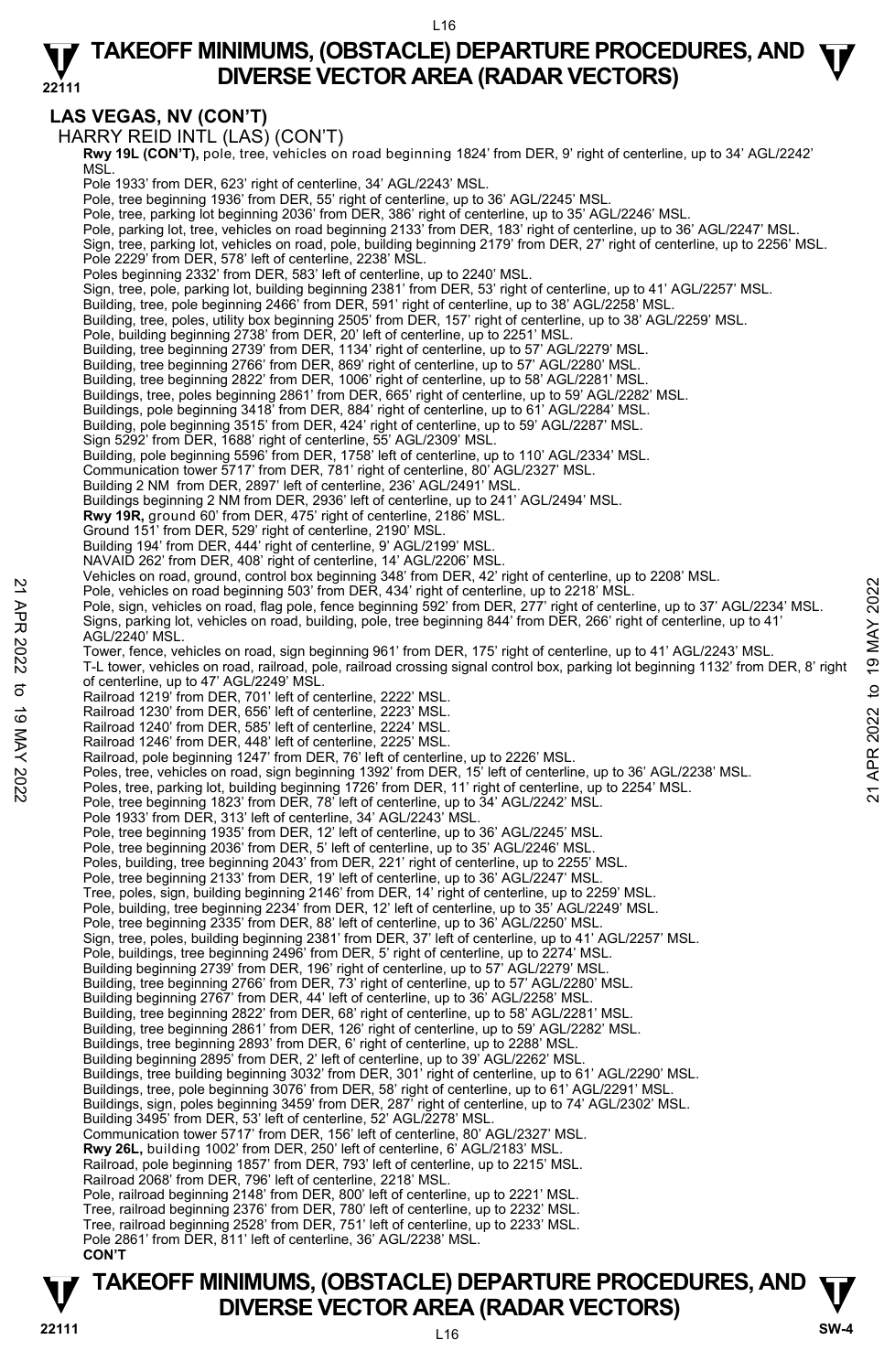#### L17

#### **22111 TAKEOFF MINIMUMS, (OBSTACLE) DEPARTURE PROCEDURES, AND**  $\Psi$ **DIVERSE VECTOR AREA (RADAR VECTORS)**

#### **LAS VEGAS, NV (CON'T)**  HARRY REID INTL (LAS) (CON'T) **Rwy 26L (CON'T),** pole 3167' from DER, 1144' left of centerline, 34' AGL/2242' MSL.<br>Pole 3171' from DER, 1091' left of centerline, 34' AGL/2243' MSL. Pole 3313' from DER, 1200' left of centerline, 35' AGL/2246' MSL. Sign, T-L tower beginning 3672' from DER, 145' left of centerline, up to 2256' MSL. Pole, building beginning 4223' from DER, 1389' left of centerline, up to 2274' MSL. Building 4554' from DER, 1593' left of centerline, 2277' MSL. Building 4687' from DER, 1685' left of centerline, 53' AGL/2279' MSL. Building 4719' from DER, 1754' left of centerline, 61' AGL/2290' MSL. Building 4954' from DER, 1694' left of centerline, 61' AGL/2291' MSL. Transmission tower 5469' from DER, 1056' left of centerline, 2297' MSL. Pole 5879' from DER, 1519' left of centerline, 2309' MSL. Pole 6019' from DER, 2022' right of centerline, 101' AGL/2309' MSL. Pole 1 NM from DER, 1720' left of centerline, 46' AGL/2311' MSL. Pole 1 NM from DER, 1922' left of centerline, 45' AGL/2311' MSL. Tower 1.1 NM from DER, 1843' left of centerline, 80' AGL/2332' MSL. Pole 1.8 NM from DER, 1817' left of centerline, 131' AGL/2435' MSL. NAVAIDs, building beginning 533' from DER, 367' left of centerline, up to 14' AGL/2206' MSL. NAVAIDs beginning 533' from DER, on centerline, up to 5' AGL/2195' MSL. Vehicles on road beginning 666' from DER, crossing left and right of centerline, up to 2208' MSL. Pole 785' from DER, 592' left of centerline, 2218' MSL. Pole, tree beginning 786' from DER, 8' left of centerline, up to 2220' MSL. Trees beginning 821' from DER, 49' right of centerline, up to 25' AGL/2214' MSL. Pole, sign, tree, building beginning 873' from DER, 347' left of centerline, up to 37' AGL/2234' MSL. Trees beginning 952' from DER, 48' right of centerline, up to 2233' MSL. Pole, tree, railroad beginning 1093' from DER, 531' left of centerline, up to 38' AGL/2237' MSL. Trees beginning 1559' from DER, 555' right of centerline, up to 2259' MSL. Tree, building, railroad beginning 1812' from DER, 191' left of centerline, up to 2246' MSL. Building 2501' from DER, 881' left of centerline, 2254' MSL. Poles beginning 3002' from DER, 543' left of centerline, up to 44' AGL/2271' MSL. Poles beginning 3005' from DER, 743' left of centerline, up to 48' AGL/2277' MSL. Pole 3116' from DER, 1022' right of centerline, 101' AGL/2309' MSL. Sign 3339' from DER, 278' left of centerline, up to 2286' MSL. Communication tower 4521' from DER, 704' right of centerline, 2332' MSL. Sign 1.3 NM from DER, 2649' left of centerline, 80' AGL/2384' MSL. Pole 1.5 NM from DER, 2801' left of centerline, 100' AGL/2444' MSL. Pole 1.6 NM from DER, 2832' left of centerline, up to 100' AGL/2455' MSL. Pole, communication tower beginning 1.7 NM from DER, 2068' left of centerline, up to 100' AGL/2463' MSL. Pole 1.7 NM from DER, 2845' left of centerline, 135' AGL/2469' MSL. Transmission tower 2.1 NM from DER, 3453' left of centerline, 134' AGL/2490' MSL. HENDERSON EXEC (HND) TAKEOFF MINIMUMS AND (OBSTACLE) DEPARTURE PROCEDURES AMDT 1 22JUN17 (21112) (FAA) TAKEOFF MINIMUMS: **Rwys 17L/R,** std. w/min. climb of 491' per NM to 6000 or 2800-2¾ for VCOA. **Rwys 35L/R,** std. w/min. climb of 312' per NM to 4700 or 2800-2¾ for VCOA. DEPARTURE PROCEDURE: **Rwys 17L/R,** climbing right turn on LAS R-157 to LAS VORTAC before proceeding on course. **Rwys 35 L/R,** climbing right turn on BLD R-257 to BLD VORTAC before proceeding on course. VCOA: Poles beginning 3005" from DER, 743" left of centerline, up to 48" AGL/2277" MSL.<br>
Pole 3116" from DER, 704" ight of centerline, up to 48" AGL/2277" MSL.<br>
Pole 3116" from DER, 2022 right of centerline, up to 2286" MSL.<br>
S

**All Rwys,** obtain ATC approval for VCOA when requesting IFR clearance. Climb in visual conditions to cross Henderson Exec airport eastbound at or above 5100, then proceed on BLD R-249 TO BLD VORTAC before proceeding on course.

TAKEOFF OBSTACLE NOTES:

**Rwy 17L,** terrain beginning 2427' from DER, 18' left of centerline, 2552' MSL.<br>Poles beginning 4256' from DER, 678' right of centerline, up to 2598' MSL.

**Rwy 17R,** bush 134' from DER, 314' right of centerline, 2498' MSL.

Fence 629' from DER, 75' right of centerline, 2510' MSL. Terrain 928' from DER, 717' left of centerline, 2552' MSL.

Tank 1096' from DER, 311' right of centerline, 2533' MSL.

Vehicles on road beginning 1149' from DER, crossing centerline, up to 1159' MSL.

Poles beginning 2756' from DER, from 400' left to 698' right of centerline, up to 2764' MSL.

## **TAKEOFF MINIMUMS, (OBSTACLE) DEPARTURE PROCEDURES, AND**  $\Psi$ **<br>DIVERSE VECTOR AREA (RADAR VECTORS) V** DIVERSE VECTOR AREA (RADAR VECTORS) W SW-4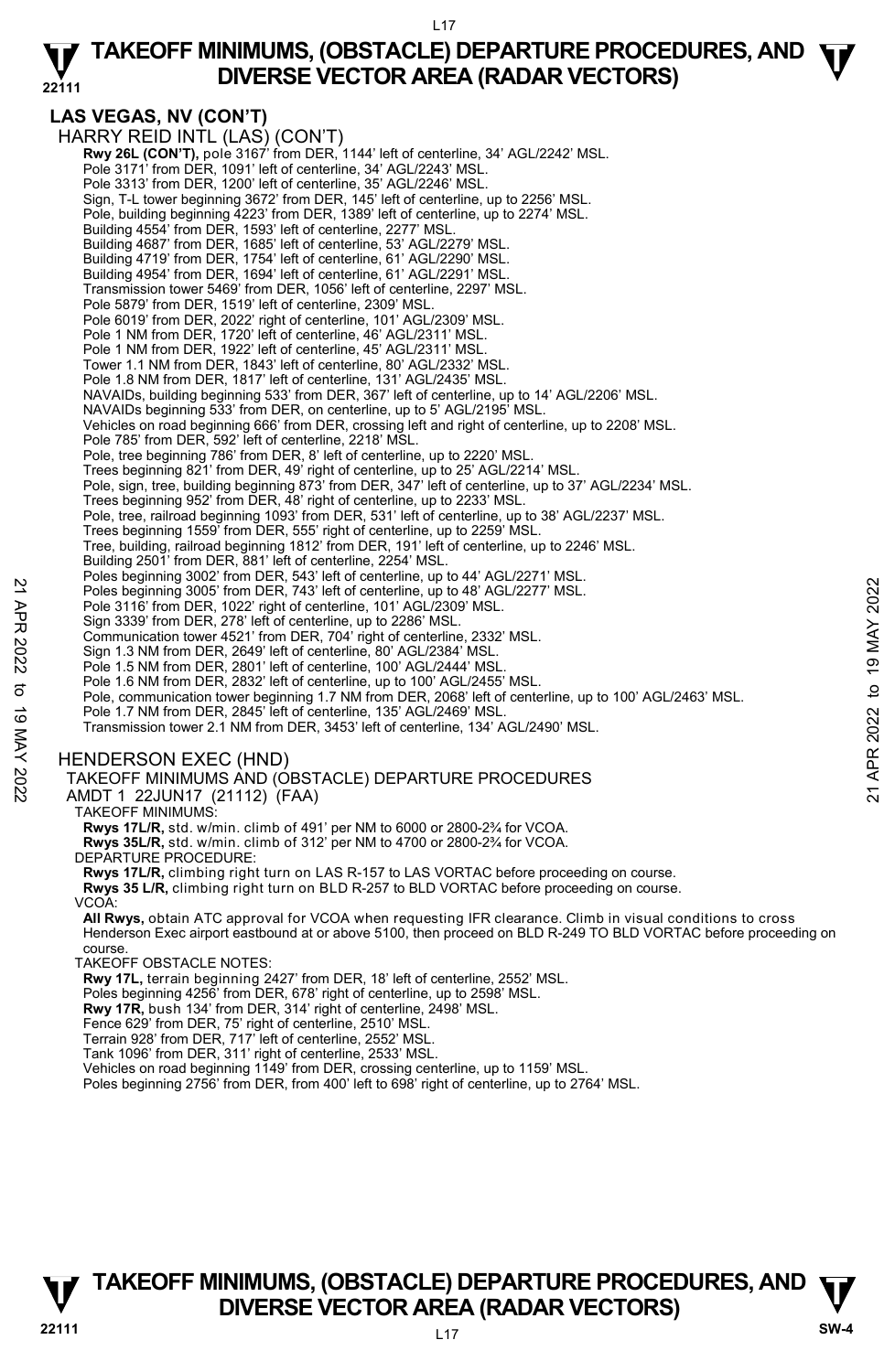## **LAS VEGAS, NV (CON'T)**

NORTH LAS VEGAS (VGT) TAKEOFF MINIMUMS AND (OBSTACLE) DEPARTURE PROCEDURES AMDT 3A 08NOV18 (18312) (FAA) DEPARTURE PROCEDURE: Use BOULDER CITY DEPARTURE. TAKEOFF OBSTACLE NOTES: **Rwy 7,** tower 1.1 NM from DER, 1044' right of centerline, 252' AGL/2348' MSL. **Rwy 12R,** multiple towers 1.0 NM from DER, 850' right of centerline, up to 267' AGL/2368' MSL.<br>Tower 1.2 NM from DER, 1355' right of centerline, 270' AGL/2367' MSL. Power lines 1122' from DER, 764' right of centerline, traversing to the southeast out to 2345' from DER, 510' right of centerline, 106' AGL/2344' MSL. **Rwy 12L,** light pole 254' from DER, 462' right of centerline, 36' AGL/2159' MSL. Trucks on road 255' from DER, 502' right of centerline, 15' AGL/2155' MSL. Power line 1289' from DER, 663' right of centerline traversing to the Northeast out to 1576' from DER, 716' left of centerline, up to 129' AGL/2226' MSL.<br>Multiple towers 5045' from DER,1551' right of centerline, 267' AGL/2368' MSL. **Rwy 25,** light pole, 1447' from DER, 21' right of centerline, 35' AGL/2255' MSL. **Rwy 30L,** signs, building, light pole beginning 1692' from DER, 236' left of centerline, up to 49' AGL/2271' MSL. Multiple trees beginning 1785' from DER, 78' right of centerline, up to 57' AGL/2296' MSL. Tree, multiple towers/antennas beginning 2745' from DER, 511' left of centerline, up to 84' AGL/2397' MSL. **Rwy 30R,** antenna tower 4639' from DER, 1736' left of centerline, 84' AGL/2327' MSL. Anemometer 552' from DER, 570' left of centerline, 34' AGL/2216' MSL. Vent on building 1632' from DER, 566' right of centerline, 58' AGL/2240' MSL. Antenna on hanger 2012' from DER, 195' right of centerline, 61' AGL/2247' MSL. **LOGAN, UT**  LOGAN-CACHE (LGU) TAKEOFF MINIMUMS AND (OBSTACLE) DEPARTURE PROCEDURES AMDT 8 17DEC09 (09351) (FAA) TAKEOFF MINIMUMS: **Rwys 10, 28,** NA-obstacles. DEPARTURE PROCEDURE: **Rwys 17, 35,** use ORNEY DEPARTURE. **LOVELOCK, NV**  DERBY FLD (LOL) TAKEOFF MINIMUMS AND (OBSTACLE) DEPARTURE PROCEDURES AMDT 1 03JAN19 (21280) (FAA) TAKEOFF MINIMUMS: **Rwy 2,** std. w/min. climb of 415' per NM to 8200 or 3200-3 for climb in visual conditions. **Rwys 8, 20,** std. w/min. climb of 340' per NM to 8200 or 3200-3 for climb in visual conditions. **Rwy 26,** std. w/min. climb of 400' per NM to 8200 or 3200-3 for climb in visual conditions. DEPARTURE PROCEDURE: Rwy 2, climb to 6500 then climbing left turn direct LLC VORTAC, thence **Rwys 8, 20, 26,** climb to 5700 then climbing left turn direct LLC VORTAC, thence... ...Climb in LLC VORTAC holding pattern (north, left turn, 169° inbound) to depart LLC VORTAC at or above 8800, continue climb on course to MEA or assigned altitude. VCOA: Obtain ATC approval for VCOA when requesting IFR clearance. Climb in visual conditions to cross Derby Fld airport at or above 7000 before proceeding on course. TAKEOFF OBSTACLE NOTES: **Rwy 2,** vegetation 13' from DER, 141' right of centerline, 3908' MSL. Sign 17' from DER, 199' left of centerline, 2' AGL/3909' MSL. Vegetation 54' from DER, 155' right of centerline, 3909' MSL. Tree 80' from DER, 347' right of centerline, 3912' MSL. **Rwy 8,** vegetation beginning 56' from DER, 172' left of centerline, up to 3910' MSL. Vegetation 147' from DER, 376' left of centerline, 3911' MSL. **Rwy 20,** vegetation beginning 47' from DER, 112' left of centerline, up to 3910' MSL.<br>**Rwy 26,** terrain 15' from DER, 170' right of centerline, 3905' MSL. **EXAMPLE PROCEDURE:**<br> **21 ARR 2022 TO 19 APP 2022**<br> **22 EDEPARTURE PROCEDURE:**<br> **22 EDVELOCK, NV**<br> **23 DOVELOCK, NV**<br> **23 DOVELOCK, NV**<br> **23 DOVELOCK, NV**<br> **24 DERBY FLD (LOL)**<br>
TAKEOFF MINIMUMS AND (OBSTACLE) DEPARTURE P

- Vegetation 67' from DER, 239' left of centerline, 3906' MSL.
- Tree 258' from DER, 531' left of centerline, 3917' MSL

## L18 **TAKEOFF MINIMUMS, (OBSTACLE) DEPARTURE PROCEDURES, AND**  $\Psi$ **<br>DIVERSE VECTOR AREA (RADAR VECTORS) V** DIVERSE VECTOR AREA (RADAR VECTORS) W SW-4 **BM**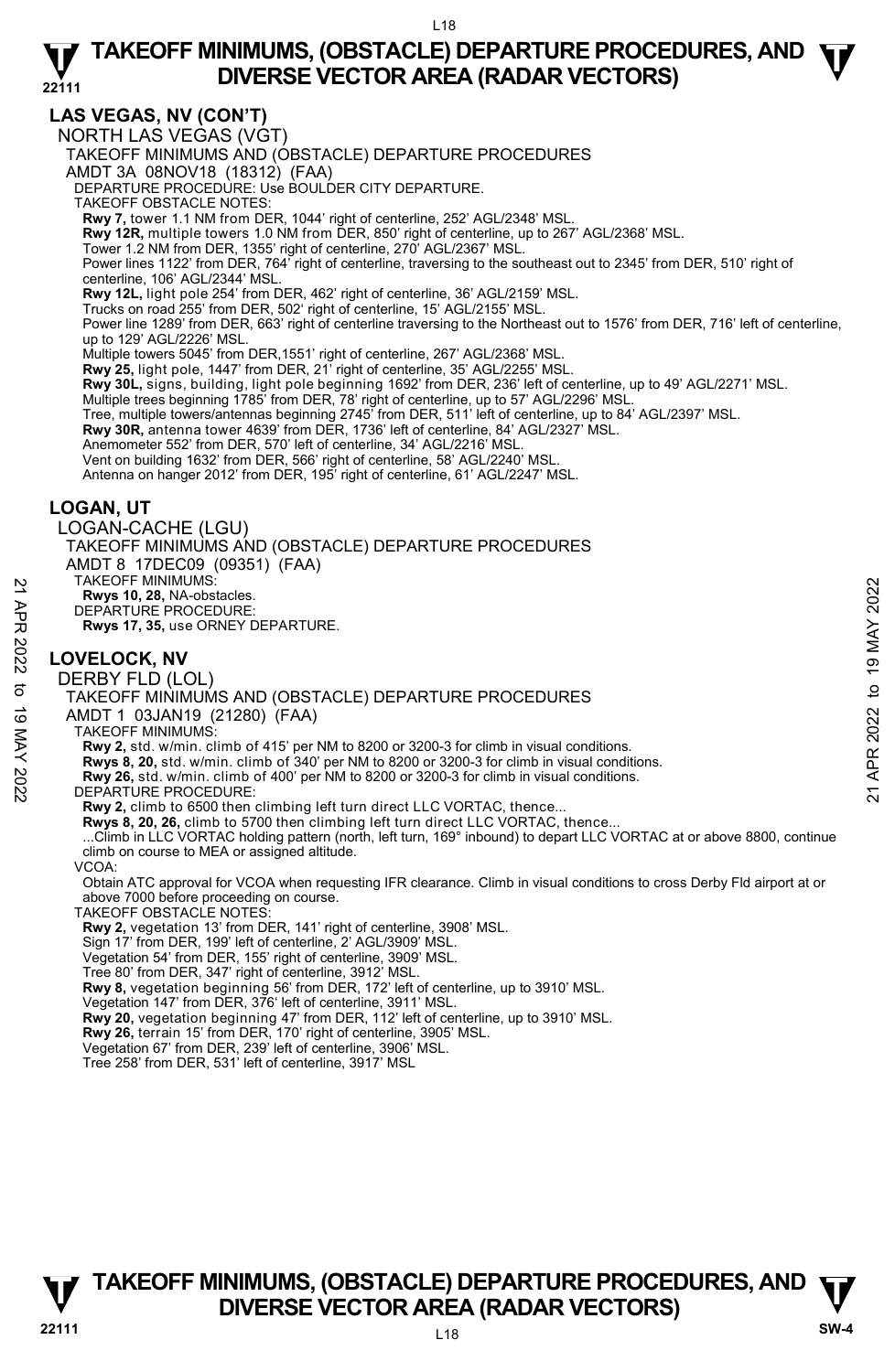## **LUKE AFB (KLUF)**

GLENDALE, AZ

TAKEOFF MINIMUMS AND (OBSTACLE) DEPARTURE PROCEDURES AMDT 4 09JAN14 (14009) DEPARTURE PROCEDURE: **Rwy 3L, 3R,** Climb heading 030° to LUF 4 DME, then climbing left turn on a heading between 320° CW to 360° from DER. Expect RADAR vectors on course from Luke RAPCON. **Rwy 21L, 21R,** Climb heading 210° to LUF 8 DME, then climb on a heading between 180° CW to 222° from DER. Expect RADAR vectors on course from Luke RAPCON. TAKEOFF OBSTACLE NOTES: **Rwy 3L,** Taxiing aircraft, 19' AGL/1123' MSL, 1221' from DER, 782' left of centerline. Taxiing aircraft, 19' AGL/1123' MSL, 1407' from DER, 609' left of centerline. **Rwy 21L,** Taxiing aircraft, 38' AGL/1117' MSL, 1428' from DER, 774' left of centerline. **MANTI, UT**  MANTI-EPHRAIM (41U) TAKEOFF MINIMUMS AND (OBSTACLE) DEPARTURE PROCEDURES ORIG 22JUN17 (17173) (FAA) DEPARTURE PROCEDURE

**Rwy 3,** Use YMONT DEPARTURE. **Rwy 21,** Use WUXOT DEPARTURE.

## **MARANA, AZ**

MARANA RGNL(AVQ) TAKEOFF MINIMUMS AND (OBSTACLE) DEPARTURE PROCEDURES ORIG-A 22AUG13 (13234) (FAA) TAKEOFF MINIMUMS: **Rwys 3, 12,** N/A-Obstacles DEPARTURE PROCEDURE: **Rwy 21,** climb to 6500 via heading 360° and TUS R-308 to TOTEC INT/TUS 57 DME, then as filed. **y 30,** climb to 6500 via heading 303° intercept TUS R-308 above 3500, to TOTEC INT/TUS 57 DME, then as filed. TAKEOFF OBSTACLE NOTES: **Rwy 21,** road 53' from DER, 413' left of centerline, 15' AGL/2035' MSL. Tree 800' from DER, 695' left of centerline, 32' AGL/2043' MSL. Multiple trees and poles beginning 518' from DER, 190' right of centerline, up to 38' AGL/2049' MSL. **Rwy 30,** multiple trees beginning 148' from DER, 275' right of centerline, up to 19' AGL/2020' MSL. 22 EARTURE PROCEDURE:<br>
22 EART UNIVELIME COLLUME:<br>
22 EART 2022 TAKE CON Via heading 360° and TUS R-308 to TOTEC INT/TUS 57 DME, then as filed.<br>
22 TAKE OFF OBSTACLE NOTES:<br>
22 TAKE OF OBSTACLE NOTES.<br>
22 TAKE OF OBSTACLE

## **MESA, AZ**

FALCON FLD (FFZ) TAKEOFF MINIMUMS AND (OBSTACLE) DEPARTURE PROCEDURES AMDT 4 29JUL10 (21112) (FAA) DEPARTURE PROCEDURE:

Use MESA DEPARTURE.

### DIVERSE VECTOR AREA (RADAR VECTORS)

AMDT 1 07JAN16 (16007) (FAA)

 **Rwy 4L,** heading as assigned by ATC; requires minimum climb of 480' per NM to 3800. **Rwy 4R,** heading as assigned by ATC; requires minimum climb of 500' per NM to 3700. **Rwys 22L/R,** heading as assigned by ATC.

## **MESQUITE, NV**

MESQUITE (67L)

TAKEOFF MINIMUMS AND (OBSTACLE) DEPARTURE PROCEDURES

ORIG 13SEP18 (18256) (FAA)

TAKEOFF MINIMUMS:

**Rwy 2,** 300-2¼ or std. w/min. climb of 455' per NM to 2300.

DEPARTURE PROCEDURE:

**Rwy 2,** climb heading 018° to 2400 then climbing left turn direct MMM VORTAC, continue climb-in hold (hold S, left turn, 015° inbound) to 11000 before proceeding on course.

**Rwy 20,** climbing right turn direct MMM VORTAC, continue climb-in hold (hold S, left turn 015° inbound) to 11000 before proceeding on course.

TAKEOFF OBSTACLE NOTES:

**Rwy 2,** terrain beginning 41' from DER, 227' left of centerline, up to 1992' MSL.

Terrain beginning 83' from DER, 456' right of centerline, up to 2000' MSL.

Fence, terrain beginning 190' from DER, 211' right of centerline, up to 3' AGL/2005' MSL.

Terrain beginning 197' from DER, 213' left of centerline, up to 2006' MSL.

Terrain beginning 295' from DER, 222' right of centerline, up to 2006' MSL.<br>Terrain beginning 365' from DER, 225' left of centerline, up to 2019' MSL.

Fence beginning 491' from DER, 238' right of centerline, up to 3' AGL/2014' MSL.

Terrain 783' from DER, 496' left of centerline, 2026' MSL.

**CON'T**

## **TAKEOFF MINIMUMS, (OBSTACLE) DEPARTURE PROCEDURES, AND**  $\Psi$ **<br>DIVERSE VECTOR AREA (RADAR VECTORS) V** DIVERSE VECTOR AREA (RADAR VECTORS) **V**<br>22111 SW-4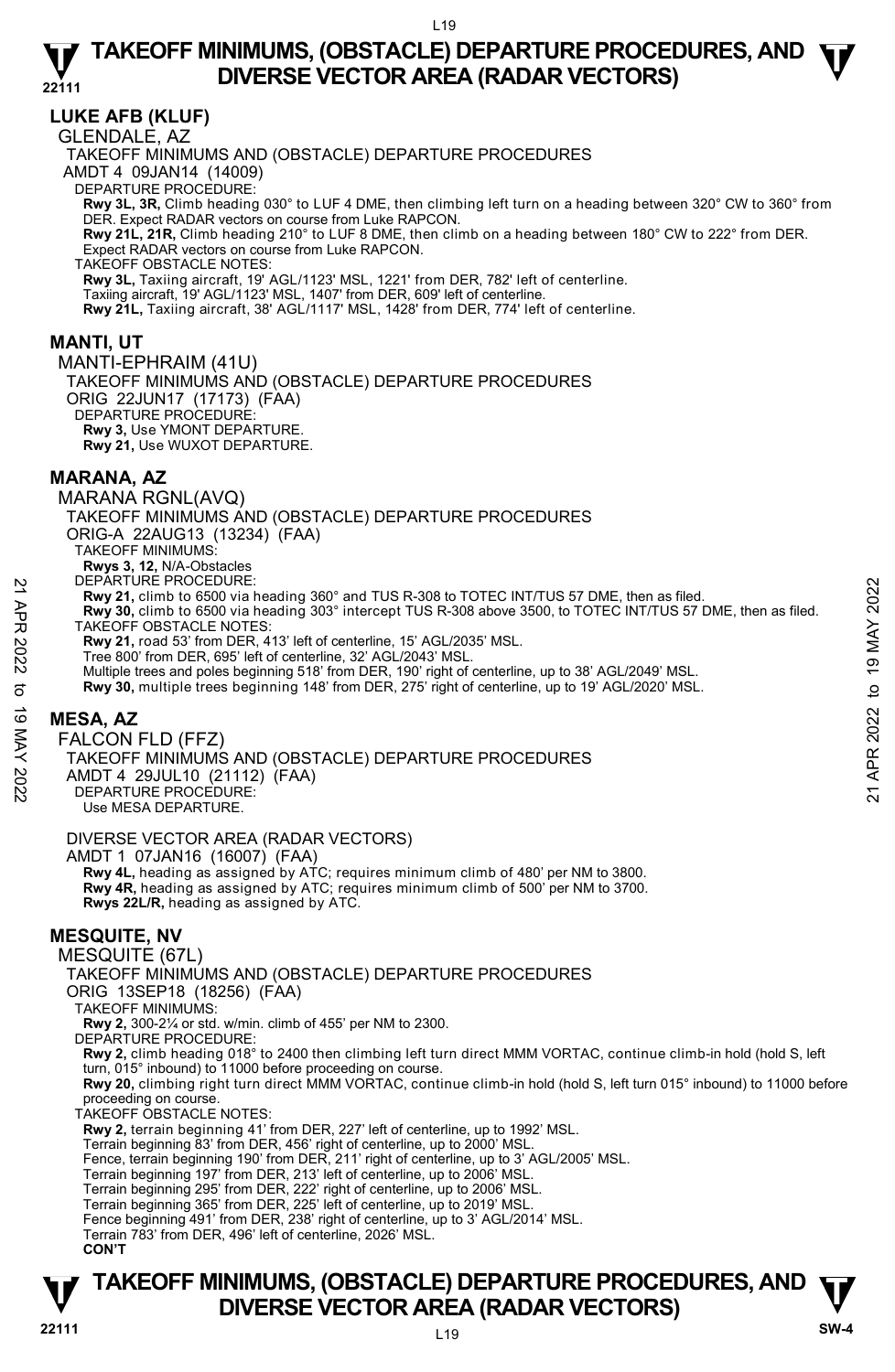## **MESQUITE, NV (CON'T)**

MESQUITE (67L) (CON'T) **Rwy 2 (CON'T)**, terrain beginning 846' from DER, 254' left of centerline, up to 2031' MSL.<br>Terrain, fence beginning 971' from DER, 272' left of centerline, up to 2036' MSL. Terrain, fence beginning 1176' from DER, 269' left of centerline, up to 2038' MSL. Terrain beginning 1289' from DER, 411' left of centerline, up to 2043' MSL. Terrain beginning 1426' from DER, 647' left of centerline, up to 2048' MSL. Terrain beginning 2059' from DER, 909' left of centerline, up to 2059' MSL. Terrain 2960' from DER, 1201' left of centerline, 2065' MSL. Terrain beginning 3160' from DER, 139' right of centerline, up to 2098' MSL. Terrain beginning 3268' from DER, 73' right of centerline, up to 2119' MSL. Terrain beginning 3317' from DER, 334' left of centerline, up to 2084' MSL. Terrain beginning 3424' from DER, 674' right of centerline, up to 2139' MSL. Terrain 3429' from DER, 459' right of centerline, 2149' MSL. Terrain beginning 3434' from DER, 109' left of centerline, up to 2102' MSL. Terrain 3460' from DER, 387' right of centerline, 2152' MSL. Terrain, vegetation beginning 3484' from DER, 10' right of centerline, up to 2156' MSL. Terrain 3794' from DER, 751' left of centerline, 2110' MSL. Terrain beginning 3794' from DER, 163' left of centerline, up to 2118' MSL. Terrain beginning 3903' from DER, 952' left of centerline, up to 2122' MSL. Terrain, vegetation beginning 3911' from DER, 119' left of centerline, up to 2199' MSL. Terrain, vegetation beginning 4387' from DER, 10' left of centerline, up to 2204' MSL. Terrain 1.5 NM from DER, 2409' left of centerline, 2216' MSL. Vegetation 1.5 NM from DER, 2758' left of centerline, 2231' MSL. Terrain beginning 1.5 NM from DER, 2618' left of centerline, up to 2257' MSL. Terrain beginning 1.5 NM from DER, 2769' left of centerline, up to 2259' MSL. Terrain 1.7 NM from DER, 3138' left of centerline, 2244' MSL. **Rwy 20,** lighting 1' from DER, 46' left of centerline, 2' AGL/1876' MSL. Lighting 3' from DER, 89' right of centerline, 2' AGL/1876' MSL. Traverse way 4' from DER, 355' right of centerline, 1878' MSL. Transmission line 453' from DER, 308' left of centerline, 70' AGL/1888' MSL. **MICHAEL AAF (KDPG),**<br> **DUGWAY PROVING GROUND, UT**<br>
TAKEOFF MINIMUMS AND (OBSTACLE) DEPARTURE PROCEDURES<br>
ANDT 2 23AUG12 (12236)<br>
ANDT 2 23AUG12 (12236)<br>
APREMINE PROCEDURES:<br>
ANDT 2 23AUG12 (12236)<br>
DEPARTURE PROCEDURES:

## **MICHAEL AAF (KDPG),**

DUGWAY PROVING GROUND, UT

TAKEOFF MINIMUMS AND (OBSTACLE) DEPARTURE PROCEDURES

AMDT 2 23AUG12 (12236)

DEPARTURE PROCEDURES:

**Rwy 12,** Climb heading 122° to 5700, then climbing right turn on a heading between 202° CW to 302° to 10,000 before proceeding on course.

**Rwy 30,** Climbing left turn on a heading between 267° CW to 300° to 10,000 before proceeding on course.

## **MILFORD, UT**

MILFORD MUNI/BEN AND JUDY BRISCOE FLD (MLF)

TAKEOFF MINIMUMS AND (OBSTACLE) DEPARTURE PROCEDURES

AMDT 2 05APR12 (21112) (FAA)

TAKEOFF MINIMUMS:

**Rwy 34,** std. w/min. climb of 487' per NM to 6500 or 1500-3 for climb in visual conditions.

DEPARTURE PROCEDURE:

**Rwy 16,** climb direct MLF VORTAC, thence...

...aircraft departing on V235 or V21 southbound proceed on course.

 ...all other aircraft climb to 11000 on MLF VORTAC R-168, then right turn direct MLF VORTAC. Continue climb-in-hold, right turns, 348° inbound to cross MLF VORTAC at or above MEA/MCA for route of flight.

**Rwy 34,** climbing left turn to intercept MLF VORTAC R-310 to MLF VORTAC, thence...

...aircraft departing on V235 or V21 southbound; proceed on course

 ...all other aircraft, climb-in-hold, MLF VORTAC, right turns, 348° inbound to cross MLF VORTAC at or above MEA/MCA for route of flight.

 ...or climb in visual conditions to cross Milford Muni/Ben and Judy Briscoe Fld airport southbound at or above 6400, then climb on MLF VORTAC R-345 to MLF VORTAC. Aircraft departing on V235 and V21 southbound; proceed on course. All other aircraft climb to 11000 on MLF VORTAC R-168, then, right turn direct MLF VORTAC. Continue climb in- hold, right turns, 348° inbound to cross MLF VORTAC at or above MEA/MCA for route of flight.

TAKEOFF OBSTACLE NOTES:

**Rwy 16,** trees beginning 440' from DER, 332' right of centerline, up to 100' AGL/5159' MSL.

Trees beginning 4912' from DER, 1451' right of centerline, up to 100' AGL/5179' MSL.

**Rwy 34,** vehicles on roadway 231' from DER, across centerline, up to 15' AGL/5054' MSL.

Trees beginning 3177' from DER, 508' left of centerline, up to 100' AGL/5119' MSL.

## **TAKEOFF MINIMUMS, (OBSTACLE) DEPARTURE PROCEDURES, AND**  $\Psi$ **<br>DIVERSE VECTOR AREA (RADAR VECTORS) V** DIVERSE VECTOR AREA (RADAR VECTORS) W SW-4 **BM**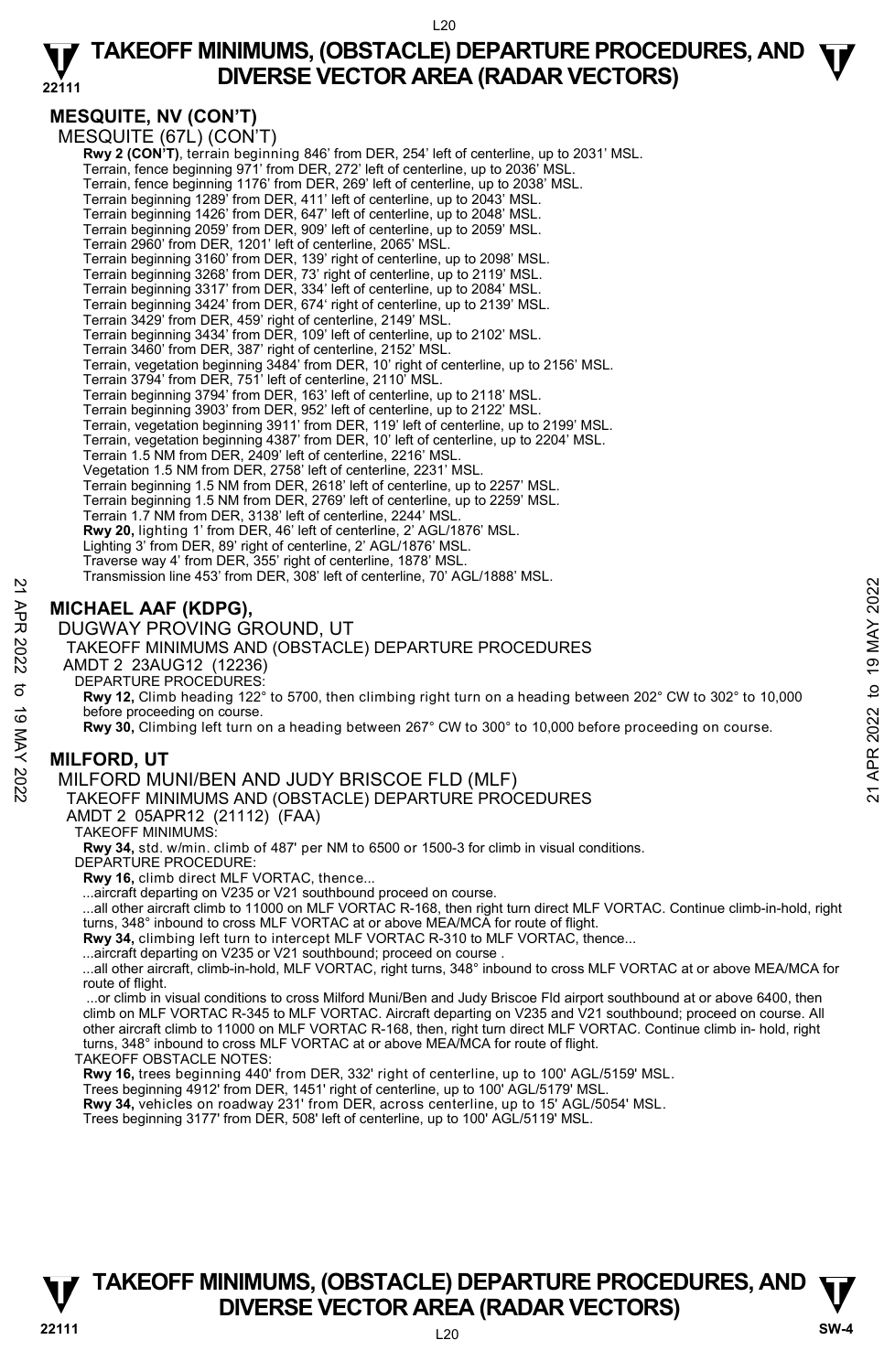#### **MINDEN, NV**

MINDEN-TAHOE (MEV) TAKEOFF MINIMUMS AND (OBSTACLE) DEPARTURE PROCEDURES AMDT 2 15DEC11 (11349) (FAA) TAKEOFF MINIMUMS: **Rwys 12, 16, 30,** NA - Obstacles. DEPARTURE PROCEDURE: **Rwy 34,** use MINDEN (RNAV) DEPARTURE.

## **MOAB, UT**

CANYONLANDS RGNL (CNY) TAKEOFF MINIMUMS AND (OBSTACLE) DEPARTURE PROCEDURES AMDT 4 03JAN19 (21056) (FAA) TAKEOFF MINIMUMS: **Rwys 15, 33,** NA - Runway Surface. **Rwy 3,** std. w/ min. climb of 405' per NM to 6100 or 5000-3 for VCOA. **Rwy 21,** std. w/ min. climb of 456' per NM to 6100 or 5000-3 for VCOA. DEPARTURE PROCEDURE: **Rwy 3,** climbing left turn to 6700 on OAB R-298, thence... **Rwy 21,** climbing right turn to 6700 on OAB R-298, thence... ...Climbing right turn to 10000 direct OAB VOR/DME. Continue climb in holding to 10000 at OAB VOR/DME (northwest, left turn, 118° inbound) before proceeding on course. VCOA:

**Rwys 3, 21,** obtain ATC approval for VCOA when requesting IFR clearance. Climb in visual conditions to cross Canyonlands Field at or above 9400 before proceeding on course.

TAKEOFF OBSTACLE NOTES:

**Rwy 3,** terrain 46' from DER, 484' right of centerline, 4559' MSL.

Tree 63' from DER, 481' left of centerline, 4564' MSL.

Tree 86' from DER, 509' left of centerline, 4565' MSL.

Electrical system 135' from DER, 529' right of centerline, 34' AGL/4595' MSL.

Transmission line 1108' from DER, 589' right of centerline, 51' AGL/4596' MSL.

Transmission line 1786' from DER, 606' left of centerline, 50' AGL/4603' MSL. Terrain 1.5 NM from DER, 1600' right of centerline, 4827' MSL.

Terrain 2.5 NM from DER, 1185' left of centerline, 4990' MSL.

**Rwy 21,** bush beginning 60' from DER, 79' left of centerline, up to 10' AGL/4581' MSL.

Bush beginning 132' from DER, 65' right of centerline, up to 10' AGL/4597' MSL.

Pole 1658' from DER, 128' left of centerline, 85' AGL/4625' MSL. Pole 1710' from DER, 319' right of centerline, 4602' MSL.

Pole 1827' from DER, 831' right of centerline, 4623' MSL. Bush 1.5 NM from DER, 2256' left of centerline, 10' AGL/4797' MSL.

Bush beginning 1.9 NM from DER, 3289' right of centerline, up to 4868' MSL.

Terrain 1.9 NM from DER, 2742' right of centerline, 4899' MSL.

Traverse way beginning 2 NM from DER, 39' left of centerline, up to 10' AGL/4984' MSL. Traverse way beginning 2.1 NM from DER, 297' left of centerline, up to 10' AGL/4994' MSL. Electrical system 135' from DER, 529' ignt of centerline, 51' AGL/4996' MSL.<br>
Transmission line 1786' from DER, 699' right of centerline, 51' AGL/4506' MSL.<br>
Transmission line 1786' from DER, 606' left of centerline, 4907

Trees beginning 2.1 NM from DER, 91' left of centerline, up to 10' AGL/5014' MSL.

## **NELLIS AFB (KLSV)**

LAS VEGAS, NV

TAKEOFF MINIMUMS AND (OBSTACLE) DEPARTURE PROCEDURES AMDT 5 24MAR22 (22111) (USAF) TAKEOFF MINIMUMS: **Rwy 3L,** 2500-3 SR-SS or std. w/min. climb of 270' per NM to 3700. **Rwy 3R,** 2700-3 SR-SS or std. w/min. climb of 245' per NM to 4700.  **Rwys 21L/R,** 10100-3 SR-SS or std. w/min. climb of 373' per NM (mil)/402' per NM (civ) to 13300. DEPARTURE PROCEDURE: **Rwys 3L/R,** climb hdg 040°, expect RADAR vectors passing 5400' MSL from RAPCON. **Rwys 21L/R,** climb on hdg between 210° CW to 285° from DER. TAKEOFF OBSTACLE NOTES:

**Rwy 21L,** trees 1387' from DER, 744' left of centerline, 49' AGL/1871' MSL.

DIVERSE VECTOR AREA (RADAR VECTORS)

AMDT 2 22APR21 (21112) (USAF)

 **Rwys 3L/R,** NA-Terrain.

**Rwys 21L/R,** hdg as assigned by ATC; requires min. climb of 285' (Mil)/297' (Civ)/NM until 12,000.

## **TAKEOFF MINIMUMS, (OBSTACLE) DEPARTURE PROCEDURES, AND**  $\Psi$ **<br>DIVERSE VECTOR AREA (RADAR VECTORS) V** DIVERSE VECTOR AREA (RADAR VECTORS) W SW-4 **BM**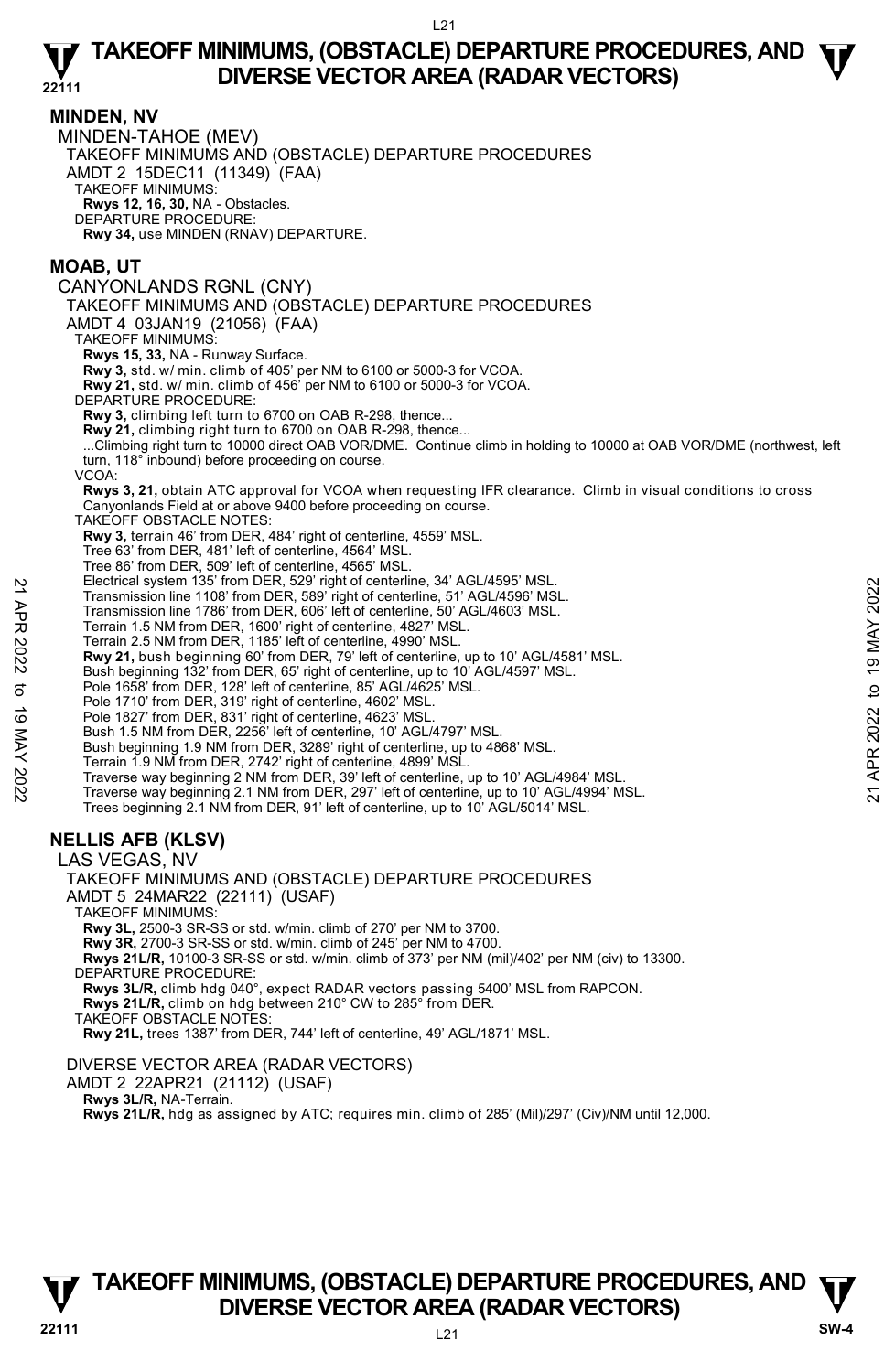#### **NEPHI, UT**

NEPHI MUNI (U14) TAKEOFF MINIMUMS AND (OBSTACLE) DEPARTURE PROCEDURES ORIG 20OCT11 (11293) (FAA) DEPARTURE PROCEDURE: Use NEPHI DEPARTURE.

### **NOGALES, AZ**

NOGALES INTL (OLS) TAKEOFF MINIMUMS AND (OBSTACLE) DEPARTURE PROCEDURES AMDT 3 08NOV18 (18312) (FAA) TAKEOFF MINIMUMS: Use NOGALES DEPARTURE. TAKEOFE OBSTACLE NOTES: **Rwy 3,** tree 58' from DER, 455' left of centerline, 3963' MSL. Tree 80' from DER, 174' right of centerline, 6' AGL/3958' MSL. Trees beginning 97' from DER, 446' left of centerline, up to 15' AGL/3964' MSL. Tree 252' from DER, 43' right of centerline, 5' AGL/3962' MSL. Tree 261' from DER, 463' left of centerline, 3971' MSL. Trees beginning 308' from DER, 37' right of centerline, up to 9' AGL/3964' MSL. Trees, fence beginning 334' from DER, 136' left of centerline, up to 3987' MSL. Trees beginning 368' from DER, 64' right of centerline, up to 3991' MSL. Tree, terrain beginning 603' from DER, 546' right of centerline, up to 3993' MSL. Trees, fence, terrain beginning 659' from DER, 13' left of centerline, up to 3995' MSL. Trees, terrain, fence beginning 833' from DER, 103' right of centerline, up to 4010' MSL. Trees, terrain beginning 1179' from DER, 118' left of centerline, up to 5' AGL/3996' MSL. Trees, terrain beginning 1199' from DER, 97' right of centerline, up to 4036' MSL. Trees, terrain beginning 1241' from DER, 66' left of centerline, up to 4018' MSL. Trees, terrain beginning 1412' from DER, 90' right of centerline, up to 4043' MSL. Traverse way, terrain beginning 1624' from DER, 642' left of centerline, up to 4028' MSL. Terrain beginning 1637' from DER, 2' right of centerline, up to 4052' MSL. Trees, traverse way, terrain beginning 1688' from DER, 45' left of centerline, up to 4035' MSL. Terrain beginning 1825' from DER, 38' right of centerline, up to 4067' MSL. Pole, traverse way, trees beginning 1853 from DER, 475' left of centerline, up to 21' AGL/4043' MSL. Terrain 2033' from DER, 186' left of centerline, 4047' MSL. Trees, traverse way, terrain beginning 2041' from DER, 74' left of centerline, up to 7' AGL/4052' MSL. Terrain 2221' from DER, 269' left of centerline, 4055' MSL. Tree, traverse way, terrain beginning 2253' from DER, 170' left of centerline, up to 18' AGL/4080' MSL. Terrain beginning 2354' from DER, 20' right of centerline, up to 4068' MSL. Trees, traverse way, pole, terrain beginning 2491' from DER; 55' left of centerline, up to 14' AGL/4093' MSL. Terrain beginning 2539' from DER, 125' right of centerline, up to 4087' MSL. Traverse way 2657' from DER, 32' left of centerline, 15' AGL/4095' MSL. Terrain beginning 1637 from DER, 2 right of center of center of enterine, up to 4028° MSL.<br>Terrain beginning 1637 from DER, 2 right of centerline, up to 4052° MSL.<br>Terrain beginning 1857 from DER, 2 right of center line, u Terrain, traverse way beginning 2768' from DER, 98' right of centerline, up to 4112' MSL. Traverse way 2987' from DER, 530' right of centerline, 4117' MSL. Traverse way 2995' from DER, 635' right of centerline, 4121' MSL. Traverse way, terrain beginning 3009' from DER, 489' right of centerline, up to 4123' MSL. Tree, traverse way, terrain beginning 3351' from DER, 12' right of centerline, up to 4130' MSL. Traverse way, terrain beginning 3449' from DER, 633' right of centerline, up to 4143' MSL. Traverse way 3499' from DER, 1364' right of centerline, 4149' MSL. Traverse way, terrain, vegetation beginning 3570' from DER, 101' right of centerline, up to 4155' MSL. Tree, terrain beginning 3581' from DER, 42' left of centerline, up to 4112' MSL. Terrain beginning 4127' from DER, 627' right of centerline, up to 4156' MSL. Tree, terrain beginning 4143' from DER, 768' right of centerline, up to 4180' MSL. Trees, terrain beginning 4262' from DER, 426' right of centerline, up to 4184' MSL. Tree, terrain beginning 4495' from DER, 709' right of centerline, up to 4210' MSL. Terrain beginning 4627' from DER, 1171' right of centerline, up to 4217' MSL. Tree, terrain beginning 4737' from DER, 216' right of centerline, up to 4223' MSL. Tree, terrain beginning 5806' from DER, 409' right of centerline, up to 4241' MSL. Trees, terrain beginning 5953' from DER, 420' right of centerline, up to 4254' MSL. Trees, terrain beginning 1 NM from DER, 58' right of centerline, up to 4256' MSL. Trees, terrain beginning 1 NM from DER, 1260' left of centerline, up to 4136' MSL. Trees, terrain beginning 1.1 NM from DER, 442' left of centerline, up to 4151' MSL. Pole, trees, terrain beginning 1.2 NM from DER, 164' left of centerline, up to 16' AGL/4221' MSL. Trees, terrain beginning 1.3 NM from DER, 84' left of centerline, up to 4254' MSL. Trees, terrain beginning 1.4 NM from DER, 58' right of centerline, up to 11' AGL/4326' MSL. Trees, terrain beginning 1.4 NM from DER, 25' left of centerline, up to 11' AGL/4283' MSL. Trees, terrain beginning 1.5 NM from DER, 79' right of centerline, up to 11' AGL/4327' MSL. **CON'T**

## **TAKEOFF MINIMUMS, (OBSTACLE) DEPARTURE PROCEDURES, AND**  $\Psi$ **<br>DIVERSE VECTOR AREA (RADAR VECTORS) V** DIVERSE VECTOR AREA (RADAR VECTORS) V<br>22111 SW-4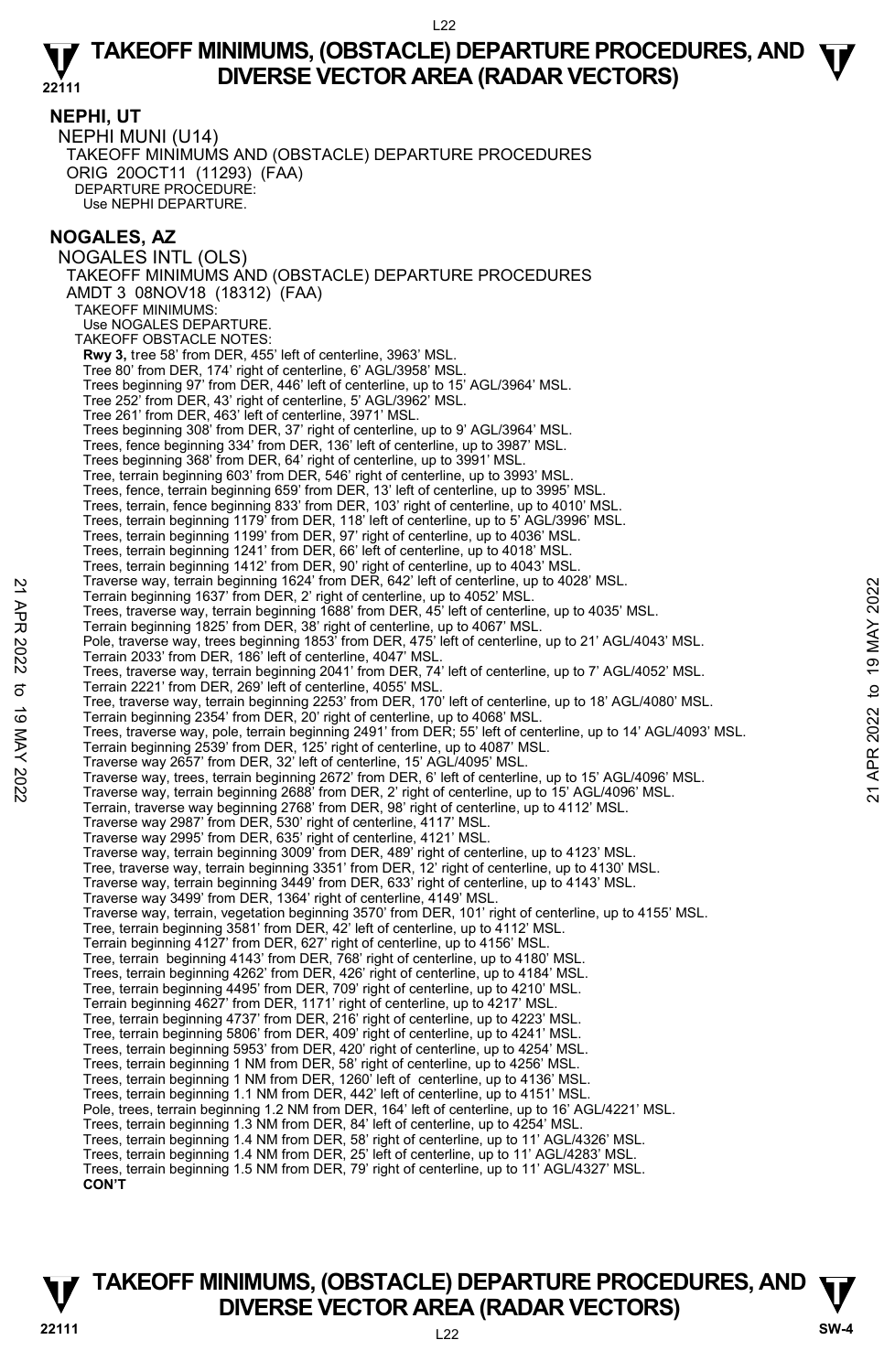## **NOGALES, AZ (CON'T)**

NOGALES INTL (OLS) (CON'T)

**Rwy 3 (CON'T),** trees, terrain beginning 1.7 NM from DER, 639' right of centerline, up to 4345' MSL.

Trees, terrain beginning 1.8 NM from DER, 172' right of centerline, up to 4367' MSL. Trees, terrain beginning 1.9 NM from DER, 628' right of centerline, up to 4384' MSL.

Terrain, traverse way, trees beginning 2 NM from DER, 935' right of centerline, up to 4406' MSL.

Terrain 2.1 NM from DER, 616' left of centerline, 4299' MSL.

- Trees, terrain, traverse way beginning 2.2 NM from DER, 1859' right of centerline, up to 4451' MSL. Trees, traverse way, terrain beginning 2.2 NM from DER, 234' left of centerline, up to 4359' MSL.
- Trees, terrain, traverse way beginning 2.3 NM from DER, 835' right of centerline, up to 14' AGL/4535' MSL.
- 

**Rwy 21,** tree 3' from DER, 445' left of centerline, 3847' MSL. Tree 19' from DER, 141' left of centerline, 10' AGL/3848' MSL.

Tree 29' from DER, 339' left of centerline, 3849' MSL.

Tree, vegetation beginning 45' from DER, 201' left of centerline, up to 17' AGL/3851' MSL. Tree 48' from DER, 504' right of centerline, 3845' MSL.

Trees, vegetation beginning 112' from DER, 49' right of centerline, up to 24' AGL/3854' MSL.

## **OGDEN, UT**

- OGDEN-HINCKLEY (OGD)
- TAKEOFF MINIMUMS AND (OBSTACLE) DEPARTURE PROCEDURES AMDT 2B 28FEB19 (19059) (FAA) DEPARTURE PROCEDURE: Use EMONT DEPARTURE. TAKEOFF MINIMUMS: **Rwy 3,** NAVAID, vehicle on road beginning 195' from DER, 267' right of centerline, up to 17' AGL/4426' MSL. Pole 241' from DER, 535' left of centerline, 39' AGL/4447' MSL. Pole 348' from DER, 582' right of centerline, 41' AGL/4451' MSL. Trees, building beginning 375' from DER, 62' left of centerline, up to 4451' MSL. Tree, pole beginning 430' from DER, 502' right of centerline, up to 4455' MSL. **Rwy 21,** tree 702' from DER, 649' left of centerline, 4492' MSL. Tree 1133' from DER, 701' left of centerline, 4513' MSL. Trees, building, pole beginning 2074' from DER, 792' left of centerline, up to 4570' MSL. Tree 3429' from DER, 421' right of centerline, 4561' MSL. **Rwy 35,** tree 209' from DER, 185' left of centerline, 4446' MSL. Tree 243' from DER, 233' left of centerline, 4447' MSL. Trees beginning 292' from DER, 87' right of centerline, up to 4454' MSL. Tree 686' from DER, 397' right of centerline, 4479' MSL. **OWYHEE, NV**  22 Tree 1133 from DER, 701' left of centerline, 4513' MSL.<br>
Tree 1133 from DER, 701' left of centerline, 4513' MSL.<br>
Tree 3029' from DER, 421' right of centerline, 446' MSL.<br>
Now 35, tree 209' from DER, 85' left of center

OWYHEE (10U)

TAKEOFF MINIMUMS AND (OBSTACLE) DEPARTURE PROCEDURES

ORIG 17JUN21 (21168) (FAA)

TAKEOFF MINIMUMS:

 **Rwy 5,** std. w/min. climb of 495' per NM to 9000, or 3200-3 for VCOA.

 **Rwy 23,** std. w/min. climb of 395' per NM to 10100, or 3200-3 for VCOA.

VCOA:

**All runways**, obtain ATC approval for VCOA when requesting IFR clearance. Climb in visual conditions to cross Owyhee airport at or above 8400 before proceeding on course.

TAKEOFF MINIMUMS:

**Rwy 5,** fence 11' from DER, 440' right of centerline, 4' AGL/5367' MSL. Fence beginning 94' from DER, 319' left of centerline, up to 7' AGL/5372' MSL.

**Rwy 23,** fence 17' from DER, 319' right of centerline, 7' AGL/5380' MSL.

Fence beginning 91' from DER, 399' left of centerline, up to 6' AGL/5382' MSL. Fence 119' from DER, 319' right of centerline, 5381' MSL.

## **PAGE, AZ**

PAGE MUNI (PGA)

TAKEOFF MINIMUMS AND (OBSTACLE) DEPARTURE PROCEDURES

AMDT 2A 21JUL16 (16203) (FAA)

TAKEOFF MINIMUMS:

**Rwys 7, 25,** NA – obstacles.

**Rwy 15,** std. w/ min. climb of 285' per NM to 6500, or 3100-3 for climb in visual conditions.

DEPARTURE PROCEDURE:

**Rwy 33,** Climb heading 336° to 6000, then climbing left turn direct PGA VOR/DME, thence…

**Rwy 15,** Climb heading 156° to 6200, then climbing right turn direct PGA VOR/DME, thence…

…cross PGA VOR/DME at or above 7700. Continue climb in PGA VOR/DME holding pattern (hold nw, right turns 147° Inbound) to cross PGA VOR/DME at or above MEA/MCA for direction of flight.

#### VCOA:

**Rwy 15,** obtain ATC approval for climb in visual conditions when requesting IFR clearance. Climb in visual conditions to cross Page Muni airport at or above 7300 before proceeding on course.

TAKEOFF OBSTACLE NOTES:

**Rwy 15,** rising terrain 192' from DER, 272' right of centerline, 4323' MSL.

## **TAKEOFF MINIMUMS, (OBSTACLE) DEPARTURE PROCEDURES, AND**  $\Psi$ **<br>DIVERSE VECTOR AREA (RADAR VECTORS) V** DIVERSE VECTOR AREA (RADAR VECTORS) W SW-4 **BM**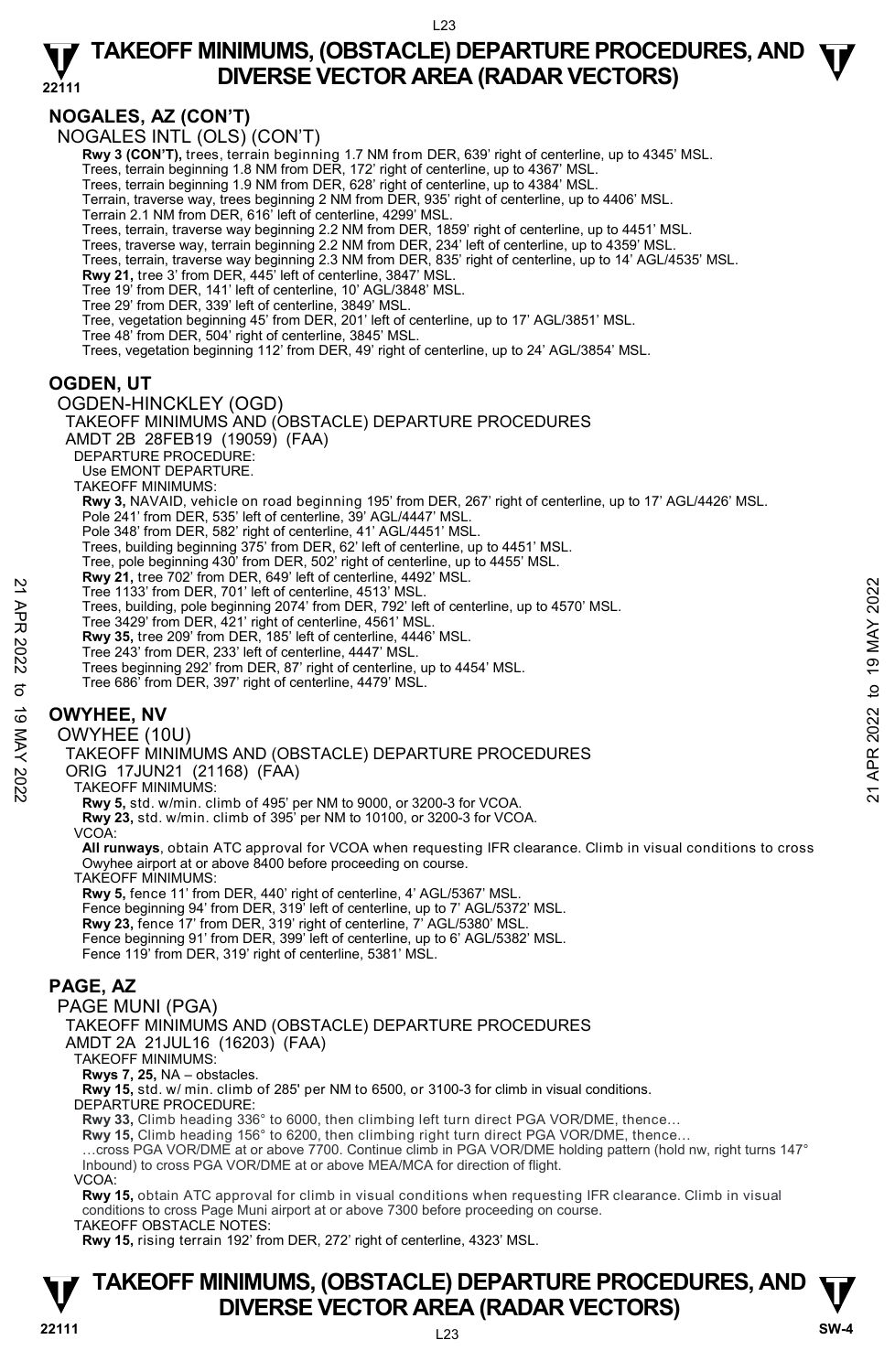### **PANGUITCH, UT**

PANGUITCH MUNI (U55)

TAKEOFF MINIMUMS AND (OBSTACLE) DEPARTURE PROCEDURES

ORIG 02JUN11 (11153) (FAA)

TAKEOFF MINIMUMS:

**Rwy 18,** std. w/min. climb of 350' per NM to 9200 or 2200-3 for climb in visual conditions. **Rwy 36,** std. w/min. climb of 450' per NM to 9500 or 2200-3 for climb in visual conditions.

DEPARTURE PROCEDURE:

**Rwy 18,** climb heading 185° to 9200 then left turn to intercept BCE VORTAC R-274, continue climb to 12000 to BCE VORTAC, or for climb in visual conditions: cross Panguitch Muni Airport southeast bound at or above 8800' MSL then via BCE R-320 to BCE VORTAC thence.

**Rwy 36,** climb heading 005° to 9500 then left turn to intercept BCE VORTAC R-323 (V257), continue climb to 12000 to BCE VORTAC, or for climb in visual conditions: cross Panguitch Muni Airport southeast bound at or above 8800' MSL then via BCE R-320 to BCE VORTAC thence…

 …continue climb in BCE VORTAC holding pattern (hold southwest, right turn, 045° inbound) to cross BCE VORTAC at or above MEA for route of flight.

TAKEOFF OBSTACLE NOTES:

**Rwy 36,** terrain 64' from DER, 426' right of centerline, 6775' MSL.

Terrain 426' from DER, 565' right of centerline, 6779' MSL.

**Rwy 18,** terrain beginning 114' from DER, 306' left of centerline, 6758' MSL.<br>Terrain 26' from DER, 229' left of centerline 6756' MSL.

Terrain 388' from DER, 91' left of centerline 6766' MSL.

Terrain 316' from DER, 321' left of centerline 6766' MSL.

## **PARKER, AZ**

AVI SUQUILLA (P20)

TAKEOFF MINIMUMS AND (OBSTACLE) DEPARTURE PROCEDURES

AMDT 1 18SEP14 (22083) (FAA) TAKEOFF MINIMUMS:

**Rwy 1**, std. w/min. climb of 275' per NM to 2700 or 1800-2½ for VCOA.

DEPARTURE PROCEDURE:

**Rwy 1**, climb heading 012° to 1400 then climbing right turn to intercept PKE VORTAC R-067 to PKE VORTAC. **Rwy 19,** climbing right turn to intercept PKE VORTAC R-067 to PKE VORTAC.

VCOA:

**Rwy 1,** obtain ATC approval for climb in visual conditions when requesting IFR clearance. Climb in visual conditions to cross Avi Suquilla airport at or above 2100 then proceed on PKE R-067 to PKE VORTAC. DEPARTURE PROCEDURE:<br>
21 APP 1, stat. wimin. climb in 270 to 1900-22% for VCOA.<br>
21 App 1, climb heading 012° to 1400 then climbing right turn to intercept PKE VORTAC R-067 to PKE VORTAC.<br>
22 APP 1, climb heading 012° to 1

#### **PAYSON, AZ**

PAYSON (PAN)

TAKEOFF MINIMUMS AND (OBSTACLE) DEPARTURE PROCEDURES

AMDT 1A 15NOV12 (12320) (FAA)

TAKEOFF MINIMUMS:

**Rwy 6,** std. w/ min. climb of 360' per NM to 9300, or 2500-3 for climb in visual conditions.

**Rwy 24,** std. w/ min. climb of 375' per NM to 9300, or 2500-3 for climb in visual conditions. DEPARTURE PROCEDURE:

**Rwys 6, 24,** for climb in visual conditions: Cross Payson Airport at or above 7500 MSL before proceeding on course. When executing VCOA, notify ATC prior to departure.

TAKEOFF OBSTACLE NOTES:

**Rwy 6,** tree 197' from DER, 118' right of centerline, up to 12' AGL/5170' MSL.

Bush 83' from DER, 99' right of centerline, up to 3' AGL/5161' MSL. **Rwy 24,** bush 15' from DER, 133' right of centerline, 6' AGL/5148' MSL.

Tree 320' from DER, 183' right of centerline, 12' AGL/5154' MSL.

Fence 85' from DER, 84' left of centerline, 4' AGL/5141' MSL.

Tree 164' from DER, 126' left of centerline, 9' AGL/5147' MSL.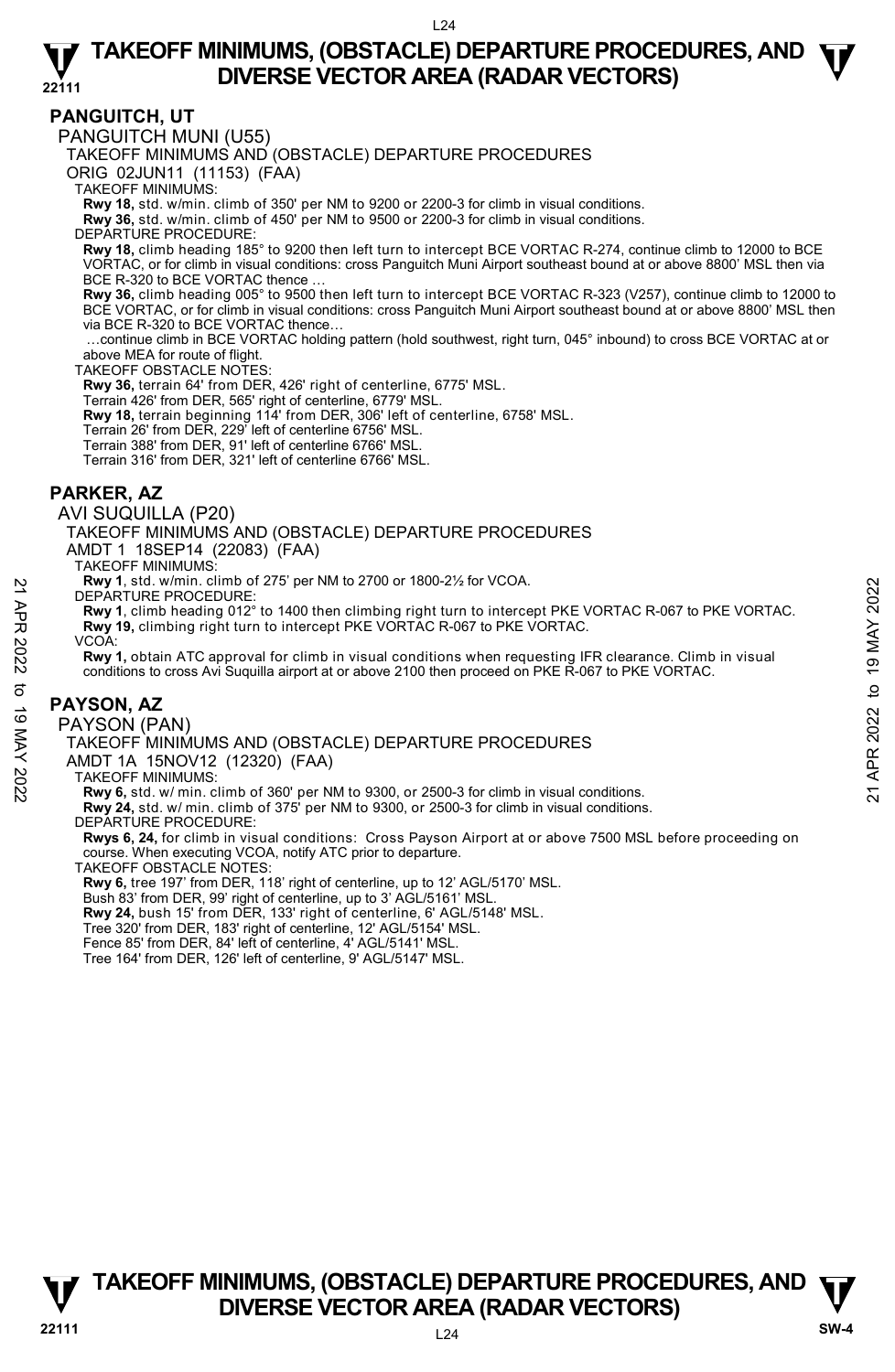## **PHOENIX, AZ**

PHOENIX DEER VALLEY (DVT)

TAKEOFF MINIMUMS AND (OBSTACLE) DEPARTURE PROCEDURES

AMDT 6 24MAY18 (18144) (FAA)

DEPARTURE PROCEDURE:

Use DEER VALLEY DEPARTURE.

TAKEOFF OBSTACLE NOTES:

**Rwy 7L,** multiple poles and vegetation beginning 912' from DER, 125' left of centerline, up to 30' AGL/2,423' MSL. Cactus 3,824' from DER, 96' right of centerline, 16' AGL/1,596' MSL.

Windsock 340' from DER, 354' right of centerline, 9' AGL/1,488' MSL

**Rwy 7R,** multiple antennas and vegetation beginning 546' from DER, 267' left of centerline up to 52' AGL/1,952' MSL. Multiple antennas and vegetation beginning 978' from DER, 431' right of centerline up to 40' AGL/1,609' MSL. **Rwy 25R,** multiple antennas beginning 1.4 NM from DER, 1,847' right of centerline, up to 96' AGL/1,806' MSL.<br>**Rwy 25L,** pole 1,127' from DER, 498' right of centerline, 36' AGL/1,475' MSL.

Pole 1,184' from DER, 495' left of centerline, 32' AGL/1,471' MSL.

DIVERSE VECTOR AREA (RADAR VECTORS)

ORIG 13NOV14 (14317) (FAA)

 **Rwys 25L, 25R,** heading as assigned by ATC; requires minimum climb of 370' per NM to 4600.

#### PHOENIX SKY HARBOR INTL (PHX)

TAKEOFF MINIMUMS AND (OBSTACLE) DEPARTURE PROCEDURES

AMDT 6 18SEP14 (14261) (FAA)

TAKEOFF MINIMUMS:

**Rwy 26,** 600-2¾ or std. w/min. climb of 326' per NM to 1900.

DEPARTURE PROCEDURE:

**Rwys 7L, 7R, 8,** climb heading 078° to 3000, then climbing right turn direct PXR VORTAC.

**Rwys 25L, 25R**, climb heading 258° to 1900 then climbing right turn to join PXR R-260 (V16) westbound, climb to 5000.

**Rwy 26,** climb heading 258° to 1550, then join PXR R-260 (V16) westbound, climb to 5000. Westbound departures continue climb on PXR R-260. All others, climbing right turn direct PXR VORTAC.

TAKEOFF OBSTACLE NOTES:

**Rwy 7R,** transmission towers and power lines, 3201' from DER, 1122' right of centerline, up to 131' AGL/1260' MSL. **Rwy 8,** multiple light poles, beginning 2539' from DER, 900' left of centerline, up to 82' AGL/1234' MSL. **EXAMP 26.** (Tim heading 259° to 1950, then Jonn JAK R-260 (V16) westbound, climb to 5000. Westbound departures<br>
TAKEOFF OBSTACLE NOTES:<br> **Rwy 78**, transmission towers and power lines, 3201' from DER, 1122' right of cente

Light pole, 1639' from DER, 793' right of centerline, 46' AGL/1177' MSL.

**Rwy 25L,** multiple light poles, beginning 681' from DER, 521' left of centerline, up to 63' AGL/1166' MSL.<br>Sign, 902' from DER, 711' left of centerline, 64' AGL/1170' MSL.

Multiple light poles, beginning 1519' from DER, 535' left of centerline, up to 99' AGL/1201' MSL.

Multiple light poles, beginning 1919' from DER, 598' left of centerline, up to 90' AGL/1192' MSL.<br>**Rwy 26,** pole, 42' from DER, 440' left of centerline, 26' AGL/1135' MSL.

Fence, 176' from DER, 547' left of centerline, 11' AGL/1120' MSL.

Pole, 315' from DER, 499' left of centerline, 11' AGL/1120' MSL.

Tree, 763' from DER, 642' left of centerline, 24' AGL/1135' MSL.

Pole, 1959' from DER, 923' left of centerline, 59' AGL/1163' MSL.

Pole, 2312' from DER, 318' left of centerline, 66' AGL/1169' MSL.

Pole, 2336' from DER, 578' left of centerline, 67' AGL/1170' MSL. Pole, 78' from DER, 456' right of centerline, 32' AGL/1142' MSL.

- 
- Pole, 82' from DER, 64' right of centerline, 18' AGL/1127' MSL.
- Tree, 118' from DER, 294' right of centerline, 22' AGL/1133' MSL.
- Tree, 239' from DER, 214' right of centerline, 22' AGL/1133' MSL.

Tree, 414' from DER, 522' right of centerline, 24' AGL/1135' MSL.

Sign, 520' from DER, 567' right of centerline, 16' AGL/1125' MSL. Pole, 2301' from DER, 193' right of centerline, 69' AGL/1171' MSL.

Pole, 2302' from DER, 661' right of centerline, 68' AGL/1171' MSL.

#### DIVERSE VECTOR AREA (RADAR VECTORS)

AMDT 2 13NOV14 (14317) (FAA)

 **Rwys 7L, 7R, 8,** heading as assigned by ATC.

**Rwy 25L,** heading as assigned by ATC; requires minimum climb of 305' per NM to 6000. **Rwy 25R,** heading as assigned by ATC; requires minimum climb of 325' per NM to 6000.

**Rwy 26,** heading as assigned by ATC; requires minimum climb of 300' per NM to 6000.

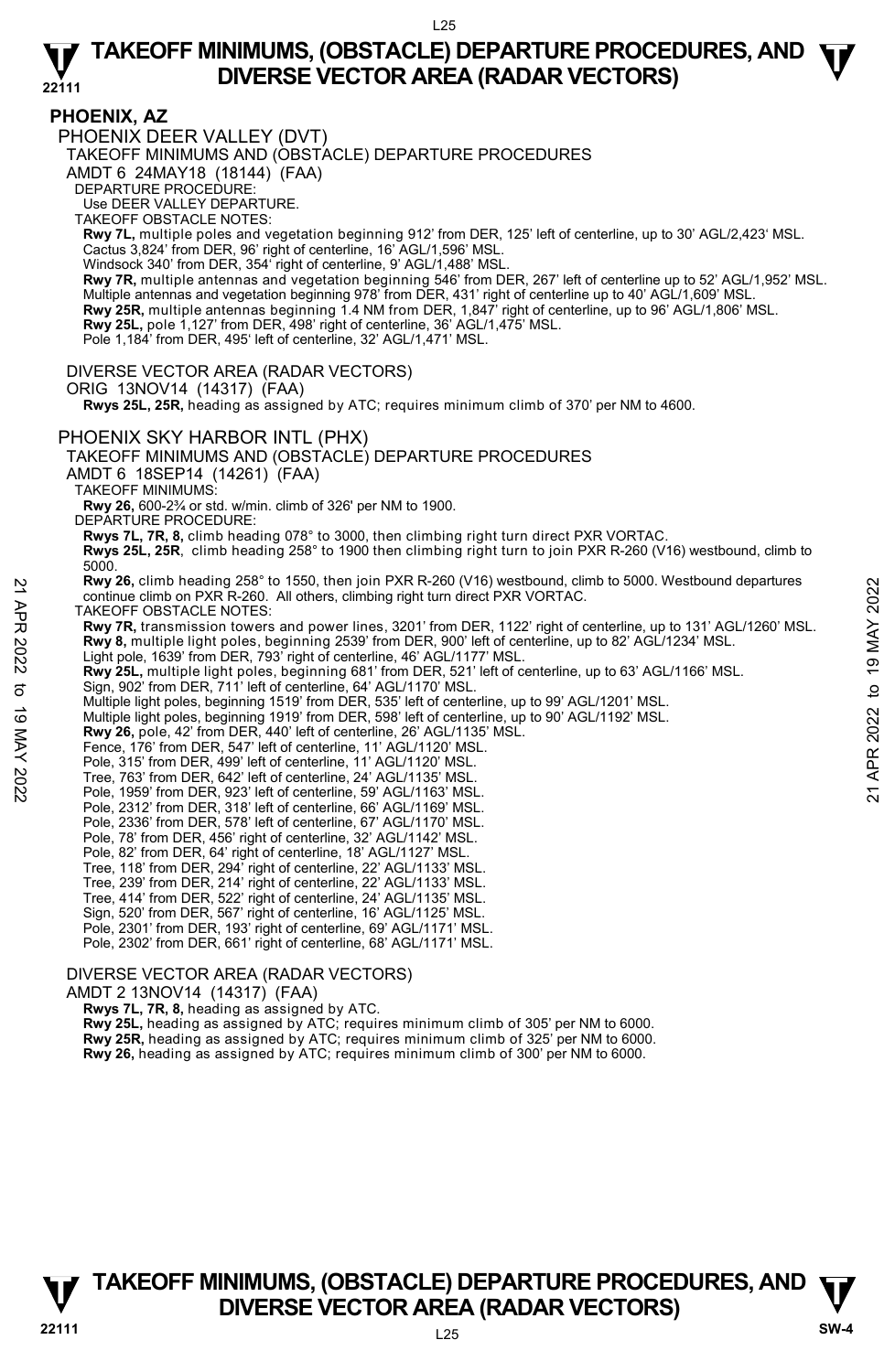### **PHOENIX, AZ (CON'T)**

PHOENIX-MESA GATEWAY (IWA) TAKEOFF MINIMUMS AND (OBSTACLE) DEPARTURE PROCEDURES AMDT 2 24MAY18 (18144) (FAA) DEPARTURE PROCEDURE: Use PHOENIX DEPARTURE. TAKEOFF OBSTACLE NOTES: **Rwy 30L/C/R,** trees beginning 351' from DER, 351' left of centerline, up to 20' AGL/1,359' MSL. Trees beginning 689' from DER, 398' right of centerline, up to 20' AGL/1,359' MSL.

DIVERSE VECTOR AREA (RADAR VECTORS)

AMDT 1 20AUG15 (15232) (FAA)

 **Rwys 12L, 12C, 12R**, as assigned by ATC; requires minimum climb of 250' per NM to 3100. **Rwys 30L, 30C, 30R**, heading as assigned by ATC.

## **PRESCOTT, AZ**

PRESCOTT RGNL - ERNEST A LOVE FLD (PRC) TAKEOFF MINIMUMS AND (OBSTACLE) DEPARTURE PROCEDURES AMDT 5A 20JUN19 (21224) (FAA) DEPARTURE PROCEDURE: Use PRESCOTT DEPARTURE. TAKEOFF OBSTACLE NOTES: **Rwy 3L,** lighting 8' from DER, 19' right of centerline, 1' AGL/4939' MSL. Sign 15' from DER, 126' left of centerline, 3' AGL/4939' MSL. Tree 20' from DER, 408' left of centerline, 4949' MSL. Tree 184' from DER, 404' left of centerline, 4951' MSL. **Rwy 12,** tree 4' from DER, 323' right of centerline, 5066' MSL. Buildings, lighting, sign beginning 9' from DER, 122' left of centerline, up to 31' AGL/5057' MSL. Tree, utility pole, sign, terrain beginning 19' from DER, 65' right of centerline, up to 28' AGL/5062' MSL.<br>
Terrain, road beginning 196' from DER, 317' left of centerline, up to 5069' MSL.<br>
Terrain, road beginning 302' fr Trees beginning 302' from DER, 361' left of centerline, up to 45' AGL/5083' MSL. Tower, road, trees, pole beginning 426' from DER, 267' left of centerline, up to 46' AGL/5092' MSL. Terrain, trees beginning 2.1 NM from DER, 2368' right of centerline, up to 56' AGL/5656' MSL. **Rwy 21R,** sign, terrain beginning 11' from DER, 82' left of centerline, up to 2' AGL/4977' MSL. Sign, trees, road, building, electrical system, pole, tank beginning 11' from DER, 19' right of centerline, up to 50' AGL/5024' M<sub>SL</sub> Trees beginning 90' from DER, 70' left of centerline, up to 50' AGL/5041' MSL. Trees, poles, building beginning 752' from DER, 22' right of centerline, up to 50' AGL/5031' MSL.<br>Tree, pole beginning 940' from DER, 3' left of centerline, up to 50' AGL/5044' MSL. Trees, poles, building beginning 980' from DER, 22' right of centerline, up to 50' AGL/5044' MSL. Fence, trees, poles, road, building, stack, tank beginning 1207' from DER, 35' right of centerline, up to 57' AGL/5054' MSL. Trees, poles beginning 1561' from DER, left and right of centerline, up to 50' AGL/5064' MSL. Trees beginning 1954' from DER, 129' left of centerline, 50' AGL/5064' MSL. Trees beginning 2325' from DER, left and right of centerline, up to 50' AGL/5080' MSL. Trees beginning 2615' from DER, 140' left of centerline, up to 50' AGL/5077' MSL. Building, trees beginning 2718' from DER, 35' right of centerline, up to 50' AGL/5093' MSL. Trees, pole beginning 3134' from DER, 128' left of centerline, up to 50' AGL/5090' MSL. Trees, beginning 3442' from DER, 24' right of centerline, up to 50' AGL/5103' MSL. Trees beginning 3527' from DER, 175' left of centerline, up to 50' AGL/5103' MSL. Antenna, building, trees beginning 3772' from DER, left and right of centerline, up to 90' AGL/5116' MSL. Trees beginning 4194' from DER, 145' right of centerline, up to 5113' MSL. Trees beginning 4759' from DER, left and right of centerline, up to 75' AGL/5117' MSL. Trees beginning 5180' from DER, 15' right of centerline, 70' AGL/5119' MSL. Trees beginning 5408' from DER, 743' right of centerline, up to 50' AGL/5126' MSL. **Rwy 21L,** lighting, fence beginning 30' from DER, 336' left of centerline, up to 7' AGL/5042' MSL. Road, fence, tree beginning 111' from DER, 469' left of centerline, up to 5051' MSL. Road, fence beginning 300' from DER, 455' left of centerline, up to 5056' MSL. Wind indicator, pole, tree, roads beginning 402' from DER, 269' right of centerline, up to 5076' MSL.<br>Tree, fence, roads, lighting, pole, sign, NAVAID, building beginning 614' from DER, 41' left of centerline, up to 5113' Trees, road beginning 782' from DER, 528' right of centerline, up to 47' AGL/5089' MSL. Trees, road, pole, fence, electrical system, building, lighting, antenna beginning 971' from DER, 2' right of centerline, up to 70' AGL/5117 ' MSL. Trees beginning 1779' from DER, 108' left of centerline, up to 71' AGL/5116' MSL. **Rwy 30,** buildings, sign, poles beginning 28' from DER, 127' left of centerline, up to 25' AGL/5041' MSL. DIVERSE VECTOR AREA (RADAR VECTORS) ORIG-A 20JUN19 (19171) (FAA)

 **Rwys 3L/R,** heading as assigned by ATC. **Rwy 12,** heading as assigned by ATC; requires min. climb of 370' per NM to 7700.

**Rwys 21L/R,** heading as assigned by ATC; requires min. climb of 390' per NM to 8300.

**Rwy 30,** heading as assigned by ATC.

## **TAKEOFF MINIMUMS, (OBSTACLE) DEPARTURE PROCEDURES, AND**  $\Psi$ **<br>DIVERSE VECTOR AREA (RADAR VECTORS) DIVERSE VECTOR AREA (RADAR VECTORS)** V<br>22111 SW-4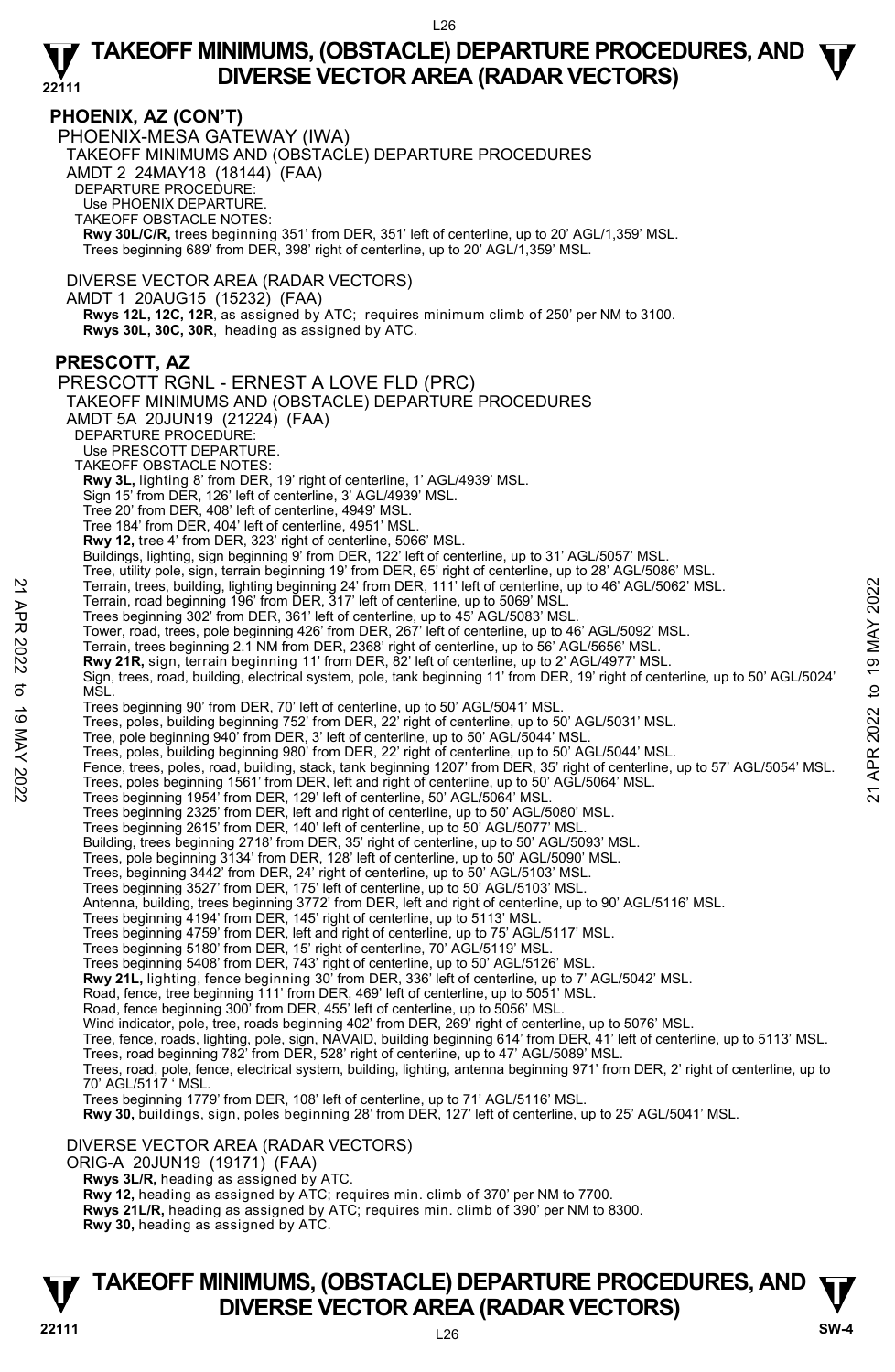### **PRICE, UT**

CARBON COUNTY RGNL/BUCK DAVIS FLD (PUC)

TAKEOFF MINIMUMS AND (OBSTACLE) DEPARTURE PROCEDURES

AMDT 5 05MAR15 (21280) (FAA)

TAKEOFF MINIMUMS:

**Rwy 1,** std. w/min. climb of 400' per NM to 6800 or 3300-3 for climb in visual conditions.

**Rwy 8,** NA-Obstacles.

**Rwy 33,** std. w/min. climb of 370' per NM to 6700 or 3300-3 for climb in visual conditions.

DEPARTURE PROCEDURE:

**Rwy 1,** climb to 6400 then climbing right turn on a heading between 144° CW to 187°, maintain 210 KIAS until completion of turn, thence . . .

**Rwy 15,** climb on a heading between 129° CW to 196°, thence . . .

**Rwy 19,** climb on a heading between 195° CCW to 128°, thence . . . **Rwy 26,** climb on a heading between 179° CCW to 127°, thence . . .

**Rwy 33,** climb to 6300 then climbing left turn on a heading between 178° CCW to 148°, thence . . .

continue climb to assigned altitude for direction of flight.

VCOA:

**Rwys 1, 33,** obtain ATC approval for climb in visual conditions when requesting IFR clearance. Climb in visual conditions to cross Carbon County Rgnl/Buck Davis Fld airport at or above 9100 before proceeding on course. TAKEOFF OBSTACLE NOTES:

**Rwy 1,** multiple trees and poles beginning 164' from DER, left and right of centerline, up to 64' AGL/6207' MSL.

#### **PROVO, UT**

PROVO MUNI (PVU) TAKEOFF MINIMUMS AND (OBSTACLE) DEPARTURE PROCEDURES AMDT 6 30SEP04 (04274) (FAA) DEPARTURE PROCEDURE: Use PROVO DEPARTURE.

#### **RENO, NV**

RENO/STEAD (RTS)

TAKEOFF MINIMUMS AND (OBSTACLE) DEPARTURE PROCEDURES

AMDT 3A 02JUL09 (09183) (FAA)

TAKEOFF MINIMUMS:

CAT A, B only, CAT C, D NA. **Rwys 8, 14,** 1300-2 or std. with a min. climb of 400' per NM to 6500.

**Rwy 26,** 1900-2 or std. with a min. climb of 410' per NM to 7200.

**Rwy 32,** 2300-2 or std. with a min. climb of 420' per NM to 7200. DEPARTURE PROCEDURE:

**Rwys 8, 32,** climbing right turn heading 100° and FMG VORTAC R-314 to FMG VORTAC.

**Rwy 14,** left turn climb direct FMG VORTAC.

**RENO, NV**<br>
RENO/STEAD (RTS)<br>
TAKEOFF MINIMUMS AND (OBSTACLE) DEPARTURE PROCEDURES<br>
AMDT 3A 02JUL09 (09183) (FAA)<br>
TAKEOFF MINIMUMS:<br>
CATA, B only, CAT C, D NA.<br>
CATA, B only, CAT C, D NA.<br>
TAKEOFF MINIMUMS:<br>
TAKEOFF MINI R-170 at or above 10000; R-171 CW R-195 at or above 10500; R-196 CW R-259 at or above 12000.

### RENO/TAHOE INTL (RNO)

AMDT 4 20DEC07 (07354) (FAA)

TAKEOFF MINIMUMS:

**Rwy 7**, NA-terrain.

**Rwy 16L,** std. w/ min. climb of 730' per NM to 8000, or 600-1¼ w/ min. climb of 480' per NM to 8000, or 2700-3 for climb in visual conditions.

**Rwy 16R,** std. w/ the following minimum climb requirements: 210 knots or less, 385' per NM to 8000; more than 210 knots, 420' per NM to 8900, or 2700-3 for climb in visual conditions. Resume normal speed after passing FMG VORTAC.

**Rwy 25,** std. w/ min. climb of 470' per NM to 7800, or 2700-3 for climb in visual conditions. **Rwy 34L,** std. w/ min. climb of 320' per NM to 7000, or 2700-3 for climb in visual conditions.

**Rwy 34R,** std. w/ min. climb of 480' per NM to 7000, or 500-1½ w/ min. climb of 320' per NM to 7000, or 2700-3 for climb in visual conditions.

DEPARTURE PROCEDURE:

**Rwys 16L/R,** climb heading 164° to 6600 then climbing left turn direct FMG VORTAC, thence. . . or for climb in visual conditions: cross Reno/Tahoe Intl Airport at or above 7000 via heading 054° and FMG R-234 to FMG VORTAC, thence. . . **Rwy 25,** climb heading 254° to 5000 then climbing right turn direct FMG VORTAC, thence. . . or for climb in visual<br>conditions: cross Reno/Tahoe Intl Airport at or above 7000 via heading 054° and FMG R-234 to FMG VORTAC, **Rwys 34L/R,** climb heading 344° to 7000 then climbing right turn direct FMG VORTAC, thence. . . or for climb in visual conditions: cross Reno/Tahoe Intl Airport at or above 7000 via heading 054° and FMG R-234 to FMG VORTAC, thence. . .

. All aircraft: continue climb in FMG VORTAC holding pattern (northeast, left turn, 221° inbound) to cross FMG VORTAC at or above MEA/MCA for route of flight.

**CON'T** 



TAKEOFF MINIMUMS AND (OBSTACLE) DEPARTURE PROCEDURES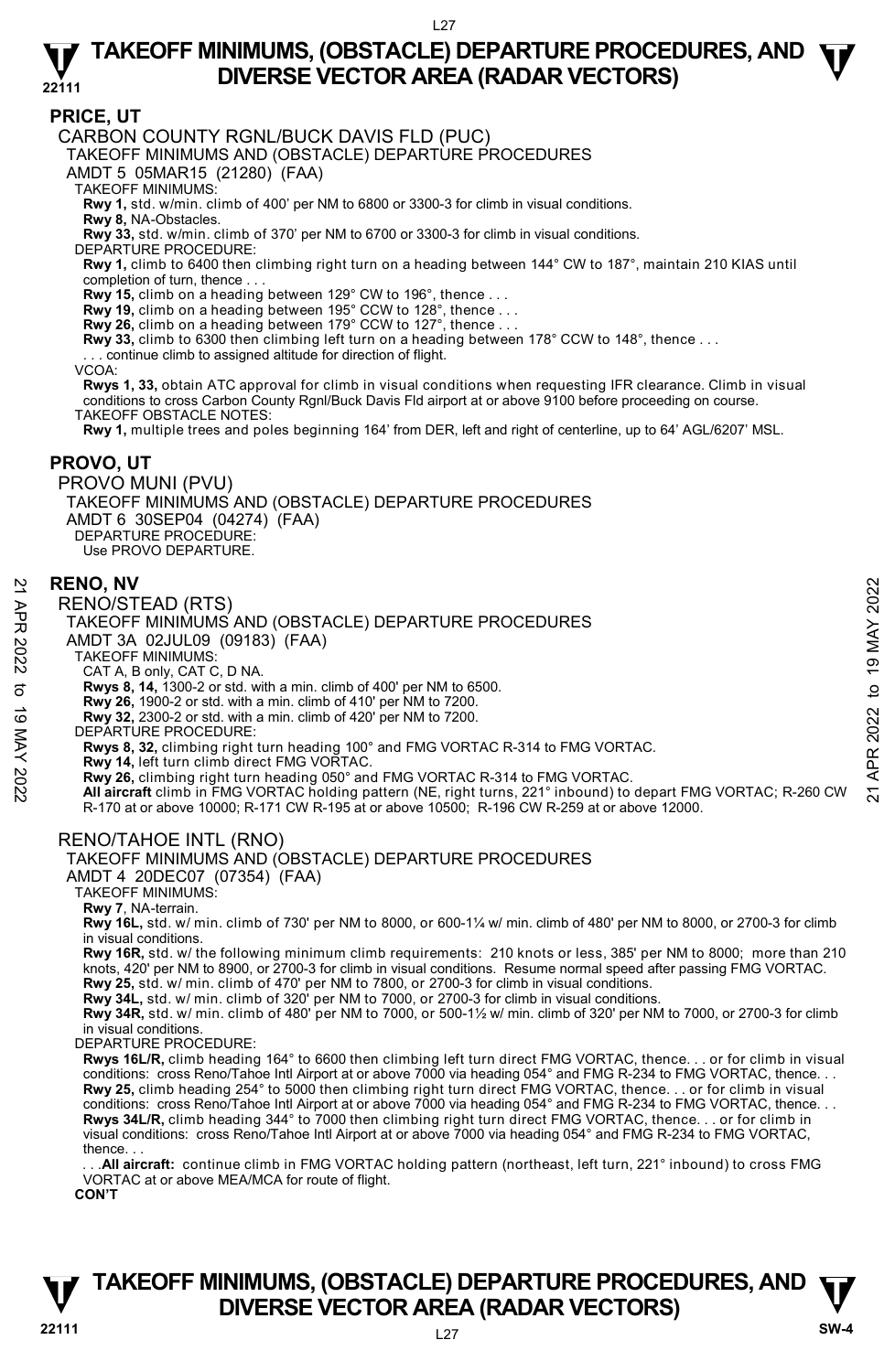### **RENO, NV (CON'T)**

RENO/TAHOE INTL (RNO) (CON'T)

TAKEOFF OBSTACLE NOTES:

**Rwy 16L,** multiple poles, trees, bushes and terrain beginning 618' from DER, 133' left of centerline, up to 20' AGL/4961' MSL

**Rwy 16R,** multiple trees 2784' from DER, 171' right of centerline, up to 20' AGL/4510' MSL.

Multiple trees and terrain beginning 746' from DER, 380' left of centerline, up to 20' AGL/4703' MSL.

**Rwy 25,** multiple trees and poles beginning 829' from DER, 201' right of centerline, up to 103' AGL/4523' MSL. Building 6023' from DER, 456' right of centerline, 152' AGL/4608' MSL.

Fence 222' from DER, 270' right of centerline, up to 5' AGL/4415' MSL.

Multiple trees and poles beginning 500' from DER, 31' left of centerline, up to 20' AGL/4506' MSL.

**Rwy 34L,** multiple trees and poles beginning 1229' from DER, 180' right of centerline, up to 20' AGL/4498' MSL.

Multiple trees beginning 1193' from DER, 331' left of centerline, up to 20' AGL/4489' MSL.<br>**Rwy 34R,** multiple trees and poles beginning 1067' from DER, 172' right of centerline, up to 20' AGL/4497' MSL. Multiple trees and poles beginning 1230' from DER, 350' left of centerline, up to 20' AGL/4498' MSL.

Building 1.2 NM from DER, 1730' right of centerline, 363' AGL/4780' MSL.

#### DIVERSE VECTOR AREA (RADAR VECTORS)

ORIG 08JAN15 (15008) (FAA)

 **Rwy 25,** heading as assigned by ATC; requires minimum climb of 500' per NM to 8100. **Rwy 34L,** heading as assigned by ATC; requires minimum climb of 460' per NM to 7700. **Rwy 34R,** heading as assigned by ATC; requires minimum climb of 410' per NM to 8100.

### **RICHFIELD, UT**

RICHFIELD MUNI (RIF) TAKEOFF MINIMUMS AND (OBSTACLE) DEPARTURE PROCEDURES AMDT 1 05JUN08 (08157) (FAA) DEPARTURE PROCEDURE: **Rwy 1,** use RICHFIELD (RNAV) DEPARTURE. **Rwy 19,** use HAMET (RNAV) DEPARTURE.

## **ROOSEVELT, UT**

ROOSEVELT MUNI (74V) TAKEOFF MINIMUMS AND (OBSTACLE) DEPARTURE PROCEDURES AMDT 2 10NOV16 (16315) (FAA) TAKEOFF MINIMUMS: **Rwy 7**, std. **Rwy 25**, std. w/min. climb of 300' per NM to 6100 or 1300-3 for VCOA. DEPARTURE PROCEDURE: **Rwy 7**, turn right. **Rwy 25**, turn left. **EXECUTE:**<br> **ROOSEVELT, UT**<br>
ROOSEVELT MUNI (74V)<br>
TAKEOFF MINIMUMS AND (OBSTACLE) DEPARTURE PROCEDURES<br>
AND TAKEOFF MINIMUMS AND (OBSTACLE) DEPARTURE PROCEDURES<br>
AND TAKEOFF MINIMUMS:<br>
TAKEOFF MINIMUMS:<br>
TAKEOFF MINIMUMS or above 8000; R-291 CW R-039 at or above 10000. Then climb on course. **VCOA Rwy 25**, obtain ATC approval for VCOA when requesting IFR clearance. Climb in visual conditions to cross Roosevelt Muni airport southbound at or above 6300 on MTU R-010 to MTU VOR/DME, continue climb in hold (NE, right turns, 213° inbound) to MEA for direction of flight. TAKEOFF OBSTACLE NOTES: **Rwy 7**, NAVAID 38' from DER, 110' left of centerline, 5' AGL/5111' MSL. Vehicles on road beginning 76' from DER, 250' left of centerline, up to 15' AGL/5122' MSL. **Rwy 25**, NAVAID 39' from DER, 112' left of centerline, 2' AGL/5177' MSL. Tree 95' from DER, 384' left of centerline, 9' AGL/5179' MSL. Trees beginning 180' from DER, 403' left and right of centerline, up to 22' AGL/5192' MSL. Tree, building, vehicle on road, pole beginning 5668' from DER, 1461' right of centerline, up to 45' AGL/5345' MSL.<br>Trees, poles, buildings, vehicle on road beginning 1 NM from DER, 1031' right of centerline, up to 100' AG Tree, vehicle on road, terrain beginning 1.2 NM from DER, 1904' right of centerline, up to 16' AGL/5416' MSL. Poles, tree, vehicle on road beginning 1.3 NM from DER, 1915' right of centerline, up to 56' AGL/5426' MSL. Trees beginning 1.5 NM from DER, 1553' right of centerline, up to 55' AGL/5485' MSL. Trees beginning 1.8 NM from DER, 1871' right of centerline, up to 53' AGL/5493' MSL. Tree 1.9 NM from DER, 1987' right of centerline, 20' AGL/5483' MSL. **SAFFORD, AZ** 

SAFFORD RGNL (SAD) TAKEOFF MINIMUMS AND (OBSTACLE) DEPARTURE PROCEDURES AMDT 1 29JUL10 (10210) (FAA) TAKEOFF MINIMUMS: **Rwys 8, 26,** NA - Airspace. DEPARTURE PROCEDURE: **Rwys 12, 30,** use SAFFORD RNAV DEPARTURE.

## **TAKEOFF MINIMUMS, (OBSTACLE) DEPARTURE PROCEDURES, AND**  $\Psi$ **<br>DIVERSE VECTOR AREA (RADAR VECTORS) V** DIVERSE VECTOR AREA (RADAR VECTORS) W SW-4 **BM**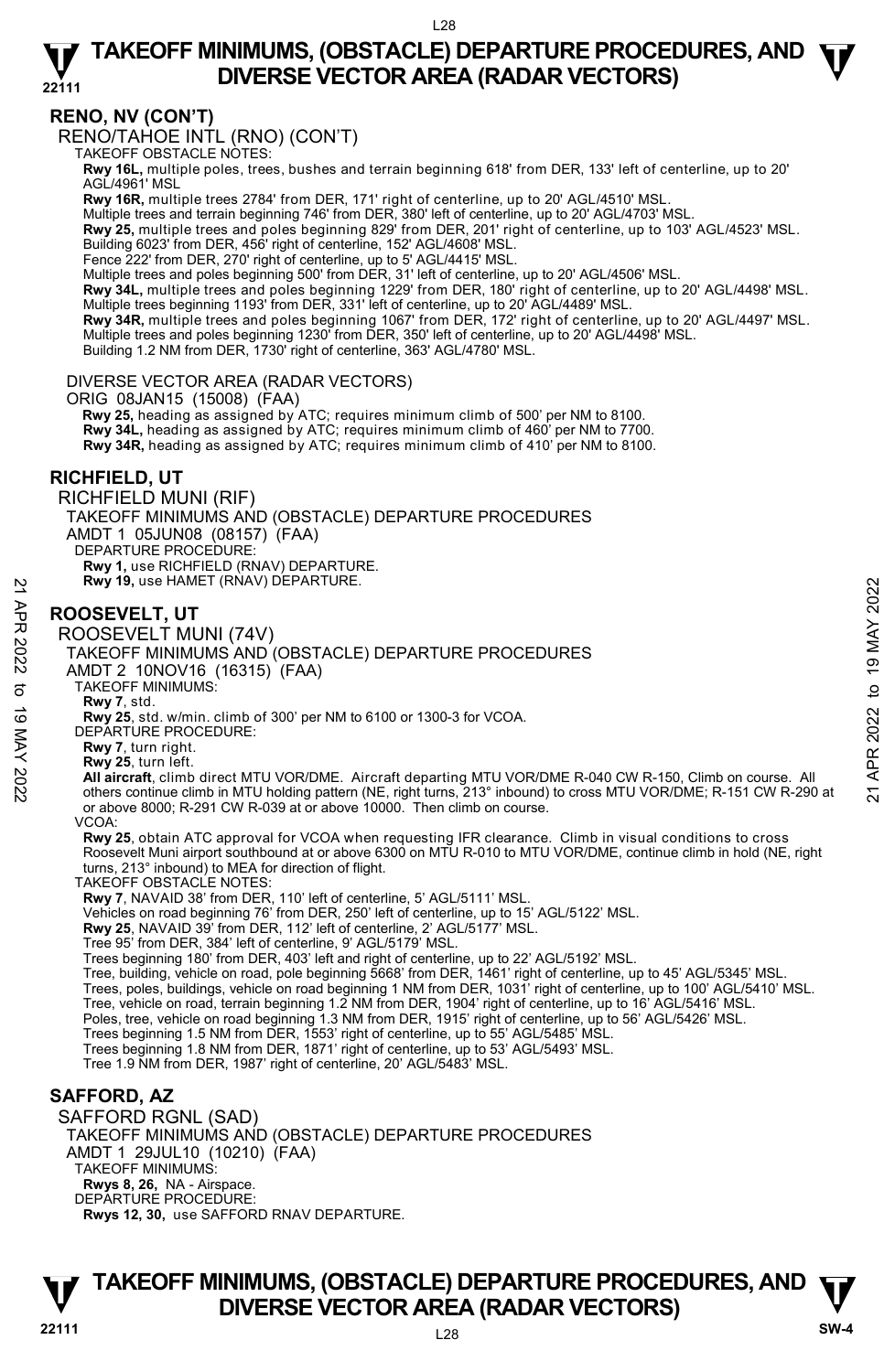#### **ST. GEORGE, UT**

ST GEORGE RGNL (SGU) TAKEOFF MINIMUMS AND (OBSTACLE) DEPARTURE PROCEDURES ORIG-A 26MAY16 (16147) (FAA) DEPARTURE PROCEDURE: Use JITKA DEPARTURE.

## **ST. JOHNS, AZ**

ST JOHNS INDUSTRIAL AIR PARK (SJN) TAKEOFF MINIMUMS AND (OBSTACLE) DEPARTURE PROCEDURES AMDT 1B 10NOV16 (16315) (FAA) TAKEOFF MINIMUMS: **Rwys 3, 32, 14**, std. **Rwy 21**, 700-2¾ or standard w/min. climb of 378' per NM to 6600. DEPARTURE PROCEDURE: **Rwys 3, 32**, climbing right turn. **Rwys 14, 21**, climbing left turn. **All aircraft**, climb direct SJN VORTAC. Aircraft departing SJN VORTAC R-240 CW to R-080 Climb on course. All others continue climb in SIN VORTAC holding pattern (hold NE, right turns, 239° inbound) to cross SJN VORTAC at or above 9000. TAKEOFF OBSTACLE NOTES: **Rwy 3**, sign 15' from DER, 125' left of centerline, 3' AGL/5736' MSL. **Rwy 14**, vehicle on road 1' from DER, 113' right of centerline, up to 15' AGL/5750' MSL. Tree, fence, post, obstruction light on building, ant on building and transmission line tower beginning 27' from DER, 94' left of centerline, up to 5780' MSL. Airport beacon lighted, tower, pole, windsock, building, obstruction light on building, light pole, transmission light tower and<br>tree, beginning 58' from DER, 88' right of centerline, up to 57' AGL/5793' MSL. Vehicle on road 67' from DER, crossing centerline, 15' AGL/5752' MSL. Trees and poles beginning 515' from DER, 73' left of centerline, up to 76' AGL/5784' MSL. Vehicle on road 559' from DER, crossing centerline, 15' AGL/5762' MSL. **Rwy 32**, vehicle on road and generator utility beginning 34' from DER, 3' right of centerline, up to 15' AGL/5745' MSL. Generator utility 40' from DER, 79' left of centerline, 10' AGL/5736' MSL. Vehicle on road 102' from DER, crossing centerline, 15' AGL/5741' MSL. Buildings beginning 201' from DER, 327' left of centerline up to 5743' MSL. Pole 307' from DER, 570' left of centerline, up to 30' AGL/5757' MSL. **Rwy 21**, tree and fence 15' from DER, 248' left of centerline, 5767' MSL. Trees and buildings beginning 23' from DER, 276' right of centerline, up to 5798' MSL. Trees beginning 92' from DER, 27' left of centerline, up to 5778' MSL. Fence beginning 208' from DER, crossing centerline, up to 5738' MSL. Vehicles on road 265' from DER, crossing centerline, 15' AGL/5756' MSL. Trees, buildings, signs and poles beginning 285' from DER, 2' right of centerline, up to 5781' MSL. Trees, buildings, signs and poles beginning 597' from DER, 3' left of centerline, up to 5780' MSL. Trees, buildings and poles beginning 808' from DER, 10' right of centerline, up to 5833' MSL. Trees, buildings and poles beginning 867' from DER, 3' left of centerline, up to 5788' MSL. Trees beginning 1257' from DER, 20' left of centerline, up to 5816' MSL. Buildings, poles and trees beginning 3704' from DER, 662' right of centerline, up to 5914' MSL.<br>Poles beginning 3491' from DER, 1293' left of centerline, up to 5872' MSL. Communications tower 2.2 NM from DER, 1415' left of centerline, 199' AGL/6356' MSL. Pole 2.2 NM from DER, 1467' left of centerline, 31' AGL/6133' MSL. **SALT LAKE CITY, UT**  SALT LAKE CITY INTL (SLC) TAKEOFF MINIMUMS AND (OBSTACLE) DEPARTURE PROCEDURES AMDT 11A 17AUG17 (17229) (FAA) TAKEOFF MINIMUMS: **Rwy 32,** 400-1 or std. w/ min. climb of 498' per NM to 4700. DEPARTURE PROCEDURE: **Rwy 14,** climb to 10000 on heading 192° and FFU R-341 to FFU VORTAC before proceeding on course. **Rwy 16R,** climb to 10000 on heading 164° and FFU R-341 to FFU VORTAC before proceeding on course. **Rwy 16L,** climb to 10000 on heading 164° and FFU R-341 to FFU VORTAC before proceeding on course. **Rwy 17,** climb to 10000 on heading 169° and FFU R-341 to FFU VORTAC before proceeding on course. **Rwy 32,** climb to 9000 on heading 002° and OGD R-153 to OGD VORTAC before proceeding on course. **Rwy 34L,** climb to 9000 on heading 344° and OGD R-153 to OGD VORTAC before proceeding on course. 22 Wericle on road sold form DER, rossing centerine, 19 AGL/5762' MSL.<br> **21 Rwy 32**, vehicle on road and generator utility beginning 34' from DER, 3' right of centerline, up to 15' AGL/5745' MSL.<br>
22 Cenerator utility 40'

**Rwy 35,** climb to 9000 on heading 339° and OGD R-153 to OGD VORTAC before proceeding on course. **CON'T** 

## L29 **TAKEOFF MINIMUMS, (OBSTACLE) DEPARTURE PROCEDURES, AND**  $\Psi$ **<br>DIVERSE VECTOR AREA (RADAR VECTORS) V** DIVERSE VECTOR AREA (RADAR VECTORS) W SW-4 **BM**

**Rwy 34R,** climb to 9000 on heading 344° and OGD R-153 to OGD VORTAC before proceeding on course.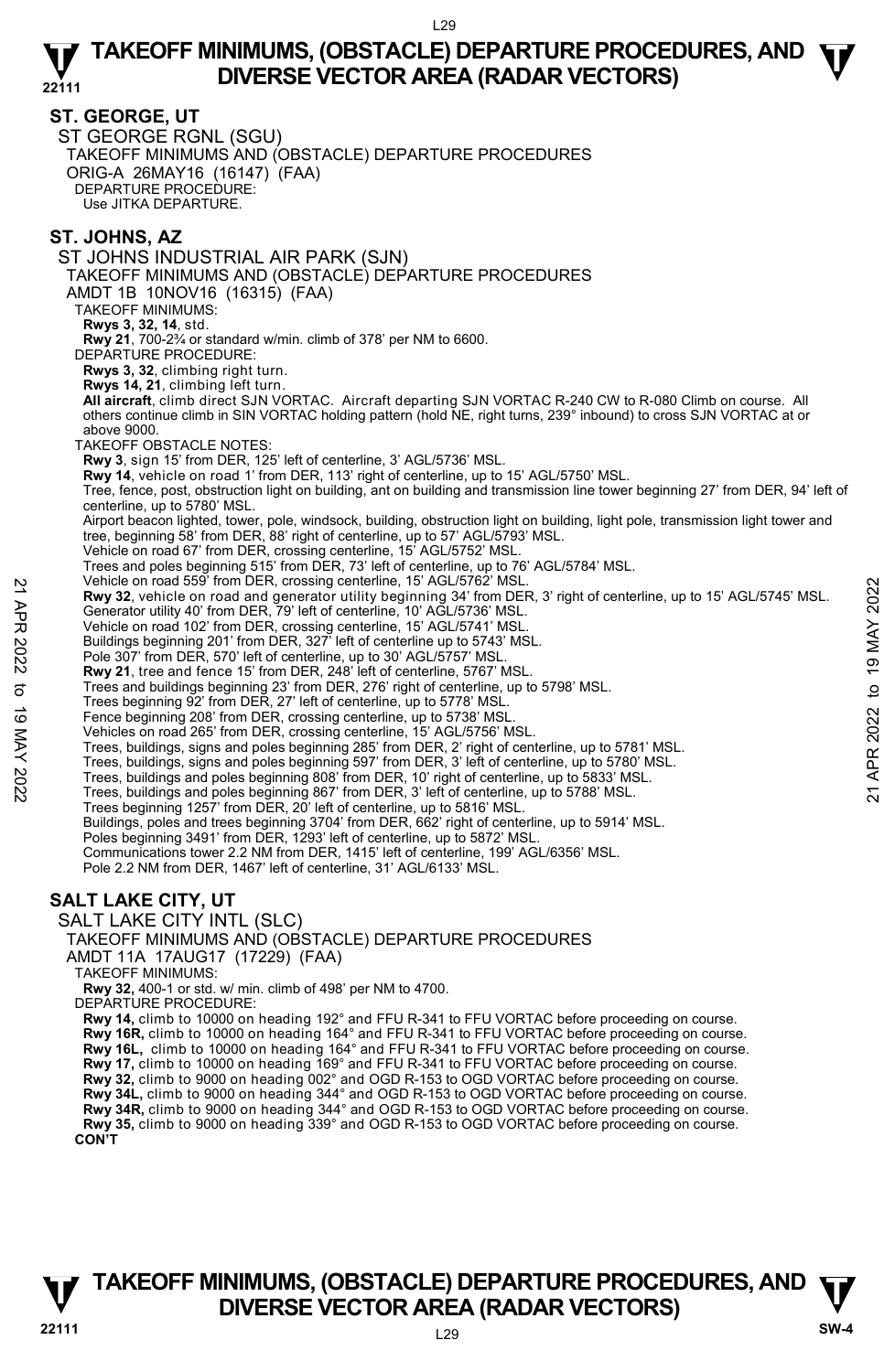## **SALT LAKE CITY, UT (CON'T)**

SALT LAKE CITY INTL (SLC)<sup>(</sup>CON'T)<br>TAKEOFF OBSTACLE NOTES: **Rwy 14,** antenna 1349' from DER, 544' left of centerline, 42' AGL/4263' MSL. Rwy 16L, vehicle on road 124' from DER, 14' right of centerline, 15' AGL/4239' MSL. Light pole 988' from DER, 726' right of centerline, 34' AGL/4254' MSL. Pole 1024' from DER, 689' right of centerline, 34' AGL/4254' MSL **Rwy 17,** vehicles on road beginning 335' from DER, on centerline, up to 17' AGL/4241' MSL. **Rwy 32,** ATC tower 5,266' from DER, 1767 left of centerline, 335' AGL/4549' MSL. Crane 5196' from DER, 1630' left of centerline, 240' AGL/4463' MSL. Flag on OL 5,153' from DER, 1619' left of centerline, 249' AGL/4463' MSL Aircraft beginning 969' from DER, 722' left of centerline, up to 79' AGL/4306' MSL. **Rwy 34R,** post 13' from DER, 349' right of centerline, 3' AGL/4227' MSL. **Rwy 35,** post 56' from DER, 249' left of centerline, 2' AGL/4220' MSL. DIVERSE VECTOR AREA (RADAR VECTORS) AMDT 1 14SEP17 (17257)  **Rwys 14, 16L/R, 17, 34L/R, 35,** heading as assigned by ATC. SOUTH VALLEY RGNL (U42) TAKEOFF MINIMUMS AND (OBSTACLE) DEPARTURE PROCEDURES AMDT 6 01FEB18 (18032) (FAA) TAKEOFF MINIMUMS: **Rwy 16,** std. w/ min. climb of 300' per NM to 10700. **Rwy 34,** std. w/ min. climb of 330' per NM to 9000. DEPARTURE PROCEDURE: **Rwy 16,** climbing left turn to 10700 on FFU VORTAC R-341 to FFU VORTAC, continue climb in FFU VORTAC holding pattern (hold S, right turn, 008° inbound) to cross FFU VORTAC at or above MEA/MCA for route of flight. **Rwy 34,** climbing right turn to 9000 on TCH VORTAC R-161 to TCH VORTAC, continue climb in TCH VORTAC holding pattern (hold NW, right turn, 120° inbound) to cross TCH VORTAC at or above MEA/MCA for route of flight. TAKEOFF OBSTACLE NOTES: **Rwy 16,** NAVAID abeam DER, 99' right of centerline, 4602' MSL. Terrain, sign beginning 34' from DER, 207' right of centerline, up to 4606' MSL. Vehicle on road 83' from DER, 252' left of centerline, 4611' MSL. Vehicle on road 171' from DER, 132' left of centerline, 4614' MSL. Pole 551' from DER, 631' right of centerline, 15' AGL/4626' MSL Vehicle on road, vegetation beginning 672' from DER, 490' right of centerline, up to 4629' MSL. Pole 1000' from DER, 638' right of centerline, 4638' MSL. Pole 1008' from DER, 466' right of centerline, 31' AGL/4640' MSL. Pole beginning 1092' from DER, 687' right of centerline, up to 31' AGL/4644' MSL.<br>**Rwy 34,** NAVAID 10' from DER, 96' left of centerline, 4606' MSL. NAVAID 10' from DER, 94' right of centerline, 4604' MSL. Terrain 58' from DER, 424' left of centerline, 4608' MSL. **SCOTTSDALE, AZ**  SCOTTSDALE (SDL) TAKEOFF MINIMUMS AND (OBSTACLE) DEPARTURE PROCEDURES AMDT 9 24MAY18 (18144) (FAA) DEPARTURE PROCEDURE: Use MARICOPA DEPARTURE. TAKEOFF OBSTACLE NOTES: **Rwy 3,** multiple light standards beginning 63' from DER, 445' left of centerline, up to 44' AGL/1,554 MSL. Hoist on dike 878' from DER, 735' left of centerline, 51' AGL/1,561' MSL Dike beginning 1,066' from DER, 316' left of centerline, 38' AGL/1548' MSL. Day marker on dike, 1,230' from DER, 5' left of centerline, 39' AGL/1,549' MSL. Tree 765' from DER,115' left of centerline, 22' AGL/1,532' MSL. Road beginning 647' from DER, 296' left of centerline, 19' AGL/1,529' MSL. Fence beginning 5' from DER, 338' right of centerline, 6' AGL/1,511' MSL. Light standard 1,013' from DER, 430' right of centerline, 44' AGL/1,552' MSL. **Rwy 21,** trees 1,072' from DER, 426' right of centerline, 53' AGL/1,497' MSL. Building 316' from DER, 537' right of centerline, 23' AGL/1,467' MSL. Tree 2,087' from DER, 418' left of centerline, 61' AGL/1,505' MSL. Tree 1,432' from DER, 438' right of centerline, 38' AGL/1,482' MSL. Tree 2,234' from DER, 559' left of centerline, 58' AGL/1,502' MSL. DIVERSE VECTOR AREA (RADAR VECTORS) 22 TAKEOFF OBSTACLE NOTES:<br>
TAKEOFF OBSTACLE NOTES:<br>
Termin, sign beginning 34 'from DER, 207' right of centerline, 4602' MSL.<br>
Termin, sign beginning 34 'from DER, 252' left of centerline, 4614' MSL.<br>
Vehicle on road 33'

**Rwy 3,** heading as assigned by ATC; requires minimum climb of 445' per NM to 4600.

**Rwy 21,** heading as assigned by ATC; do not exceed 210 KTS until established on assigned heading.

## **TAKEOFF MINIMUMS, (OBSTACLE) DEPARTURE PROCEDURES, AND**  $\Psi$ **<br>DIVERSE VECTOR AREA (RADAR VECTORS) V** DIVERSE VECTOR AREA (RADAR VECTORS) W SW-4 **BM**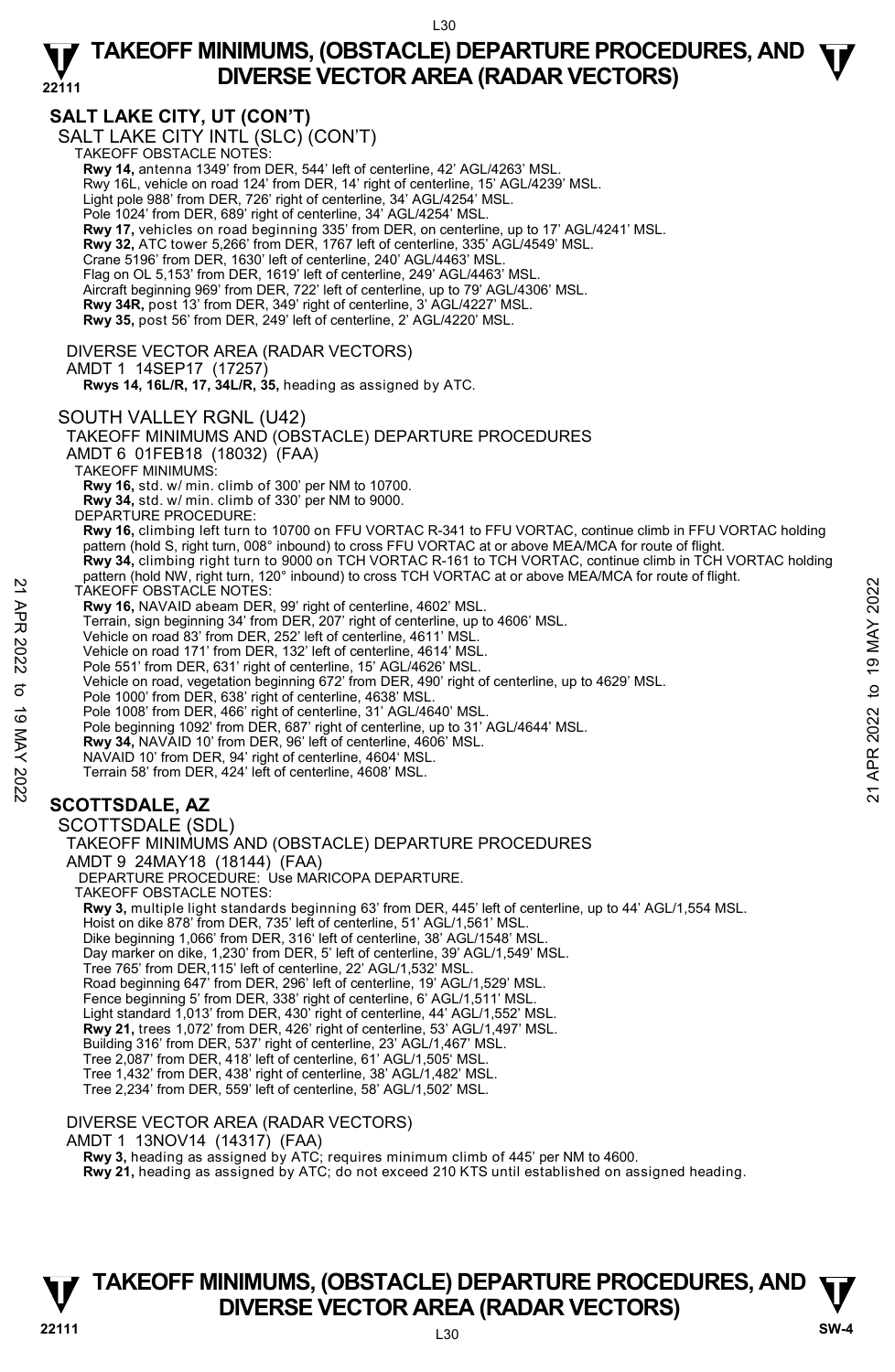#### **SEDONA, AZ**  SEDONA (SEZ) TAKEOFF MINIMUMS AND (OBSTACLE) DEPARTURE PROCEDURES AMDT 1 10APR08 (08101) (FAA) TAKEOFF MINIMUMS: **Rwy 3,** NA- Obstacles. DEPARTURE PROCEDURE: **Rwy 21,** Use OATES RNAV DEPARTURE. **SHOW LOW, AZ**  SHOW LOW RGNL (SOW) TAKEOFF MINIMUMS AND (OBSTACLE) DEPARTURE PROCEDURES AMDT 2 19JUL08 (18200) (FAA) DEPARTURE PROCEDURE: **Rwy 4,** climbing left turn heading 360° to 7800 before proceeding on course. **Rwy 7,** climbing left turn heading 360° to 8100 before proceeding on course. **Rwy 22,** climbing right turn heading 255° to 7700 before proceeding on course. **Rwy 25,** climb on heading 246° to 7600 before proceeding on course. TAKEOFF OBSTACLE NOTES: **Rwy 4,** sign, building, fence, pole beginning 44' from DER, 183' right of centerline, up to 6' AGL/6406' MSL. Tree 88' from DER, 488' left of centerline, 6411' MSL. Trees beginning 185' from DER, 428' left of centerline, up to 6417' MSL. Pole 240' from DER, 222' right of centerline, 16' AGL/6411' MSL. **Rwy 7,** general utility 39' from DER, 92' right of centerline, 19' AGL/6402' MSL. General utility 40' from DER, 88' left of centerline, 20' AGL/6402' MSL. **Rwy 22,** tree 94' from DER, 197' left of centerline, 6424' MSL. Trees beginning 133' from DER, 87' right of centerline, up to 6420' MSL. Pole 397' from DER, 141' left of centerline, 23' AGL/6426' MSL. Pole 469' from DER, 166' left of centerline, 27' AGL/6430' MSL Building 677' from DER, 423' left of centerline, 24' AGL/6433' MSL. Elevator, tank, pole beginning 1191' from DER, 5' left of centerline, up to 63' AGL/6496' MSL. **Rwy 25,** pole 10' from DER, 29' right of centerline, 18' AGL/6401' MSL. Pole 640' from DER, 310' right of centerline, 6418' MSL. Pole 644' from DER, 307' right of centerline, 37' AGL/6419' MSL. Pole beginning 704' from DER, 677' left of centerline, up to 53' AGL/6437' MSL. Pole, catenary beginning 726' from DER, 3' left of centerline, up to 54' AGL/6438' MSL.<br>Pole 760' from DER, 158' right of centerline, 47' AGL/6432' MSL.<br>Pole 763' from DER, 159' right of centerline, 49' AGL/6432' MSL. Pole, catenary beginning 764' from DER, 77' right of centerline, up to 54' AGL/6437' MSL. Pole beginning 842' from DER, 317' right of centerline, up to 57' AGL/6438' MSL. **SILVER SPRINGS, NV**  SILVER SPRINGS (SPZ) TAKEOFF MINIMUMS AND (OBSTACLE) DEPARTURE PROCEDURES Elevator, tank pole beginning 1911 from DER, 5' left of centerline, up to 63' AGL/6496' MSL.<br>
The start of the matter of the start of center ine, 18' AGL/6401' MSL.<br>
Pole 644' from DER, 30' right of center ine, 418' MSL.<br>

ORIG-A 04NOV21 (21308) (FAA)

TAKEOFF MINIMUMS:

**Rwy 24,** 2900-3 for VCOA.

DEPARTURE PROCEDURE:

**Rwy 6,** climb heading 056° to intercept HZN R-220 to 8000. Continue climb in HZN VORTAC holding pattern (hold northeast, rt, 211° inbound) to cross HZN VORTAC at or above MEA for route of flight. VCOA:

**Rwy 24**, obtain ATC approval for VCOA when requesting IFR clearance. Climb in visual conditions to cross Silver<br>Springs airport at or above 7000, then proceed on HZN VORTAC R-220 to 8000 to HZN VORTAC.

TAKEOFF OBSTACLE NOTES:

**Rwy 6,** windsock, sign beginning 29' from DER, 204' left of centerline, up to 23' AGL/4235' MSL. **Rwy 24,** terrain 52' from DER, 495' right of centerline, 4267' MSL.

Pole, transmission line beginning 2258' from DER, 938' right of centerline, up to 33' AGL/4324' MSL. Transmission line, pole beginning 2277' from DER, 883' right of centerline, up to 38' AGL/4328' MSL.

## **TAKEOFF MINIMUMS, (OBSTACLE) DEPARTURE PROCEDURES, AND**  $\Psi$ **<br>DIVERSE VECTOR AREA (RADAR VECTORS) V** DIVERSE VECTOR AREA (RADAR VECTORS) W SW-4 **BM**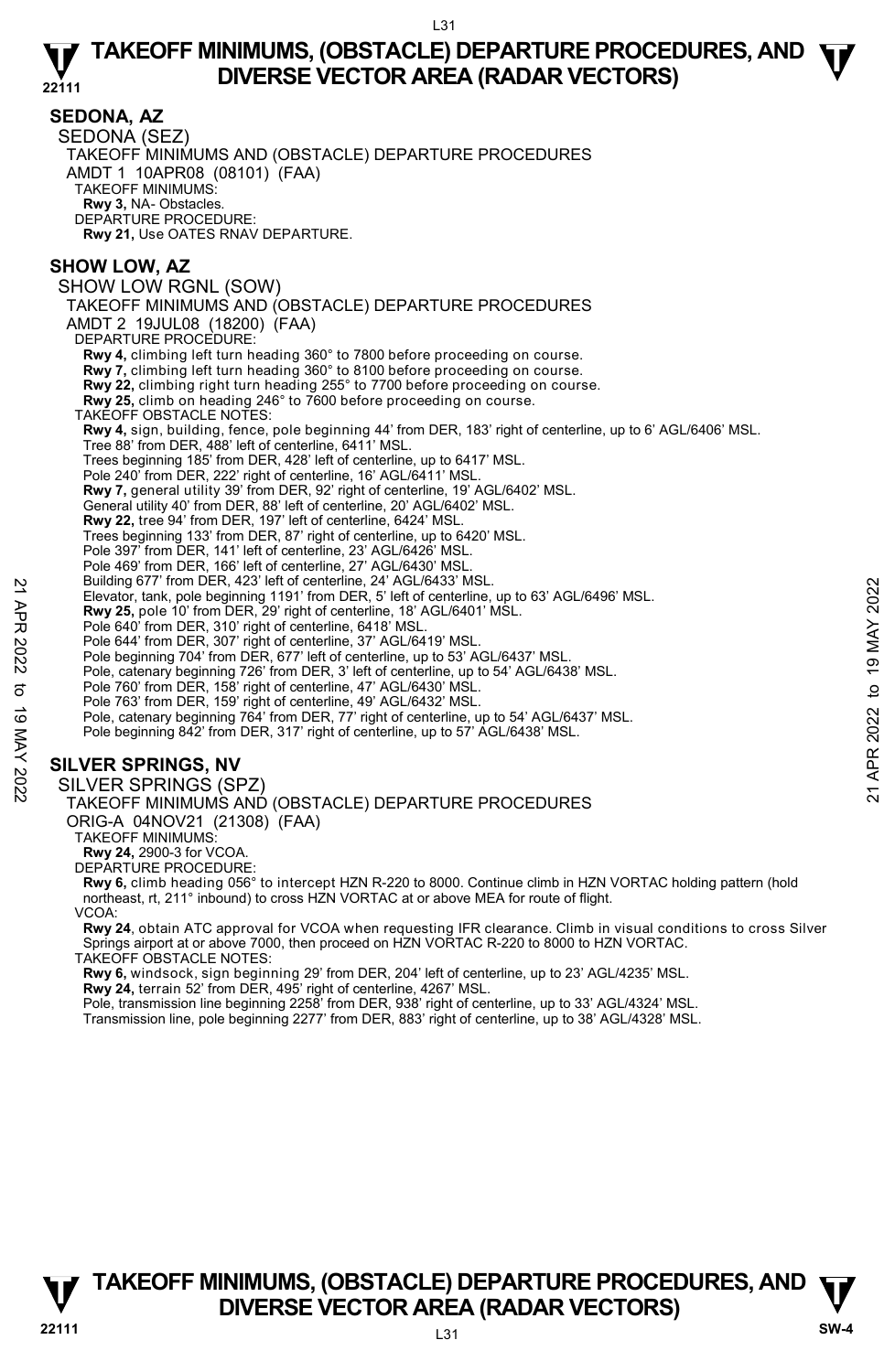## **SPANISH FORK, UT**

SPANISH FORK MUNI/WOODHOUSE FLD (SPK) TAKEOFF MINIMUMS AND (OBSTACLE) DEPARTURE PROCEDURES ORIG 03JAN19 (21112) (FAA) DEPARTURE PROCEDURE: Use SPANISH FORK DEPARTURE. TAKEOFF OBSTACLE NOTES: **Rwy 12,** lighting 10' from DER, 29' left of centerline, 2' AGL/4530' MSL. Fence 60' from DER, 481' right of centerline, 4535' MSL. Building 198' from DER, 449' right of centerline, 12' AGL/4541' MSL. Sign, building beginning 297' from DER, 461' right of centerline, up to 4552' MSL. Building 1023' from DER, 600' right of centerline, 4555' MSL. Tree 1031' from DER, 651' left of centerline, 4563' MSL. Tree, building beginning 1140' from DER, 503' left of centerline, up to 4565' MSL. Building 1173' from DER, 560' right of centerline, 4559' MSL. Building 1434' from DER, 855' right of centerline, 4572' MSL. Tree 1514' from DER, 742' left of centerline, 4568' MSL. Pole 1818' from DER, 352' right of centerline, 4576' MSL. Pole beginning 3232' from DER, 1134' right of centerline, up to 4621' MSL. Pole, sign beginning 3499' from DER, 801' left of centerline, up to 106' AGL/4673' MSL.<br>Electrical system 3922' from DER, 628' right of centerline, 4637' MSL. Pole 4450' from DER, 893' right of centerline, 4649' MSL. Pole 4709' from DER, 1365' right of centerline, 4662' MSL. Pole 5162' from DER, 1194' right of centerline, 4664' MSL. Pole 2 NM from DER, 3639' left of centerline, 4853' MSL. **Rwy 30,** lighting 9' from DER, 29' right of centerline, 2' AGL/4525' MSL. Vegetation 36' from DER, 145' right of centerline, 9' AGL/4527' MSL. Tree 750' from DER, 557' left of centerline, 4546' MSL. Pole 1182' from DER, 595' left of centerline, 50' AGL/4570' MSL Pole beginning 1479' from DER, 268' left of centerline, up to 60' AGL/4579' MSL. Tree 1505' from DER, 550' right of centerline, 49' AGL/4565' MSL. **SPRINGERVILLE, AZ**  SPRINGERVILLE MUNI (JTC) TAKEOFF MINIMUMS AND (OBSTACLE) DEPARTURE PROCEDURES ORIG-A 02DEC21 (21336) (FAA) TAKEOFF MINIMUMS: **Rwy 3,** std. w/min. climb of 240' per NM to 7800 or 3300-5 for VCOA. **Rwy 11,** std. w/min. climb of 440' per NM to 8200 or 3300-5 for VCOA. **Rwy 21,** std. w/min. climb of 365' per NM to 8600 or 3300-5 for VCOA. **Rwy 29,** 400-2½ or std. w/min. climb of 280' per NM to 7300. DEPARTURE PROCEDURE: **Rwy 3,** climbing left turn to 9100 on heading 360° before proceeding on course.  **Rwy 11,** climbing left turn to 10500 on heading 360° before proceeding on course.  **Rwy 21,** climbing right turn to 10300 on heading 360° before proceeding on course. **Rwy 29,** climbing right turn to 9100 on heading 360° before proceeding on course. VCOA: **Rwys 3, 11, 21,** obtain ATC approval for VCOA when requesting IFR clearance. Climb in visual conditions to cross Springerville Muni airport at or above 10400 before proceeding on course. TAKEOFF OBSTACLE NOTES: **Rwy 11,** trees beginning 9' from DER, 12' left of centerline, up to 100' AGL/7121' MSL. Trees beginning 162' from DER, 8' right of centerline, up to 100' AGL/7125' MSL. Trees beginning 3240' from DER, 48' right of centerline, up to 100' AGL/7135' MSL. Trees beginning 3440' from DER, 289' right of centerline, up to 100' AGL/7138' MSL. Trees beginning 3625' from DER, 135' right of centerline, up to 100' AGL/7148' MSL. Trees beginning 3825' from DER, 376' right of centerline, up to 100' AGL/7151' MSL. Trees beginning 4010' from DER, 222' right of centerline, up to 100' AGL/7158' MSL. Trees beginning 4210' from DER, 463' right of centerline, up to 100' AGL/7161' MSL. Trees beginning 4395' from DER, 703' right of centerline, up to 100' AGL/7167' MSL. Trees beginning 4779' from DER, 790' right of centerline, up to 100' AGL/7174' MSL. Trees beginning 4964' from DER, 1031' right of centerline, up to 100' AGL/7177' MSL. Trees beginning 5349' from DER, 1512' right of centerline, up to 100' AGL/7184' MSL. Tree 5734' from DER, 1993' right of centerline, 100' AGL/190' MSL. **Rwy 21,** fence beginning 163' from DER, 300' left of centerline, up to 7065' MSL. Terrain beginning 211' from DER, 391' left of centerline, up to 7066' MSL. Tree 4771' from DER, 1744' right of centerline, 100' AGL/7184' MSL. Trees beginning 4776' from DER, 1755' left of centerline, up to 100' AGL/7190' MSL. Tree 5339' from DER, 1899' right of centerline, 100' AGL/7194' MSL. Tree 5732' from DER, 1871' right of centerline, 100' AGL/7204' MSL. **Rwy 29,** trees beginning 52' from DER, 1' right of centerline, up to 100' AGL/7121' MSL.<br>Tree 67' from DER, 39' left of centerline, 100' AGL/7121' MSL. Trees beginning 82' from DER, 18' left of centerline, up to 100' AGL/7125' MSL. Tree 2822' from DER, 1006' left of centerline, 100' AGL/7128' MSL. Tree 1505 from DER, 550 right of centerline, 49' AGL/4565' MSL.<br> **27 SPRINGERVILLE, AZ**<br> **27 SPRINGERVILLE MUNI (JTC)**<br>
TAKEOFF MINIMUMS AND (OBSTACLE) DEPARTURE PROCEDURES<br>
ORIG-A 02DEC21 (21336) (FAA)<br> **37** TAKEOFF

Trees beginning 2942' from DER, 130' left of centerline, up to 7139' MSL. **CON'T**

## **TAKEOFF MINIMUMS, (OBSTACLE) DEPARTURE PROCEDURES, AND**  $\Psi$ **<br>DIVERSE VECTOR AREA (RADAR VECTORS) DIVERSE VECTOR AREA (RADAR VECTORS)** V<br>22111 SW-4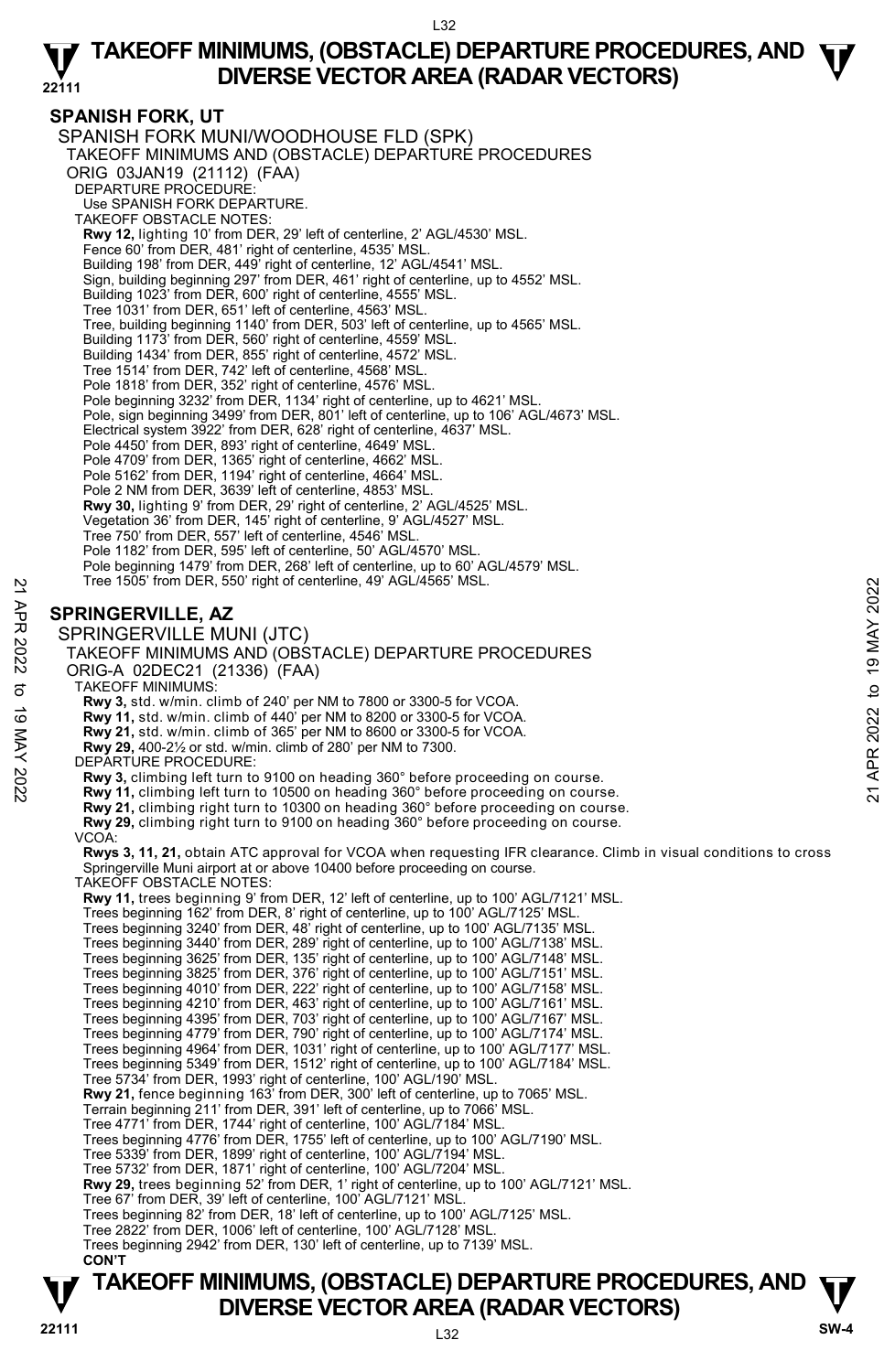## **SPRINGERVILLE, AZ (CON'T)**

SPRINGERVILLE MUNI (JTC) (CON'T) **Rwy 29 (CON'T),** tree 4191' from DER, 1292' left of centerline, 100' AGL/7141' MSL. Trees beginning 4299' from DER, 524' right of centerline, up to 100' AGL/7141' MSL. Tree 4376' from DER, 1052' left of centerline, 100' AGL/7154' MSL. Trees beginning 4391' from DER, 23' left of centerline, up to 100' AGL/7158' MSL. Trees beginning 4499' from DER, 370' right of centerline, up to 100' AGL/7151' MSL. Tree 4560' from DER, 811' left of centerline, 100' AGL/7164' MSL. Trees beginning 4576' from DER, 176' left of centerline, up to 100' AGL/7181' MSL. Tree 4683' from DER, 1005' right of centerline, 100' AGL/7158' MSL. Trees beginning 4699' from DER, 217' right of centerline, up to 100' AGL/7167' MSL. Tree 4883' from DER, 852' right of centerline, 100' AGL/7181' MSL. Trees beginning 4899' from DER, 63' right of centerline, up to 100' AGL/7187' MSL. Trees beginning 5299' from DER, 151' right of centerline, up to 100' AGL/7190' MSL. Trees beginning 5361' from DER, 2' left of centerline, up to 100' AGL/7200' MSL. Trees beginning 5561' from DER, 156' left of centerline, up to 100' AGL/7204' MSL. Trees beginning 5684' from DER, 238' right of centerline, up to 100' AGL/7194' MSL. Tree 5884' from DER, 84' right of centerline, 100' AGL/7197' MSL. Trees beginning 5918' from DER, 325' right of centerline, up to 7199' MSL. Trees beginning 5930' from DER, 68' left of centerline, up to 100' AGL/7207' MSL. Trees beginning 1 NM from DER, 222' left of centerline, up to 100' AGL/7210' MSL. Trees beginning 1 NM from DER, 171' right of centerline, up to 100' AGL/7200' MSL. Trees beginning 1 NM from DER, 375' left of centerline, up to 100' AGL/7213' MSL. Trees beginning 1 NM from DER, 18' right of centerline, up to 100' AGL/7204' MSL. Trees beginning 1 NM from DER, 135' left of centerline, up to 100' AGL/7217' MSL. Trees beginning 1.1 NM from DER, 288' left of centerline, up to 100' AGL/7220' MSL. Trees beginning 1.1 NM from DER, 442' left of centerline, up to 100' AGL/7223' MSL. Trees beginning 1.1 NM from DER, 989' left of centerline, up to 100' AGL/7230' MSL. Tree 1.2 NM from DER, 2479' left of centerline, 100' AGL/7233' MSL. Tree 2 NM from DER, 1412' right of centerline, 100' AGL/7361' MSL.

## **TAYLOR, AZ**

| 21 APR    | 2022<br><b>TAYLOR, AZ</b>                                                                                                                                                                 |
|-----------|-------------------------------------------------------------------------------------------------------------------------------------------------------------------------------------------|
|           | TAYLOR (TYL)                                                                                                                                                                              |
|           | MAY<br>TAKEOFF MINIMUMS AND (OBSTACLE) DEPARTURE PROCEDURES                                                                                                                               |
| 2022      | AMDT 2 02DEC21 (21336) (FAA)                                                                                                                                                              |
|           | $\sigma$<br><b>TAKEOFF MINIMUMS:</b>                                                                                                                                                      |
|           | $\overline{\phantom{0}}$<br>Rwy 21, 300-1 or std. w/min. climb of 260' per NM to 6100, or alternatively, with standard takeoff minimums and a normal                                      |
| ಕ         | þ<br>200' per NM climb gradient, takeoff must occur no later than 2100' prior to DER.                                                                                                     |
| $\vec{0}$ | TAKEOFF OBSTACLE NOTES:                                                                                                                                                                   |
|           | 2022<br>Rwy 3, buildings beginning 42' from DER, 339' right of centerline, up to 14' AGL/5728' MSL.                                                                                       |
|           | Tree 44' from DER, 113' left of centerline, 5723' MSL.                                                                                                                                    |
| MAY 2022  | <b>APR</b><br>Building 745' from DER, 694' left of centerline, 23' AGL/5739' MSL.                                                                                                         |
|           | Pole 852' from DER, 705' left of centerline, 24' AGL/5741' MSL.<br>Power lines crossing departure course 1000' from DER, pole 1309' from DER, 465' left of centerline, 15' AGL/5758' MSL. |
|           | $\overline{2}$<br>Pole 1460' from DER, 597' left of centerline, 42' AGL/5764' MSL.                                                                                                        |
|           | Rwy 21, utility lights, fence beginning 40' from DER, 113' right of centerline, up to 5' AGL/5828' MSL.                                                                                   |
|           | Trees beginning 86' from DER, 316' right of centerline, up to 5835' MSL.                                                                                                                  |
|           | Trees beginning 247' from DER, 268' right of centerline, up to 5836' MSL.                                                                                                                 |
|           | Tree 447' from DER, 248' right of centerline, 5838' MSL.                                                                                                                                  |
|           | Trees beginning 552' from DER, 269' right of centerline, up to 5839' MSL.                                                                                                                 |
|           | Pole 1055' from DER, 659' left of centerline, 58' AGL/5874' MSL.<br>Pole 1170' from DER, 602' right of centerline, 31' AGL/5860' MSL.                                                     |
|           | Pole 1388' from DER, 479' right of centerline, 31' AGL/5873' MSL.                                                                                                                         |
|           | Pole, trees beginning 1468' from DER, 239' right of centerline, up to 43' AGL/5885' MSL.                                                                                                  |
|           | Pole 1479' from DER, 544' left of centerline, 55' AGL/5883' MSL.                                                                                                                          |
|           | Poles beginning 1633' from DER, 228' left of centerline, up to 51' AGL/5884' MSL.                                                                                                         |
|           | Tree 2369' from DER, 974' right of centerline, 5886' MSL.                                                                                                                                 |
|           | Trees beginning 2400' from DER, 903' right of centerline, up to 5888' MSL.                                                                                                                |
|           | Tree 2606' from DER, 1009' right of centerline, 5892' MSL.                                                                                                                                |
|           | Tree 2702' from DER, 983' right of centerline, 5893' MSL.                                                                                                                                 |
|           | Terrain, tree beginning 2827' from DER, 1025' right of centerline, up to 5897' MSL.<br>Trees beginning 3013' from DER, 1028' right of centerline, up to 5904' MSL.                        |
|           | Tree 3120' from DER, 1254' left of centerline, 5910' MSL.                                                                                                                                 |
|           | Terrain 3131' from DER, 1291' right of centerline, 5906' MSL.                                                                                                                             |
|           | Vehicles on road, tree beginning 3235' from DER, 607' right of centerline, up to 5923' MSL.                                                                                               |
|           | Trees beginning 3653' from DER, 672' right of centerline, up to 5924' MSL.                                                                                                                |
|           | Tree 3795' from DER, 1387' left of centerline, 5923' MSL.                                                                                                                                 |
|           | Vehicles on road, tree, terrain beginning 3820' from DER, 972' right of centerline, up to 5941' MSL.                                                                                      |
|           | Trees beginning 3894' from DER, 1148' left of centerline, up to 5928' MSL.                                                                                                                |
|           | Vehicles on road, trees, terrain beginning 3901' from DER, 621' right of centerline, up to 5945' MSL.                                                                                     |
|           | Trees beginning 4009' from DER, 1161' left of centerline, up to 5929' MSL.<br>Vehicles on road, tree beginning 4039' from DER, 516' right of centerline, up to 5952' MSL.                 |
|           | Trees, terrain beginning 4124' from DER, 1262' left of centerline, up to 5934' MSL.                                                                                                       |
|           | Vehicles on road, trees, terrain beginning 4126' from DER, 678' right of centerline, up to 5956' MSL.                                                                                     |
|           | <b>CON'T</b>                                                                                                                                                                              |
|           | /-^-- ·<br>.                                                                                                                                                                              |

## **TAKEOFF MINIMUMS, (OBSTACLE) DEPARTURE PROCEDURES, AND**  $\Psi$ **<br>DIVERSE VECTOR AREA (RADAR VECTORS) DIVERSE VECTOR AREA (RADAR VECTORS) V**<br>22111 SW-4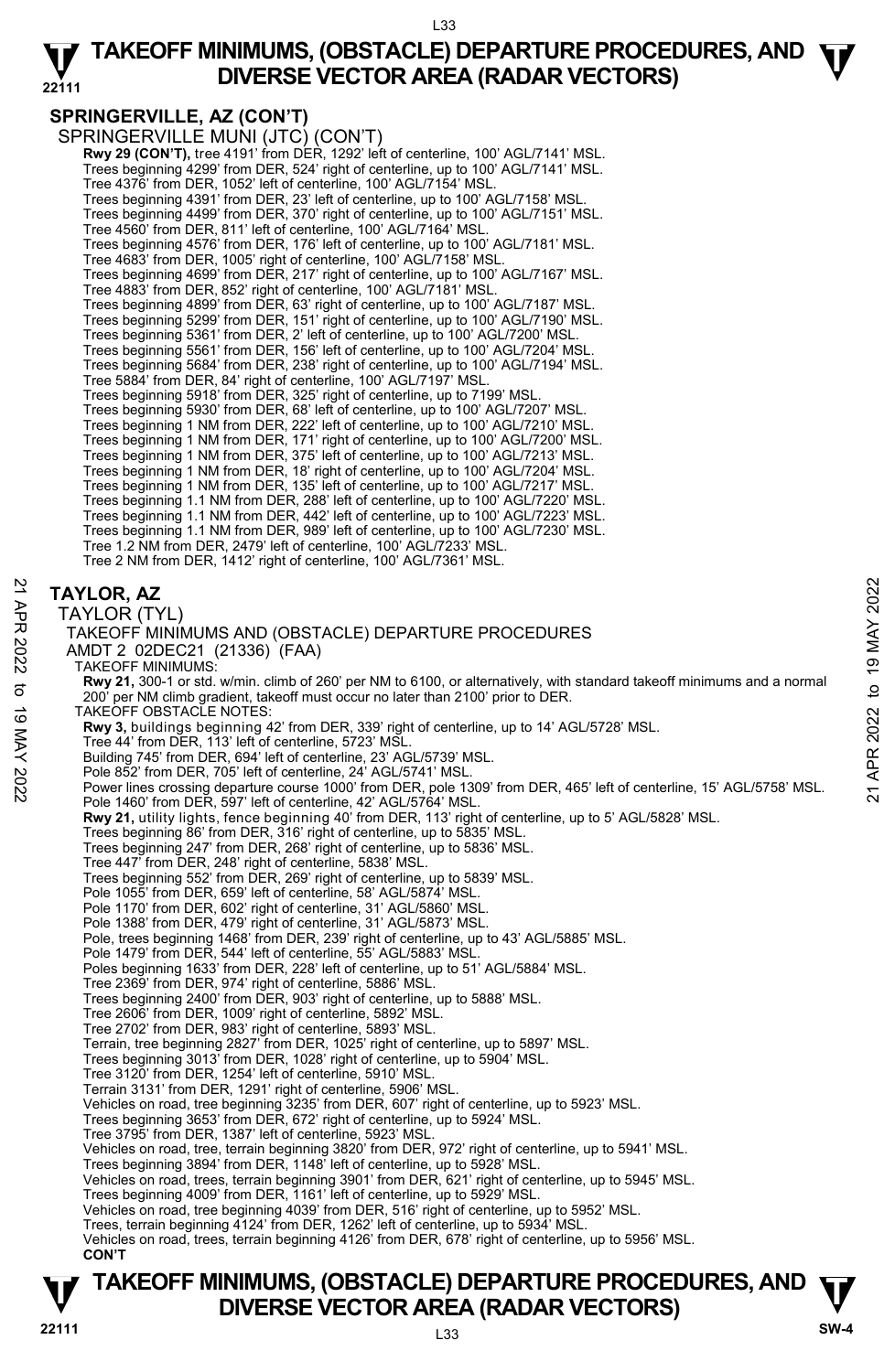## **TAYLOR, AZ (CON'T)**

TAYLOR (TYL) (CON'T)

Rwy 21 (CON'T), vehicles on road, terrain, trees beginning 4222' from DER, 635' right of centerline, up to 5959' MSL. Trees beginning 4358' from DER, 1396' left of centerline, up to 5942' MSL.

Vehicles on road 4447' from DER, 959' right of centerline, 5960' MSL.

Trees beginning 4494' from DER, 1296' left of centerline, up to 5950' MSL. Vehicles on road, trees beginning 4523' from DER, 545' right of centerline, up to 5965' MSL.

Trees beginning 4643' from DER, 1248' left of centerline, up to 5964' MSL.

Vehicles on road, trees, terrain beginning 4727' from DER, 488' right of centerline, up to 15' AGL/5973' MSL.

Vehicle on road 4837' from DER, 809' right of center line up to 5975' MSL.

### **TONOPAH, NV**

TONOPAH (TPH)

TAKEOFF MINIMUMS AND (OBSTACLE) DEPARTURE PROCEDURES

AMDT 2 17AUG17 (17229) (FAA)

TAKEOFF MINIMUMS:

**Rwys 11, 29**, NA - ATC.

**Rwy 15,** std. with a min. climb of 320' per NM to 9100 or 2500-3 for VCOA.

**Rwy 33,** std. with a min. climb of 352' per NM to 9100 or 2500-3 for VCOA. DEPARTURE PROCEDURE:

**Rwy 15,** climbing left turn direct TONOPAH (TPH) VORTAC thence...

**Rwy 33,** climbing right turn direct TONOPAH (TPH) VORTAC thence...

...continue climb in TPH holding pattern (NE, RT, 246 $^{\circ}$  inbound) to cross TPH VORTAC at or above 9300 before proceeding on course.

VCOA:

**Rwy 15, 33,** obtain ATC approval for VCOA when requesting IFR clearance. Climb in visual conditions to cross Tonopah airport at or above 7800 direct TONOPAH VORTAC, continue climb in TPH holding pattern (NE, RT, 246° inbound) to cross TPH VORTAC at or above 9300 before proceeding on course.

TAKEOFF OBSTACLE NOTES:

**Rwy 15,** transmission line tower 515' from DER, 473' left of centerline, 23' AGL/5418' MSL.

**Rwy 33,** fence beginning 173' from DER, 401' right of centerline, 6' AGL/5438' MSL.

### **TONOPAH TEST RANGE (KTNX)**

TONOPAH, NV

#### TAKEOFF MINIMUMS AND (OBSTACLE) DEPARTURE PROCEDURES

AMDT 1 19JUL18 (18200)

DEPARTURE PROCEDURE:

**Rwy 14,** 1000-3 with min. climb of 320 ft/NM to 10,700 or 2700-3 for Climb in Visual Conditions. Climb on a heading between 325º CW to 155º from DER or Climb in Visual Conditions to cross KZ - KTNX airport at or above 8100 MSL before proceeding on course. **21**<br> **221 ANY 33, fence beginning 173' from DER, 401' right of centerline, 6' AGL/5438' MSL.<br>
<b>221 TONOPAH TEST RANGE (KTNX)**<br> **221 TONOPAH, NV**<br> **221 TONOPAH, NV**<br> **221 TONOPAH, NV**<br> **221 TONOPAH, NV**<br> **221 TONOPAH TEST** 

**Rwy 32,** 1000-3 with min. climb of 260 ft/NM to 5900 or 2700-3 for Climb in Visual Conditions. Climb on a heading between 295º CW to 005º from DER or Climb in Visual Conditions to cross KZ-KTNX airport at or above 8100 MSL before proceeding on course.

#### TAKEOFF OBSTACLE NOTES:

**Rwy 14,** terrain 1204' from DER, 823' right of cntrln, 5582' MSL.

Terrain 63' from DER, 517' right of cntrln, 5565' MSL. Terrain 46' from DER, 480' right of cntrln, 5564' MSL.

Terrain 0' from DER, 353' right of cntrln, 5561' MSL.

Terrain 62' from DER, 200' right of cntrln, 5558' MSL. Terrain 14' from DER, 292' right of cntrln, 5561' MSL.

Terrain 0' from DER, 287' right of cntrln, 5561' MSL.

Terrain 0' from DER, 222' right of cntrln, 5559' MSL. Surveyed terrain 215' from DER, 427' right of cntrln, 5560' MSL.

**Rwy 32,** terrain 0' from DER, 500' left of cntrln, 5476' MSL.

Terrain 19' from DER, 465' left of cntrln, 5476' MSL.

Terrain 110' from DER, 529' left of cntrln, 5476' MSL.

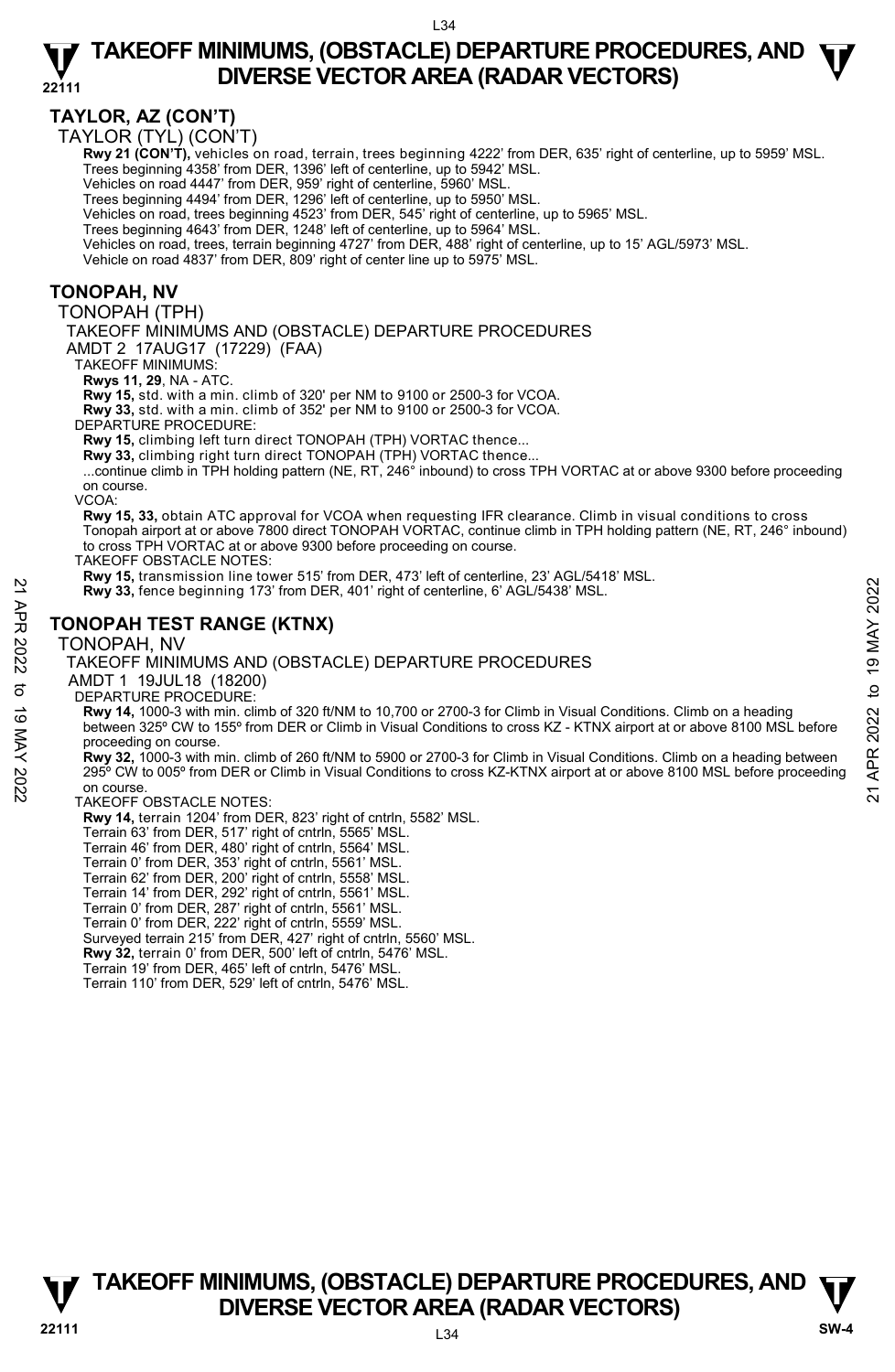## **TOOELE, UT**

BOLINDER FIELD-TOOELE VALLEY (TVY)

TAKEOFF MINIMUMS AND (OBSTACLE) DEPARTURE PROCEDURES

AMDT 3 22AUG13 (13234) (FAA)

TAKEOFF MINIMUMS:

**Rwy 17,** std. w/min. climb of 348' per NM to 9000 or 5600-3 for climb in visual conditions. **Rwy 35,** std. w/min. climb of 380' per NM to 9000 or 5600-3 for climb in visual conditions.

DEPARTURE PROCEDURE:

**Rwy 17,** climbing right turn to 9000 on heading 337° and OGD VORTAC R-197 to STACO INT, or for climb in visual conditions: cross Bolinder Field-Tooele Valley airport at or above 9800' MSL before proceeding on course. When executing VCOA, notify ATC prior to departure.

**Rwy 35,** climbing left turn to 9000 on heading 300° and OGD VORTAC R-197 to STACO INT, or for climb in visual conditions: cross Bolinder Field-Tooele Valley airport at or above 9800' MSL before proceeding on course. When executing VCOA, notify ATC prior to departure.

TAKEOFF OBSTACLE NOTES:

**Rwy 17,** tree 230' from DER, 255' right of centerline, 35' AGL/4335' MSL.

Tree 342' from DER, 363' right of centerline, 35' AGL/4360' MSL.

Trees beginning 601' from DER, 486' right of centerline, up to 35' AGL/4399' MSL.

Pole 1000' from DER, 409' left of centerline, 42' AGL/4363' MSL.

Pole 1092' from DER, 118' right of centerline, 42' AGL/4363' MSL. Tree 1369' from DER, 393' right of centerline, 35' AGL/4381' MSL.

Tree 2018' from DER, 257' right of centerline, 35' AGL/4384' MSL.

### **TUCSON, AZ**

RYAN FLD (RYN) TAKEOFF MINIMUMS AND (OBSTACLE) DEPARTURE PROCEDURES AMDT 3 29JUL10 (21168) (FAA) TAKEOFF MINIMUMS: **Rwys 6L, 15, 24R, 33,** NA, ATC. DEPARTURE PROCEDURE:

**Rwys 6R, 24L,** use ALMON DEPARTURE.

TUCSON INTL (TUS)



## **TAKEOFF MINIMUMS, (OBSTACLE) DEPARTURE PROCEDURES, AND**  $\Psi$ **<br>DIVERSE VECTOR AREA (RADAR VECTORS) V** DIVERSE VECTOR AREA (RADAR VECTORS) W SW-4 **SW-4**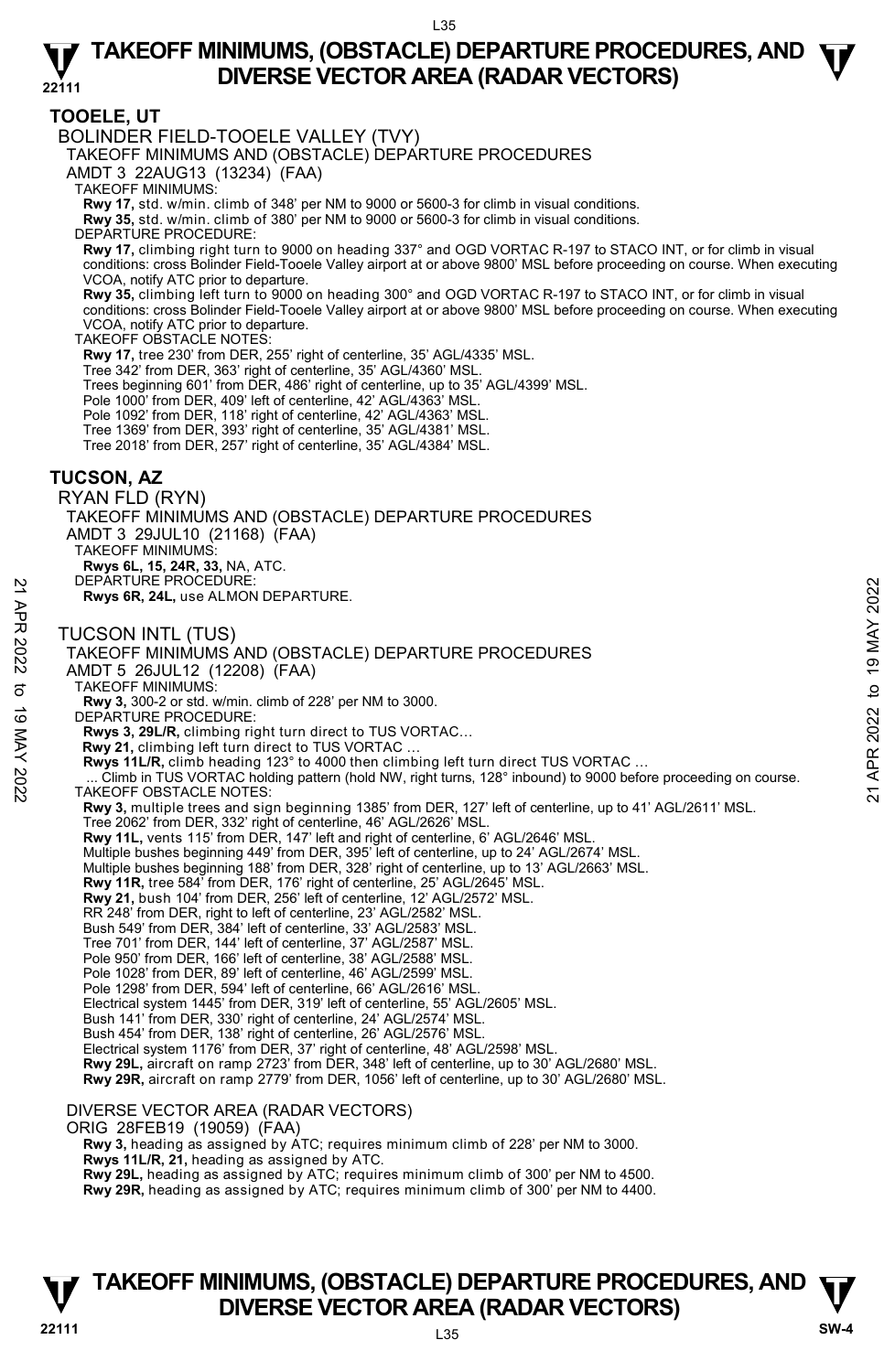**VERNAL, UT**  VERNAL RGNL (VEL) TAKEOFF MINIMUMS AND (OBSTACLE) DEPARTURE PROCEDURES AMDT 2 07DEC17 (17341) (FAA) TAKEOFF MINIMUMS: **Rwy 17,** std. w /min. climb of 210' per NM to 6000, or alternatively with std. takeoff minimums and a normal 200' per NM climb gradient, takeoff must occur no later than 1800' prior to DER or 2200-3 for VCOA. **Rwy 35,** std. w/ min. climb of 410' per NM to 7700 or 2200-3 for VCOA. DEPARTURE PROCEDURE: **Rwy 17,** climbing left turn direct VEL VOR/DME, thence . . . **Rwy 35,** climbing right turn direct VEL VOR/DME, thence . . . . . . on VEL VOR/DME R-142 to ENSEN INT/VEL 9.7 DME and hold (hold SE, right turn, 322° inbound). Continue Climb-inhold to the MEA/MCA for route of flight. VCOA: **Rwys 17, 35,** obtain ATC approval for VCOA when requesting IFR clearance: Climb in visual conditions to cross Vernal RGNL Airport at or above 7300, then continue climb on VEL VOR/DME R-142 until reaching the MEA/MCA for route of flight. TAKEOFF OBSTACLE NOTES: **Rwy 17,** terrain beginning 19' from DER, 140' right of centerline, up to 5290' MSL. Terrain and agricultural equipment beginning 118' from DER, 15' left of centerline, up to 6' AGL/5284' MSL.<br>Tree 1333' from DER, 295' left of centerline, 5315' MSL.<br>Tree 1378' from DER, 221' left of centerline, 5317' MSL. Tree 1456' from DER, 112' left of centerline, 5318' MSL. Tree 1498' from DER, 32' left of centerline, 5320' MSL. Poles beginning 1948' from DER, 46' right of centerline, up to 35' AGL/5334' MSL. Trees beginning 2411' from DER, 19' left of centerline, up to 5370' MSL. Tree 2439' from DER, 296' right of centerline, 5339' MSL. Tree 2468' from DER, 288' right of centerline, 5341' MSL. Trees beginning 2497' from DER, 290' right of centerline, up to 5344' MSL. Trees beginning 2511' from DER, 105' left of centerline, up to 5374' MSL. **T**ree 2534' from DER, 361' right of centerline, 5355' MSL. Tree 2553' from DER, 355' right of centerline, 5362' MSL. Trees beginning 2573' from DER, 323' right of centerline, up to 5370' MSL. Trees beginning 4620' from DER, 71' left of centerline, up to 5397' MSL. Tree 4749' from DER, 184' right of centerline, 5401' MSL. Tree 4895' from DER, 65' left of centerline, 5403' MSL. **Rwy 35,** pole 178' from DER, 153' left of centerline, 5290' MSL. Tree and pole beginning 934' from DER, 625' right of centerline, up to 5302' MSL. **WENDOVER, UT**  WENDOVER (ENV) TAKEOFF MINIMUMS AND (OBSTACLE) DEPARTURE PROCEDURES AMDT 7 31MAR16 (16091) (FAA) TAKEOFF MINIMUMS: **Rwy 26,** std. w/min. climb of 300' per NM to 5900. **Rwy 30**, NA-ATC. DEPARTURE PROCEDURE: **Rwys 8, 12, 26,** climbing left turn direct BVL VORTAC, thence… ...continue climb in holding pattern (hold NE, right turns, 253° inbound) to cross BVL VORTAC at/above MEA for route of flight. TAKEOFF OBSTACLE NOTES: **Rwy 12,** bush 92' from DER, 258' left of centerline, 4' AGL/4227' MSL. **Rwy 26,** tree 100' from DER, 500' right of centerline, 11' AGL/4240' MSL. Bush 90' from DER, 278' left of centerline, 4' AGL/4233' MSL. **WILLCOX, AZ**  COCHISE COUNTY (P33) TAKEOFF MINIMUMS AND (OBSTACLE) DEPARTURE PROCEDURES Tree 2533 from DER, 355 right of centerline, 5362' MSL.<br>
Tree 2553' from DER, 355' right of centerline, up to 5370' MSL.<br>
Trees beginning 4520' from DER, 71' left of centerline, up to 5370' MSL.<br>
Trees beginning 4620' from

**TAKEOFF MINIMUMS, (OBSTACLE) DEPARTURE PROCEDURES, AND**  $\Psi$ **<br>DIVERSE VECTOR AREA (RADAR VECTORS) V** DIVERSE VECTOR AREA (RADAR VECTORS) V<br>22111 SW-4

AMDT 1 02MAY13 (13122) (FAA)

TAKEOFF MINIMUMS: Use COCHISE DEPARTURE.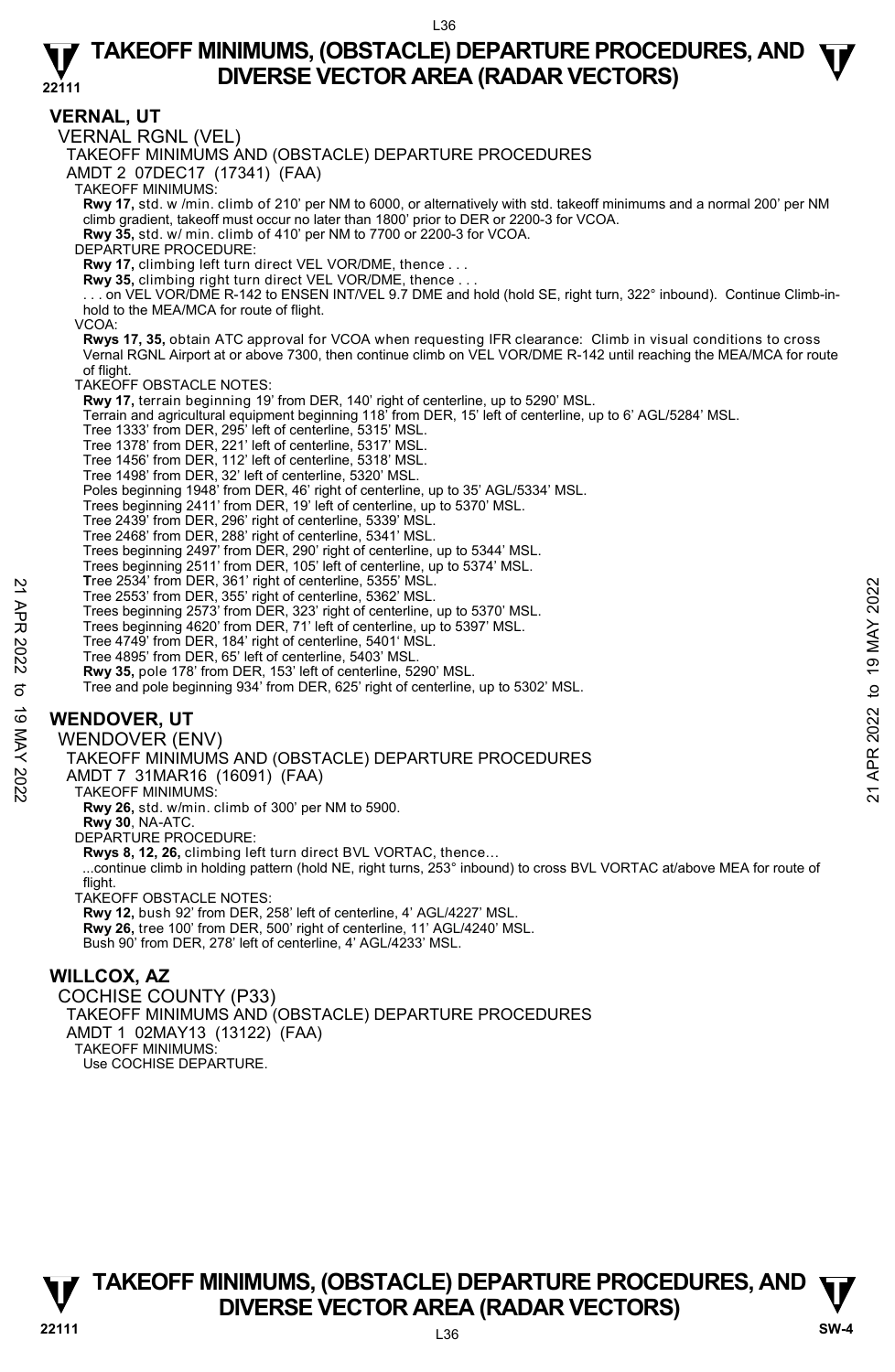### **WINDOW ROCK, AZ**

WINDOW ROCK (RQE) TAKEOFF MINIMUMS AND (OBSTACLE) DEPARTURE PROCEDURES AMDT 2 05DEC19 (19339) (FAA) TAKEOFF MINIMUMS: **Rwy 3,** 800-3 w/min. climb of 385' per NM to 8100 or std. w/min. climb of 565' per NM to 7700 or 1600-3 for VCOA. **Rwy 21,** std. w/min. climb of 285' per NM to 8100 or 1600-3 for VCOA. DEPARTURE PROCEDURE: **Rwy 3,** climb on heading 025° to 7500, then right turn to intercept GUP VORTAC R-321 to GUP VORTAC before proceeding on course. **Rwy 21,** climb on heading 205° to 7400 then left turn direct GUP VORTAC before proceeding on course. VCOA: **Rwys 3, 21,** obtain ATC approval for VCOA when requesting IFR clearance. Climb in visual conditions to cross Window Rock Airport at or above 8200 before proceeding on course. TAKEOFF OBSTACLE NOTES: **Rwy 3,** vegetation beginning 32' from DER, 73' left of centerline, up to 6745' MSL. Building 416' from DER, 609' right of centerline, 19' AGL/6766' MSL Poles beginning 477' from DER, 344' right of centerline, up to 33' AGL/6772' MSL. Tree, pole beginning 1336' from DER, 114' left of centerline, up to 6796' MSL. Sign 1380' from DER, 109' right of centerline, 29' AGL/6777' MSL.<br>Pole 1448' from DER, 291' right of centerline, 39' AGL/6788' MSL.<br>Tree 1586' from DER, 392' left of centerline, 6806' MSL. Sign, pole beginning 1774' from DER, 225' right of centerline, up to 52' AGL/6805' MSL. Pole 1868' from DER, 746' left of centerline, 38' AGL/6823' MSL. Pole 3038' from DER, 91' right of centerline, 40' AGL/6824' MSL. Pole 3356' from DER, 457' left of centerline, 31' AGL/6840' MSL. Tree 3532' from DER, 613' left of centerline, 6850' MSL. Tree 3801' from DER, 682' left of centerline, 6871' MSL. Vertical structure, poles beginning 3832' from DER, 57' right of centerline, up to 6926' MSL. Pole 4044' from DER, 310' left of centerline, 44' AGL/6874' MSL. Tree 4616' from DER, 625' left of centerline, 6888' MSL. Vertical structure 5938' from DER, 147' right of centerline, 7024' MSL. Pole, vertical structures, towers beginning 1 NM from DER, 59' left of centerline, up to 6' AGL/7083' MSL.<br>Tower, tree beginning 1.1 NM from DER, 102' right of centerline, up to 103' AGL/7096' MSL. Trees beginning 1.3 NM from DER, 2063' right of centerline, up to 50' AGL/7309' MSL. Vertical structures beginning 1.4 NM from DER, 1852' left of centerline, up to 7127' MSL. Trees beginning 1.4 NM from DER, 121' right of centerline, up to 50' AGL/7369' MSL. Vertical structure, tree beginning 1.5 NM from DER, 628' left of centerline, up to 50' AGL/7139' MSL. Trees beginning 1.6 NM from DER, 875' right of centerline, up to 50' AGL/7375' MSL. Tree 1.8 NM from DER, 357' left of centerline, 50' AGL/7351' MSL. Tree 1.9 NM from DER, 77' left of centerline, 50' AGL/7369' MSL. Tree 2.1 NM from DER, 26' left of centerline, 50' AGL/7429' MSL. Tree 2.4 NM from DER, 2921' right of centerline, 50' AGL/7449' MSL. **Rwy 21,** tree 955' from DER, 382' left of centerline, 6736' MSL. Tree 1018' from DER, 620' left of centerline, 6768' MSL. **WINNEMUCCA, NV**  WINNEMUCCA MUNI (WMC) TAKEOFF MINIMUMS AND (OBSTACLE) DEPARTURE PROCEDURES AMDT 2 30JAN20 (20030) (FAA) DEPARTURE PROCEDURE: Use WINNEMUCCA departure. TAKEOFF OBSTACLE NOTES: **Rwy 2**, tree, NAVAID, beginning 3' from DER, 113' right of centerline, up to 4356' MSL. NAVAID 39' from DER, 118' left of centerline, 8' AGL/4311' MSL. Tree 81' from DER, 402' right of centerline, 4357' MSL. Tree, vehicles on traverse way beginning 98' from DER, 230' right of centerline, up to 4373' MSL. Tree 1177' from DER, 576' left of centerline, 4346' MSL. Tree 1265' from DER, 763' left of centerline, 4349' MSL. Tree 1404' from DER, 647' left of centerline, 4360' MSL. **Rwy 14,** pole 1' from DER, 24' left of centerline, 4304' MSL. NAVAID 40' from DER, 126' left of centerline, 4305' MSL. Vehicles on traverse way, vegetation, trees beginning 58' from DER, 183' left of centerline, up to 40' AGL/4322' MSL.<br>Vehicles on traverse way beginning 343' from DER, 77' left of centerline, up to 4325' MSL. **Rwy 20,** tree 26' from DER, 406' right of centerline, 4306' MSL. Trees beginning 46' from DER, 63' right of centerline, up to 40' AGL/4329' MSL. Pole 65' from DER, 385' left of centerline, 8' AGL/4311' MSL. **Rwy 32,** NAVAID 39' from DER, 123' left of centerline, 3' AGL/4303' MSL. Vegetation 77' from DER, 351' left of centerline, 4304' MSL. Tree 166' from DER, 478' right of centerline, 4306' MSL. Vehicles on traverse way beginning 184' from DER, 405' left of centerline, up to 4314' MSL. Vehicles on traverse way, 273' from DER, 267' right of centerline, up to 4316' MSL. Vertical structure 5938' from DER, 147' right of centerline, 7024' MSL.<br>
Yertical structure 5938' from DER, 147' right of centerline, 7024' MSL.<br>
Tower, tree beginning 1.1 MM from DER, 199' right of centerline, up to 103'

## **TAKEOFF MINIMUMS, (OBSTACLE) DEPARTURE PROCEDURES, AND**  $\Psi$ **<br>DIVERSE VECTOR AREA (RADAR VECTORS) V** DIVERSE VECTOR AREA (RADAR VECTORS) V<br>22111 SW-4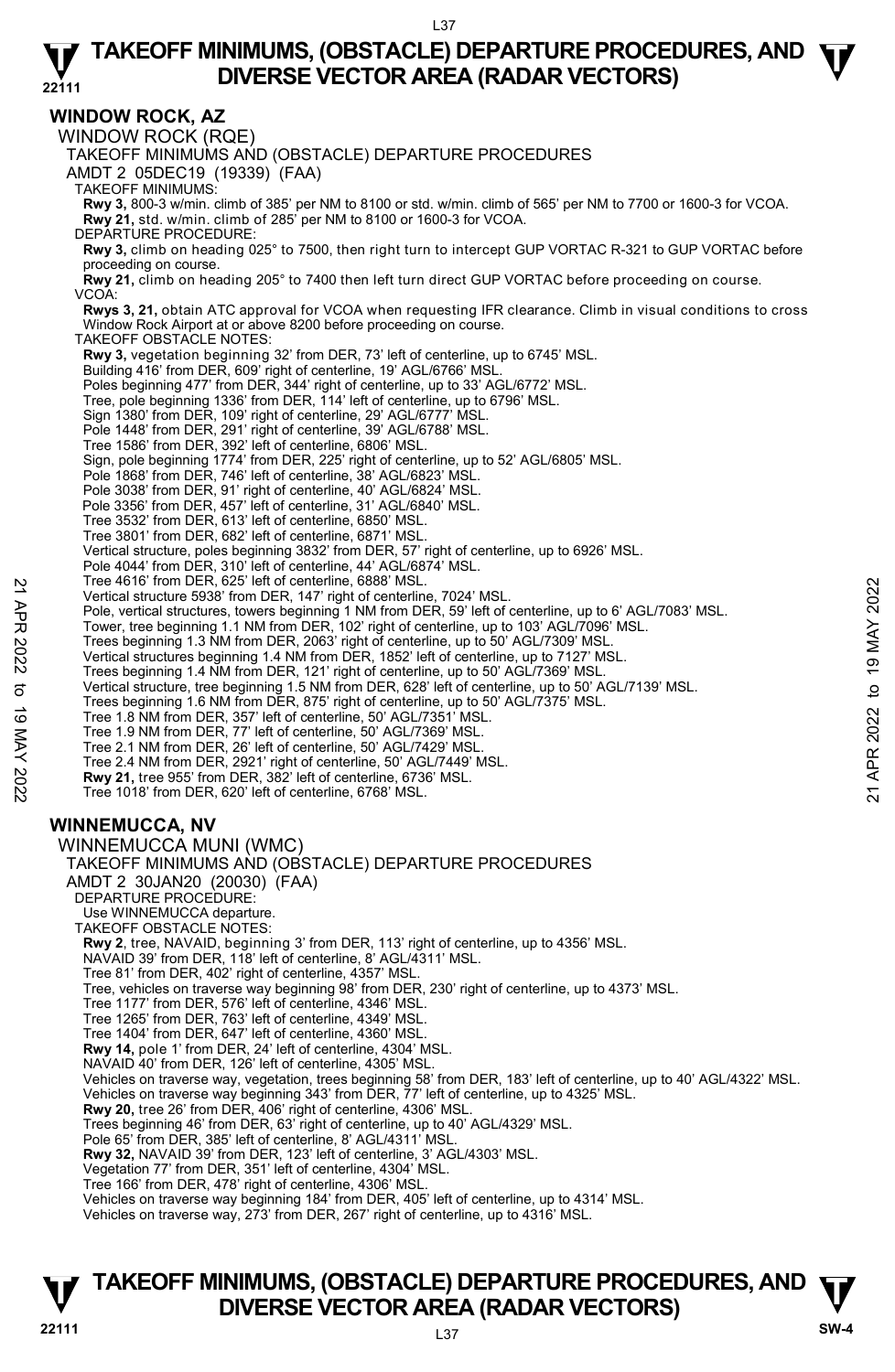### **WINSLOW, AZ**

WINSLOW-LINDBERGH RGNL (INW) TAKEOFF MINIMUMS AND (OBSTACLE) DEPARTURE PROCEDURES ORIG 11DEC14 (14345) (FAA) DEPARTURE PROCEDURE: **Rwy 22,** climb to 6000, then right turn direct INW VORTAC and hold, thence . . . **Rwy 4,** climb to 6000, then left turn direct INW VORTAC and hold, thence . . . **Rwys 11, 29,** climb to 6000, then direct INW VORTAC and hold, thence . . . . continue climb-in-hold (hold West, right turns, 068° inbound) to 8900 before proceeding on course. TAKEOFF OBSTACLE NOTES: **Rwy 11,** vehicle on road beginning 389' from DER, 329' right of centerline, 15' AGL/4894' MSL. Trees beginning 120' from DER, 398' right of centerline, 100' AGL/4901' MSL. Tank 3681' from DER, 1304' right of centerline, 129' AGL/5014' MSL. Grain silo 2901' from DER, 25' right of centerline, up to 4957' MSL. Obstruction light on hopper 2908' from DER, 27' right of centerline, up to 4955' MSL. Chimney 2899' from DER, 28' right of centerline, up to 4953' MSL. Light support structure 13' from DER, 55' left of centerline, up to 4871' MSL. Light support structure 13' from DER, 56' right of centerline, up to 4871' MSL. Vertical point 234' from DER, 14' left of centerline, up to 4876' MSL. **Rwy 29,** tree 332' from DER, 589' left of centerline 100' AGL/4915' MSL. Trees beginning 385' from DER, 124' right of centerline, 100' AGL/4923' MSL. Vehicle on road beginning 31' from DER, 389' right of centerline 15' AGL/4920' MSL. REIL abeam DER, 139' left of centerline, up to 4904' MSL. Bush 38' from DER, 179' right of centerline, up to 4903' MSL. Pole 2132' from DER, 1052' right of centerline, up to 4956' MSL. Vertical point 241' from DER, 318' right of centerline, up to 4907' MSL. Ground 71' from DER, 456' left of centerline, up to 4902' MSL. **Rwy 4,** light 4' from DER, 425' left of centerline, up to 4920' MSL. Obstruction light on lighted windsock 12' from DER, 424' left of centerline, up to 4918' MSL. Tree 34' from DER, 263' left of centerline, 100' AGL/4901' MSL. Tower 2740' from DER, 1086' left of centerline, up to 4968' MSL. Ground 42' from DER, 455' left of centerline, up to 4892' MSL. **Rwy 22,** poles beginning 1575' from DER, 360' right of centerline, up to 5010' MSL. Antenna 1867' from DER 360' right of centerline up to 5019' MSL. Vehicle on road beginning 198' from DER, 12' right of centerline, 15' AGL/4994' MSL. Vehicle on road beginning 499' from DER, 93' left of centerline, 15' AGL/4962' MSL. Tree 1746' from DER, 581' right of centerline, 100' AGL/4993' MSL. Vertical point 31' from DER, 479' left of centerline, up to 4946' MSL. Building 525' from DER, 528' right of centerline, up to 4956' MSL. Light support structures 10' from DER, 54' right of centerline, up to 4942' MSL. 22 I ower 2/40 Trom DER, 455' left of centerline, up to 4982' MSL.<br>
26 Ground 42' from DER, 455' left of centerline, up to 4892' MSL.<br>
27 Antenna 1867' from DER, 360' right of centerline, up to 5010' MSL.<br>
22 Antenna 1867